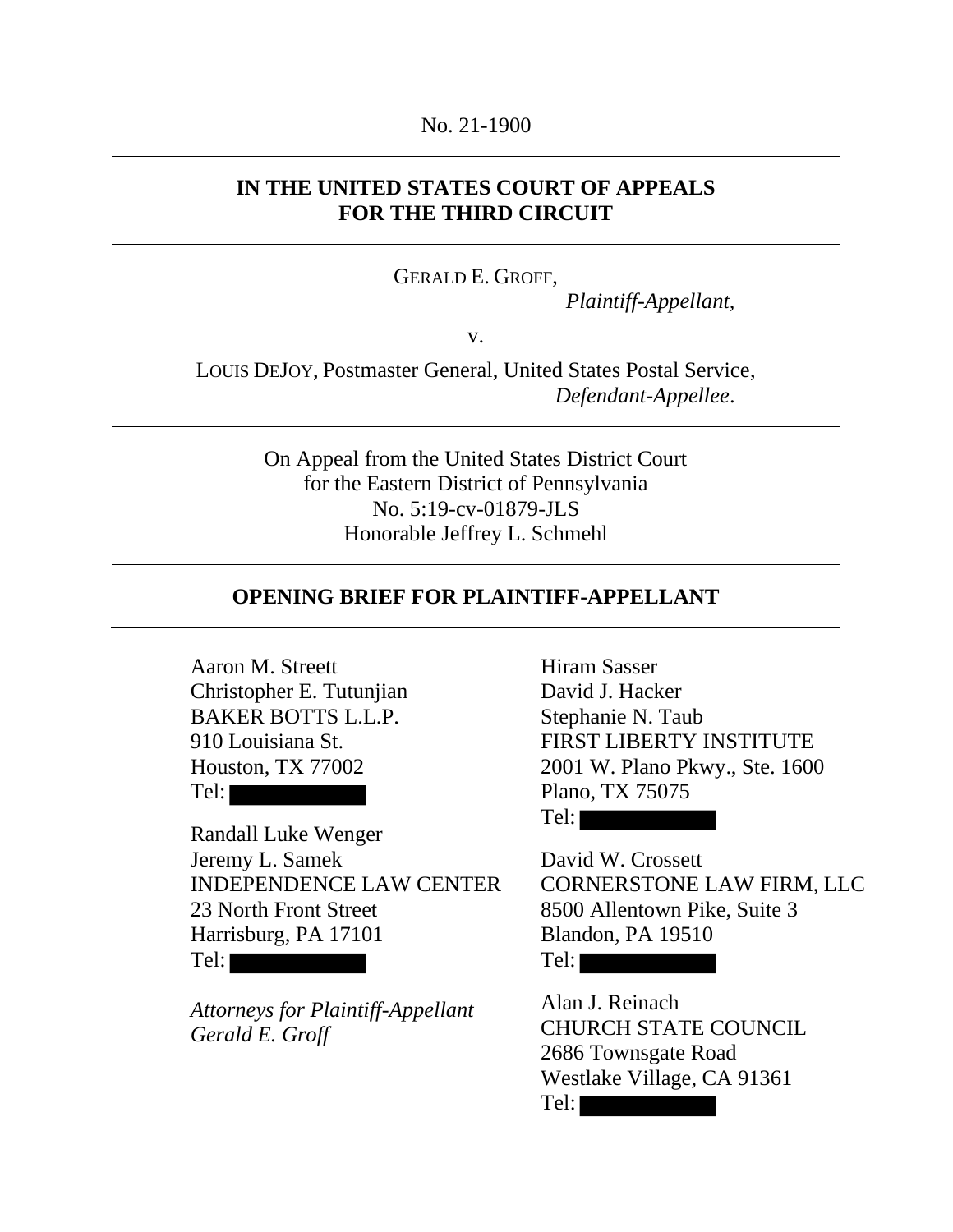# **TABLE OF CONTENTS**

| $\mathbf{I}$ .  |           | USPS's rollout of Sunday deliveries for Amazon creates a                                                |     |
|-----------------|-----------|---------------------------------------------------------------------------------------------------------|-----|
| $\mathbf{II}$ . |           | USPS disciplines Groff for abiding by his sincerely held                                                |     |
| III.            |           | Groff files a Title VII action, and the district court grants                                           |     |
|                 |           |                                                                                                         |     |
|                 |           |                                                                                                         |     |
|                 |           |                                                                                                         |     |
| I.              |           | Title VII requires USPS to provide Groff with a religious                                               |     |
| II.             |           | The district court erroneously concluded that USPS offered                                              |     |
|                 | A.        | An accommodation must eliminate the conflict between<br>employment obligations and religious practice19 |     |
|                 |           | Title VII's text requires a proposed accommodation<br>1.                                                |     |
|                 |           | The district court's approach conflicts with Title<br>2.                                                | .25 |
|                 | <b>B.</b> | None of the "accommodations" offered by USPS<br>eliminated the conflict between Sunday deliveries and   |     |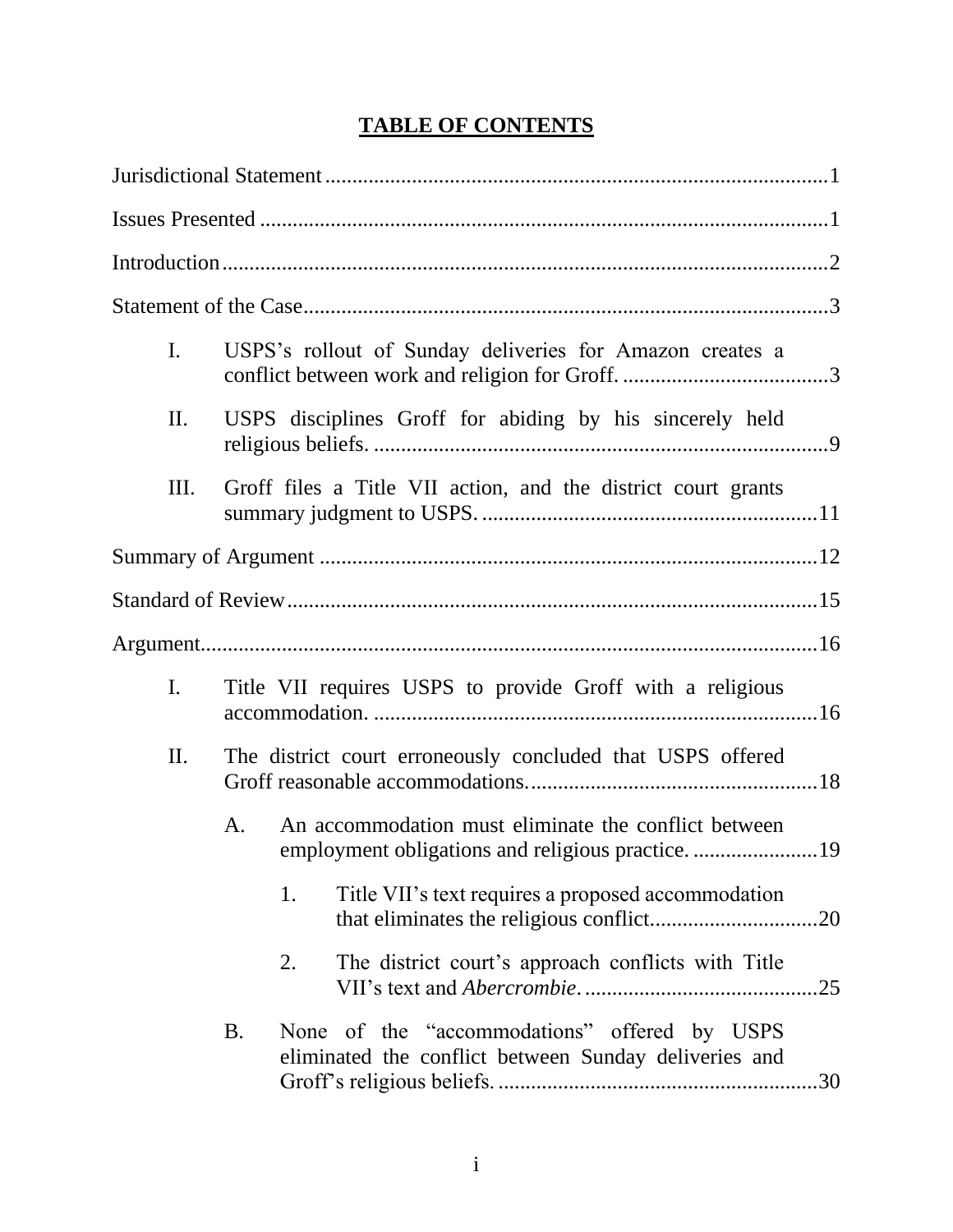| Ш. |           | The district court erroneously concluded that USPS satisfied its<br>burden to demonstrate that granting a religious accommodation             |  |
|----|-----------|-----------------------------------------------------------------------------------------------------------------------------------------------|--|
|    | A.        | Under the standard applied in current case law, USPS                                                                                          |  |
|    |           | The MOU does not establish undue hardship<br>1.<br>because accommodating Groff violated no other                                              |  |
|    |           | 2.<br>USPS fails to offer concrete proof that<br>accommodating Groff would cause material<br>economic or non-economic costs to the conduct of |  |
|    | <b>B.</b> | <i>Hardison's</i> more-than- <i>de-minimis</i> standard contravenes<br>statutory text and conflicts with other civil rights laws50            |  |
|    |           |                                                                                                                                               |  |
|    |           |                                                                                                                                               |  |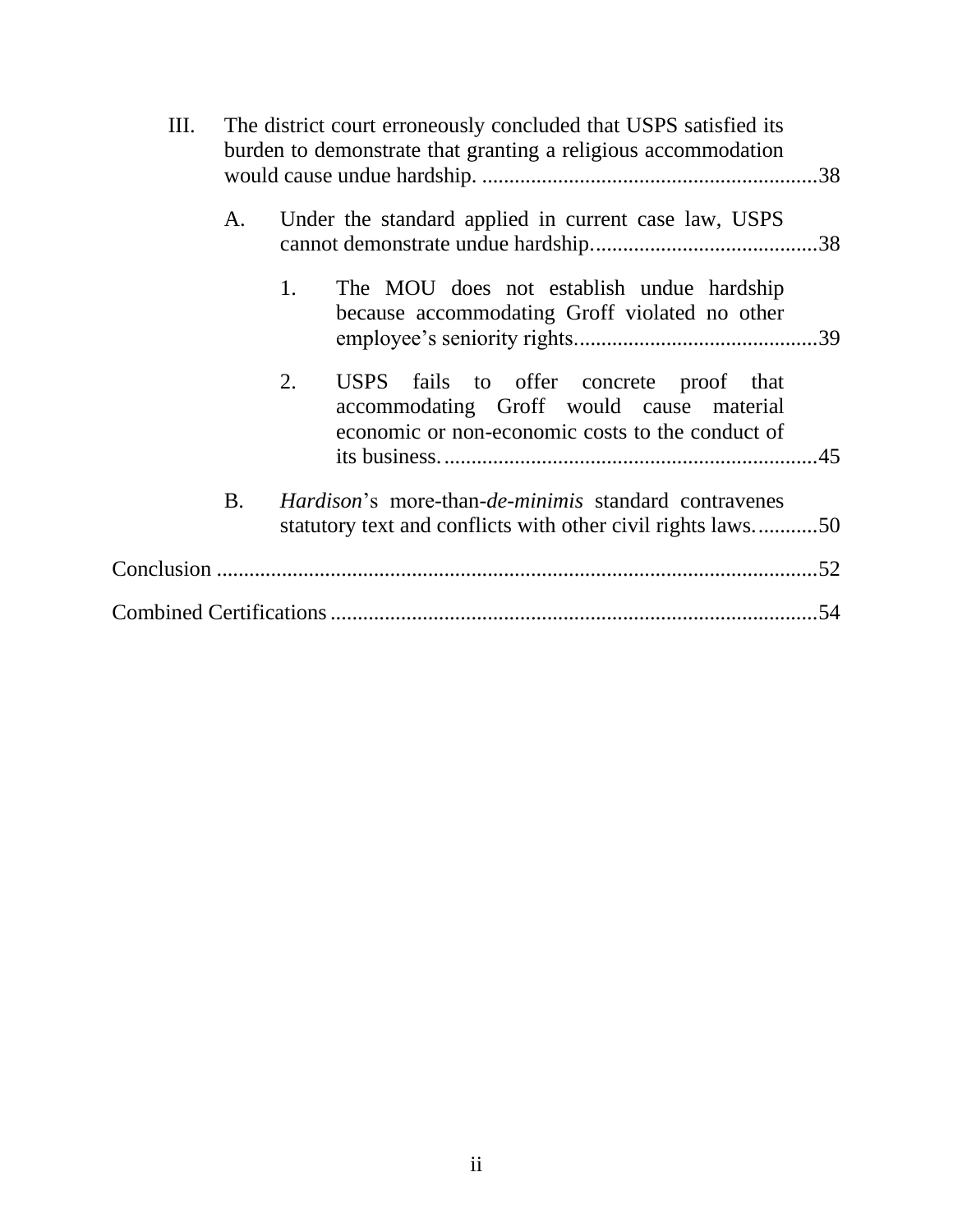# **TABLE OF AUTHORITIES**

# **CASES**

| Abramson v. William Paterson Coll. of N.J.,                                                                |
|------------------------------------------------------------------------------------------------------------|
| Ansonia Bd. of Educ. v. Philbrook,                                                                         |
| Antoine v. First Student, Inc.,                                                                            |
| Aron v. Quest Diagnostics, Inc.,<br>2005 WL 1541060 (D.N.J. June 30, 2005), <i>aff'd</i> , 174 F. App'x 82 |
| Baker v. The Home Depot,                                                                                   |
| Brener v. Diagnostic Center Hospital,                                                                      |
| Brown v. Polk Cnty.,                                                                                       |
| Bruff v. N. Miss. Health Servs., Inc.,                                                                     |
| Bruni v. City of Pittsburgh,                                                                               |
| Cooper v. Oak Rubber Co.,                                                                                  |
| Cosme v. Henderson,<br>22                                                                                  |
| Crider v. Univ. of Tenn., Knoxville,                                                                       |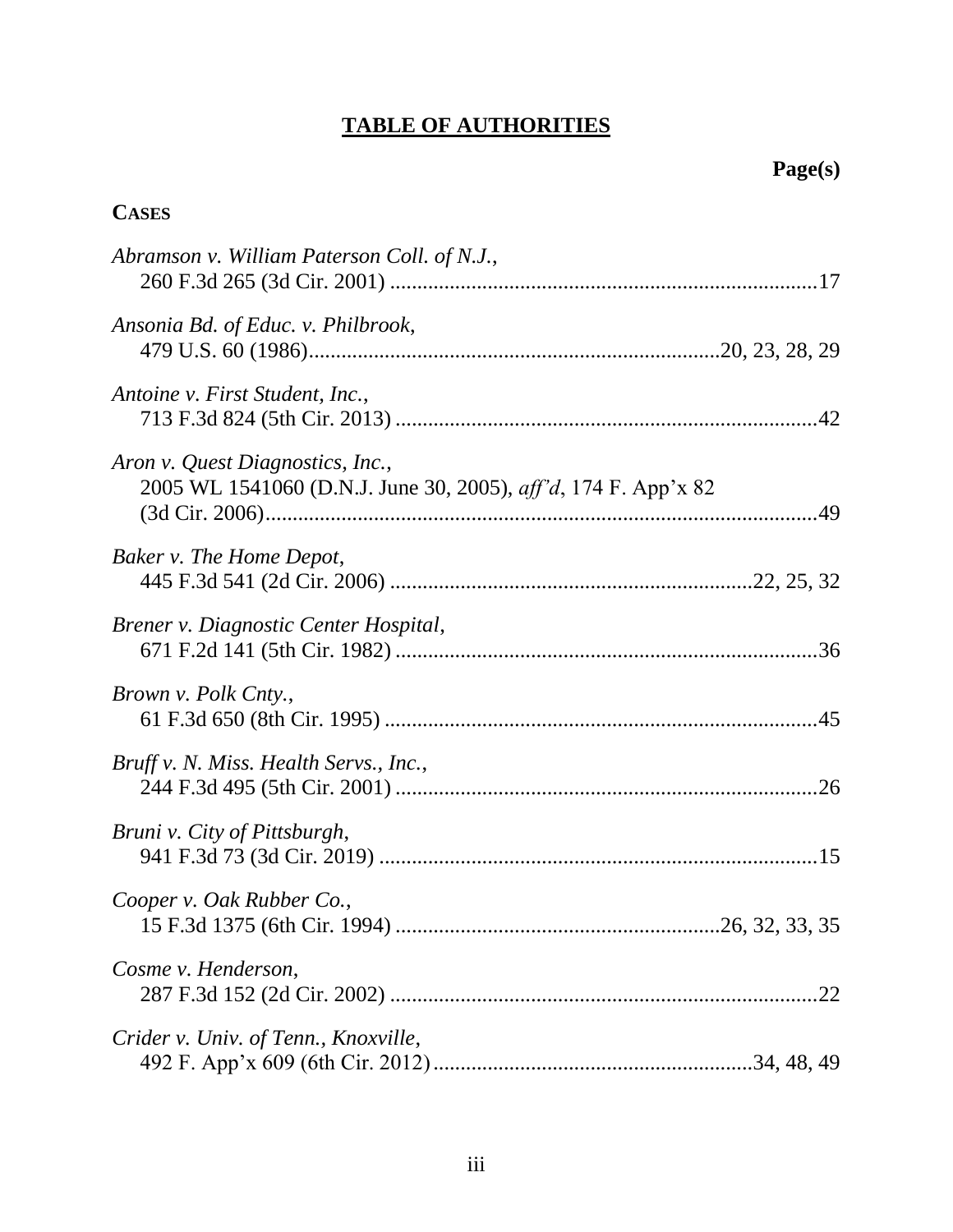| EEOC v. Abercrombie & Fitch Stores, Inc.,              |  |
|--------------------------------------------------------|--|
| EEOC v. Arlington Transit Mix, Inc.,                   |  |
| EEOC v. Firestone Fibers & Textiles Co.,               |  |
| $EEOC$ v. GEO Grp., Inc.,                              |  |
| EEOC v. Ilona of Hungary, Inc.,                        |  |
| EEOC v. Universal Mfg. Corp.,                          |  |
| <i>Emporium Capwell Co. v. W. Addition Cmty. Org.,</i> |  |
| Fouche v. NJ Transit,                                  |  |
| Harrell v. Donahue,                                    |  |
| Kennedy v. Bremerton Sch. Dist.,                       |  |
| Khan v. Att'y Gen. of U.S.,                            |  |
| Komis v. Sec'y of U.S. Dep't of Labor,                 |  |
| Lawrence v. City of Phila.,                            |  |
| M.S. by & through Hall v. Susquehanna Twp. Sch. Dist., |  |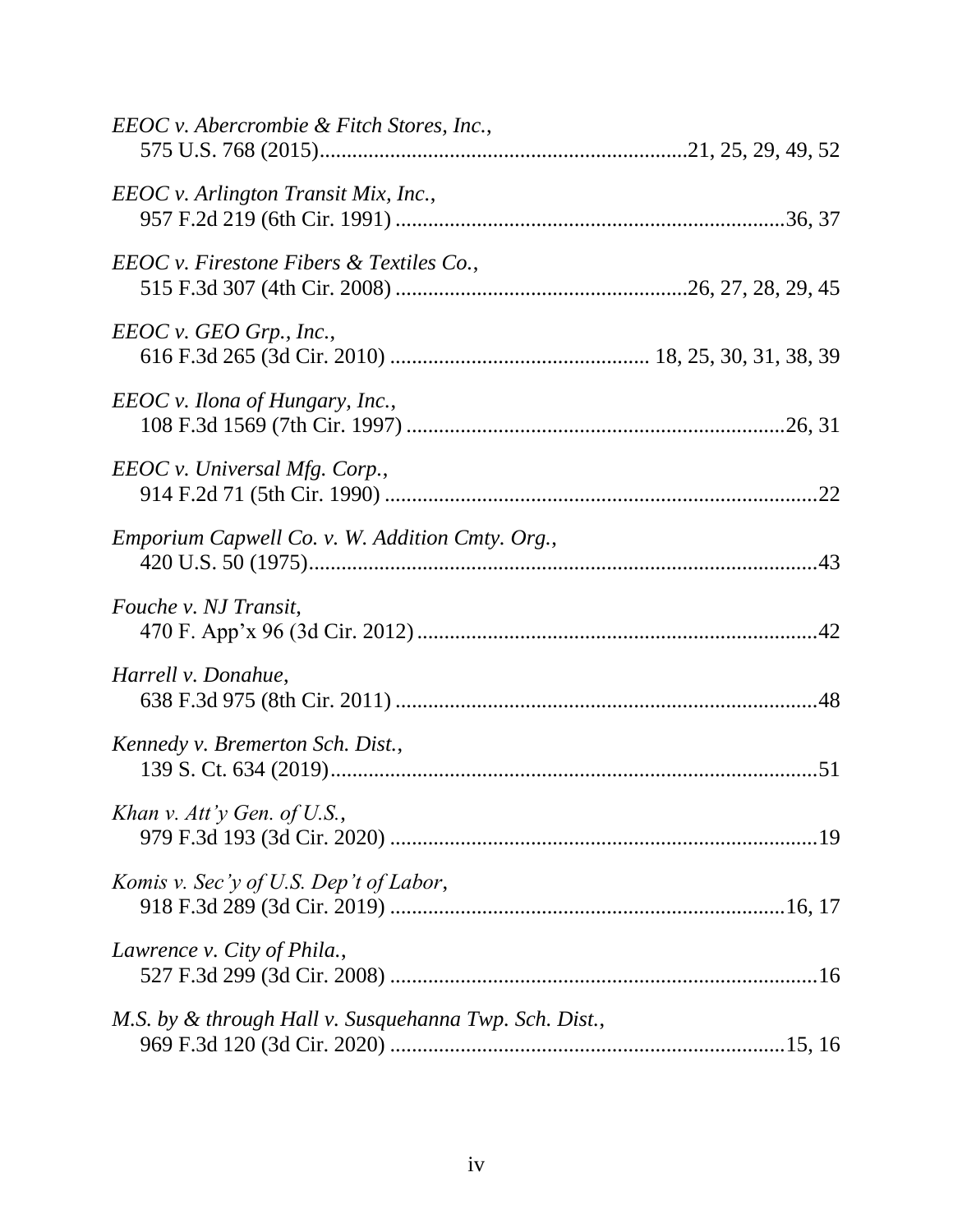| Mann v. Frank,                                                                                         |  |
|--------------------------------------------------------------------------------------------------------|--|
| McGowan v. Maryland,                                                                                   |  |
| Miller v. Bolger,                                                                                      |  |
| Miller v. Port Auth. of N.Y. & N.J.,<br>351 F. Supp. 3d 762 (D.N.J. 2018), aff'd, 788 F. App'x 886 (3d |  |
| Morrissette-Brown v. Mobile Infirmary Medical Center,                                                  |  |
| MRL Dev. I, LLC v. Whitecap Inv. Corp.,                                                                |  |
| Opuku-Boateng v. California,                                                                           |  |
| Patterson v. Walgreen Co.,                                                                             |  |
| Protos v. Volkswagen of Am., Inc.,                                                                     |  |
| Sanchez-Rodriguez v. AT & T Mobility Puerto Rico, Inc.,                                                |  |
| Shelton v. Univ. of Med. & Dentistry of N.J.,                                                          |  |
| Small v. Memphis Light, Gas & Water,                                                                   |  |
| Smith v. Pyro Mining Co.,                                                                              |  |
| Sturgill v. United Parcel Serv., Inc.,                                                                 |  |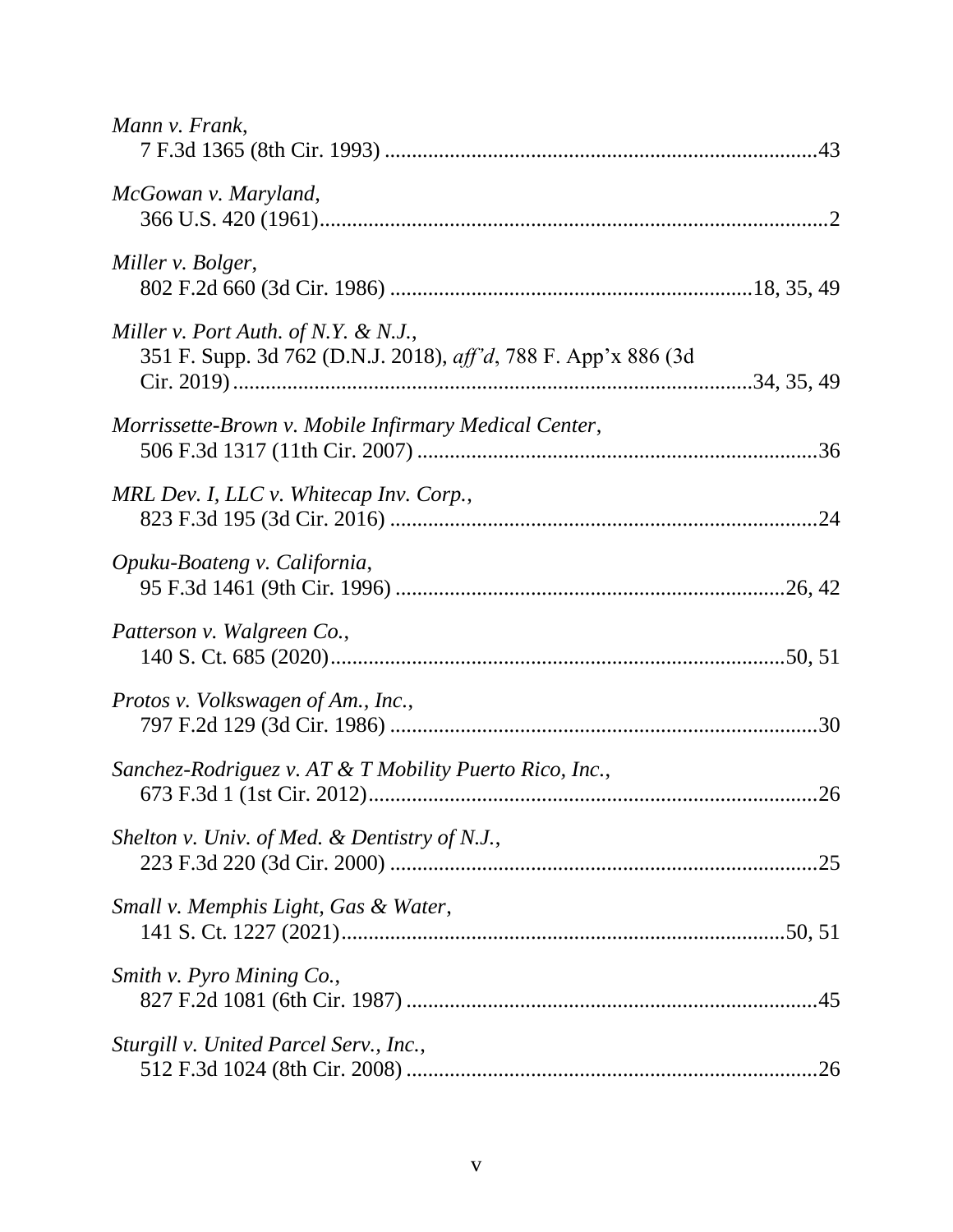| Tabura v. Kellogg USA,                                                                                       |
|--------------------------------------------------------------------------------------------------------------|
| Toledo v. Nobel-Sysco, Inc.,                                                                                 |
| Tooley v. Martin-Marietta Corp.,                                                                             |
| Trans World Airlines, Inc. v. Hardison,<br>432 U.S. 63 (1977) 17, 38, 39, 40, 41, 42, 43, 44, 48, 50, 51, 52 |
| TRW Inc. v. Andrews,                                                                                         |
| United States v. Husmann,                                                                                    |
| US Airways, Inc. v. Barnett,                                                                                 |
| Virts v. Consol. Freightways Corp. of Del.,                                                                  |
| Walden v. Ctrs. for Disease Control & Prevention,                                                            |
| Weyerhaeuser Co. v. U.S. Fish & Wildlife Serv.,                                                              |
| <b>STATUTES</b>                                                                                              |
|                                                                                                              |
|                                                                                                              |
|                                                                                                              |
|                                                                                                              |
|                                                                                                              |
|                                                                                                              |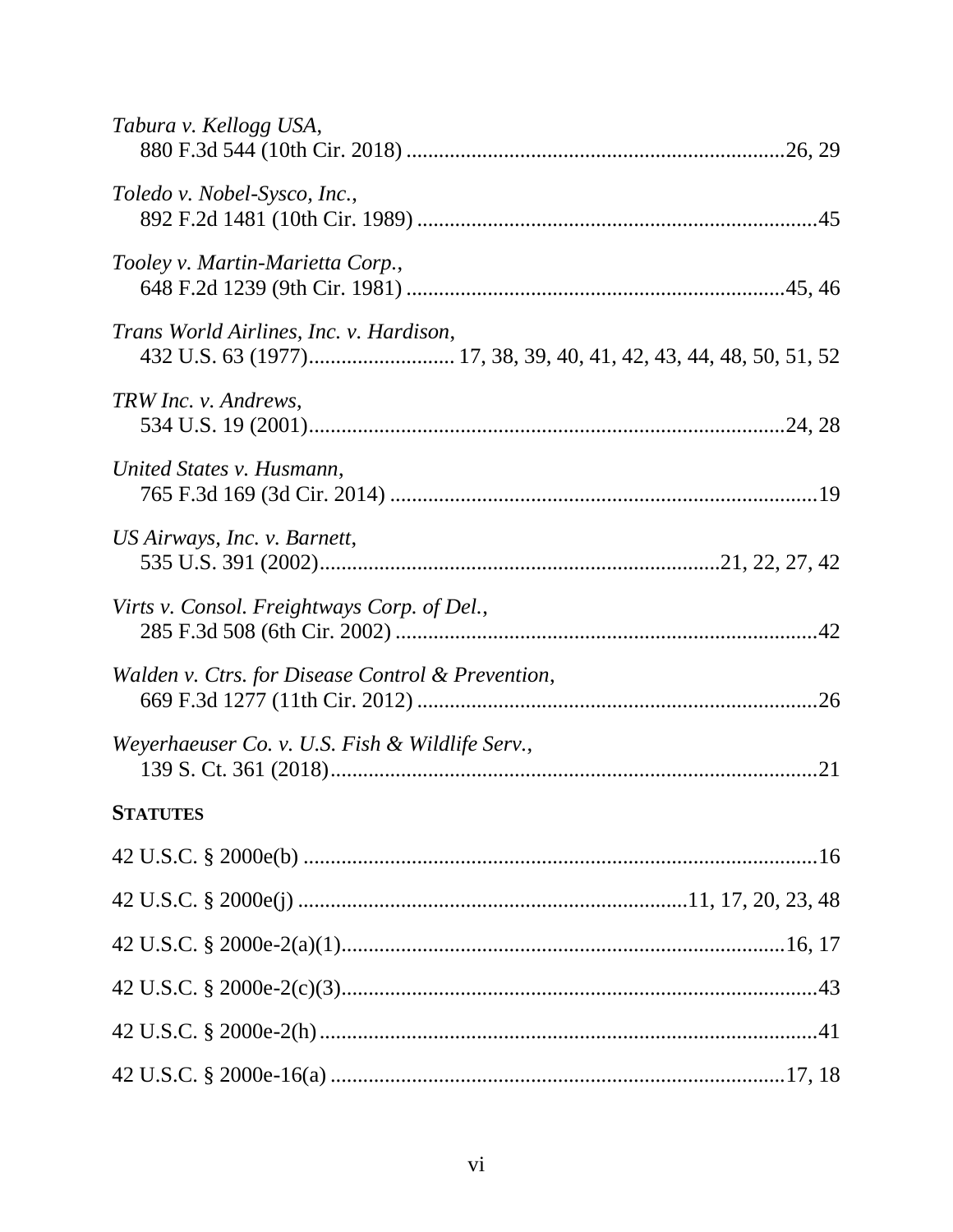# **CONSTITUTIONAL PROVISIONS**

| <b>OTHER AUTHORITIES</b>                                                  |    |
|---------------------------------------------------------------------------|----|
| <i>Accommodate</i> , The Random House Dictionary of the English           |    |
|                                                                           |    |
| <i>Accommodate</i> , Webster's Seventh New Collegiate Dictionary (1971)20 |    |
| Compliance Manual on Religious Discrimination,<br>$$ 12$ -IV(A)(3) (2021) |    |
| (https://www.eeoc.gov/laws/guidance/section-12-religious-                 | 24 |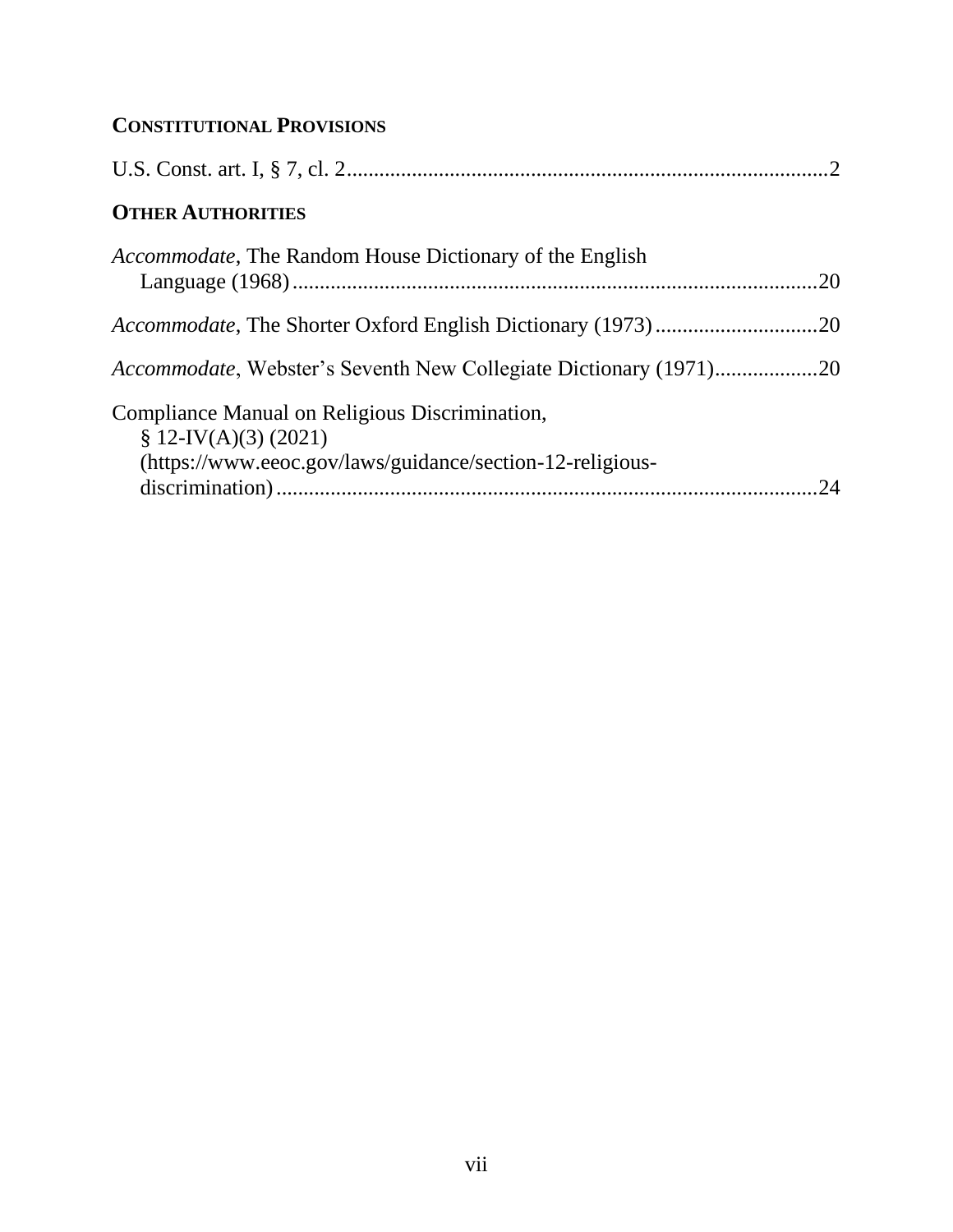### **JURISDICTIONAL STATEMENT**

The district court had subject-matter jurisdiction over the claims arising under Title VII of the Civil Rights Act of 1964 ("Title VII") under 28 U.S.C. § 1331.

On April 6, 2021, the district court granted summary judgment and entered final judgment in favor of Defendant. JA 4. Plaintiff timely filed a notice of appeal on May 5, 2021. JA 1. This Court has jurisdiction under 28 U.S.C. § 1291.

#### **ISSUES PRESENTED**

1. Whether an employer's proposed accommodation that fails to eliminate the conflict with the employee's religious beliefs can be a reasonable accommodation under Title VII.

2. Whether, under existing case law, the U.S. Postal Service ("USPS") established that granting a religious accommodation allowing Groff to refrain from working on Sundays would cause an undue hardship to the conduct of USPS's business where (a) accommodating Groff would not violate any employee's seniority rights under the collective bargaining agreement and (b) USPS successfully accommodated Groff without undue hardship but then discontinued that practice.

3. Whether an undue hardship is anything imposing more than a *de minimis* cost on an employer.

1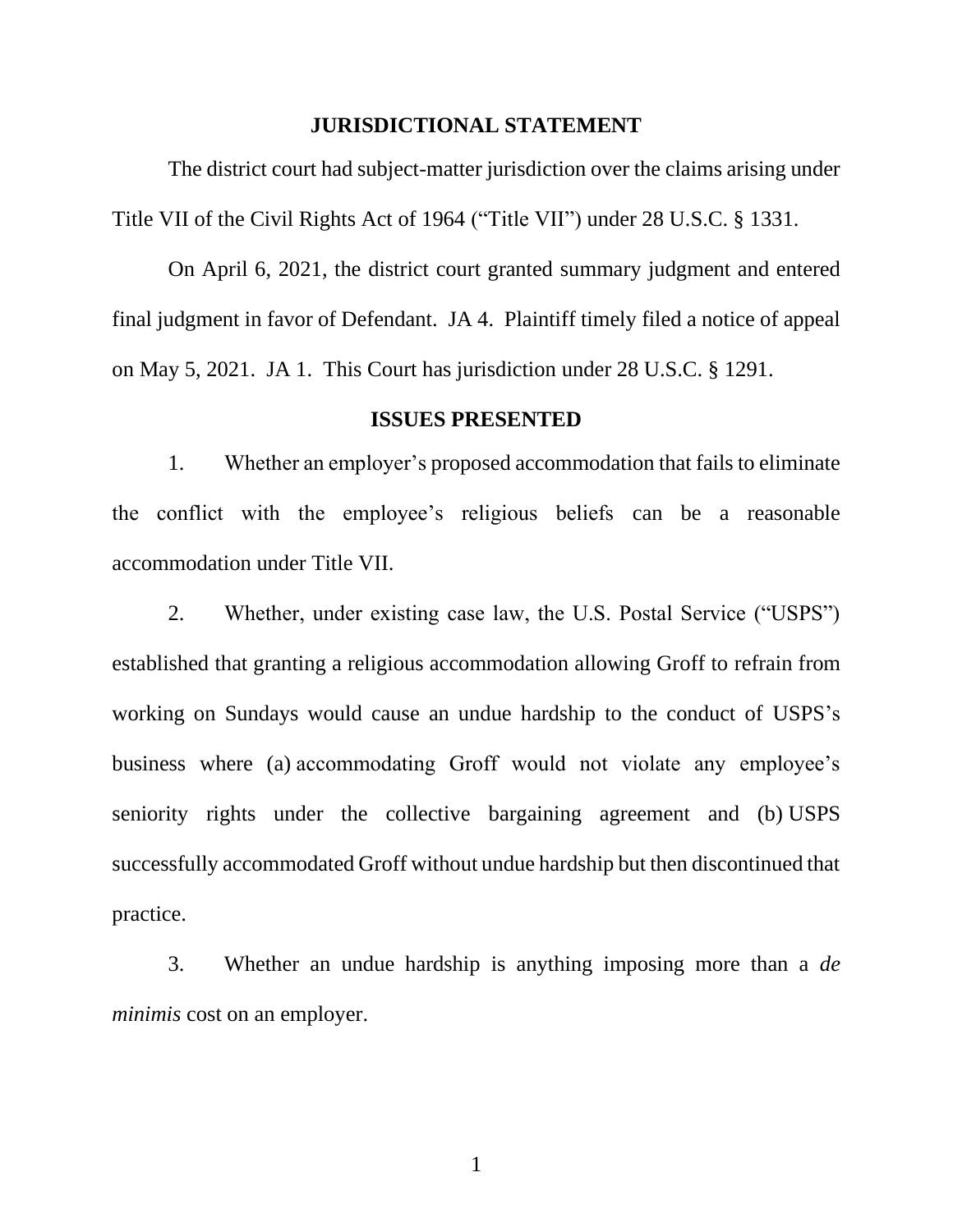#### **INTRODUCTION**

This case raises a simple question: Can an employer satisfy its obligation under Title VII to reasonably accommodate its employee's religious practices if it offers a proposal that fails to eliminate the conflict between work requirements and religious beliefs? This important question has divided the courts of appeals, and this Court has not yet considered it. The answer carries significant consequences, for it will decide whether Title VII allows employees in this Circuit to satisfy both their work duties and religious obligations.

Gerald Groff believes it is his obligation to "[r]emember the Sabbath day, to keep it holy" and to follow the commandment "[s]ix days you shall labor, and do all your work, but the seventh day is a Sabbath to the LORD your God." Exodus 20:8– 10 (ESV). American law and culture have long respected the idea of taking a day of rest from work. *See McGowan v. Maryland*, 366 U.S. 420, 431–40 (1961) (describing religious and secular origins and justifications for Sunday closing laws). The Constitution itself reflects the Sunday Sabbath, granting the President "ten Days (Sundays excepted)" in which to decide whether to sign or veto a bill. U.S. Const. art. I, § 7, cl. 2. But when a conflict arose between Groff's duties as a mail carrier for USPS and his observance of the Sunday Sabbath, USPS offered only proposals that would still require Groff to work on Sundays and thereby violate his conscience.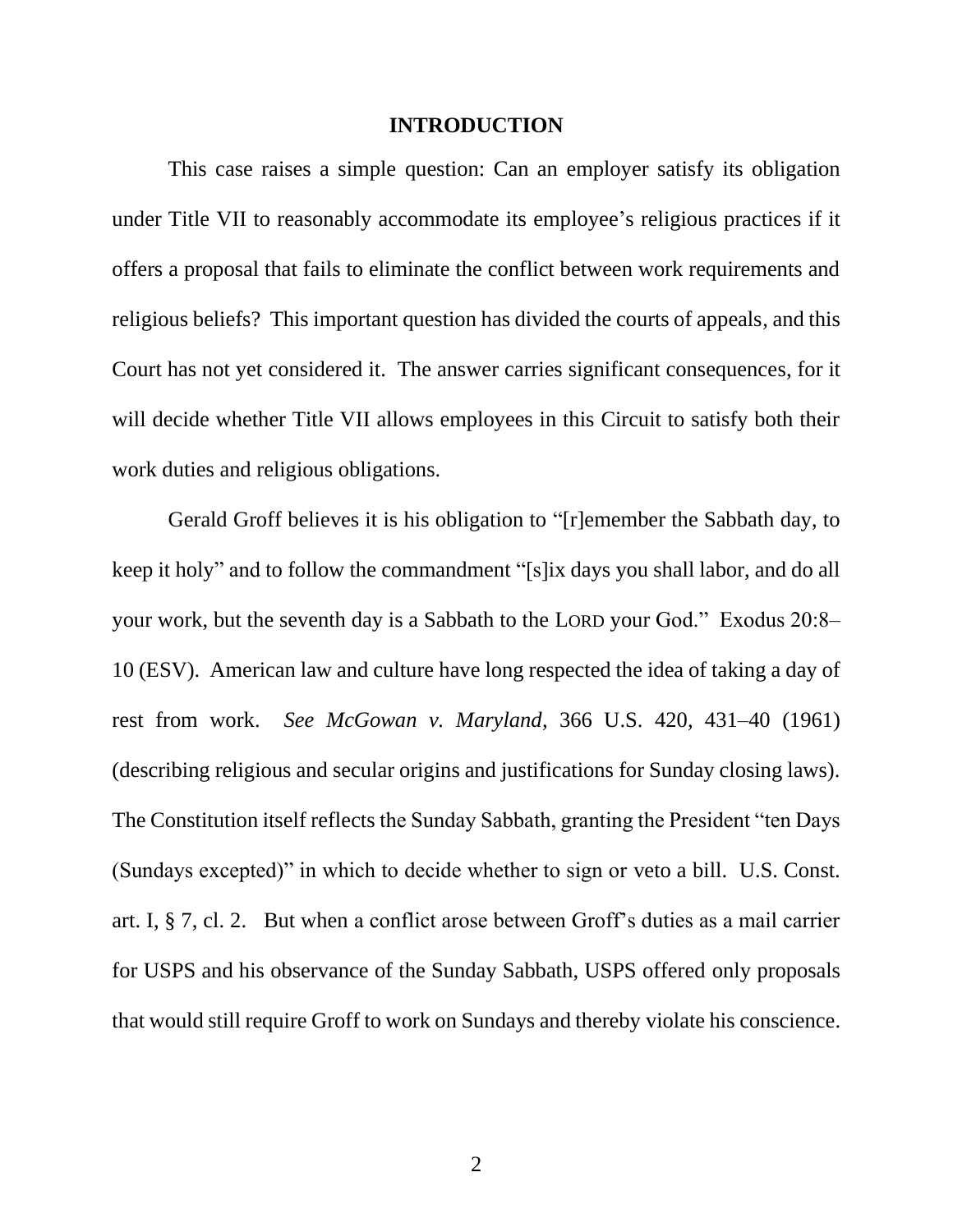The district court nevertheless granted summary judgment to USPS, holding that an accommodation under Title VII need not actually resolve the conflict between work and religion. In doing so, the district court adopted a reading of Title VII that conflicts with both statutory text and Equal Employment Opportunity Commission ("EEOC") guidance and diminishes the guarantees secured for employees by Title VII. The district court held in the alternative that granting Groff an exemption from Sunday deliveries would have imposed an "undue hardship" on USPS by deviating from the terms of a collective bargaining agreement ("CBA") and adversely affecting Groff's co-workers. This holding misapplies Supreme Court precedent and contravenes USPS's contemporaneous admissions that accommodating Groff would *not* burden its business.

The district court erred not only in granting summary judgment to USPS on Groff's failure-to-accommodate claim but also in refusing to grant summary judgment to Groff. Accordingly, this Court should reverse the district court's decision and direct entry of summary judgment for Groff.

#### **STATEMENT OF THE CASE**

## **I. USPS's rollout of Sunday deliveries for Amazon creates a conflict between work and religion for Groff.**

Groff began his employment with USPS in 2012 at the Quarryville Post Office in Lancaster County, Pennsylvania, where he eventually became a Rural Carrier Associate ("RCA"). JA 527 ¶ 3, 542. As an RCA, Groff was an entry-level "non-

3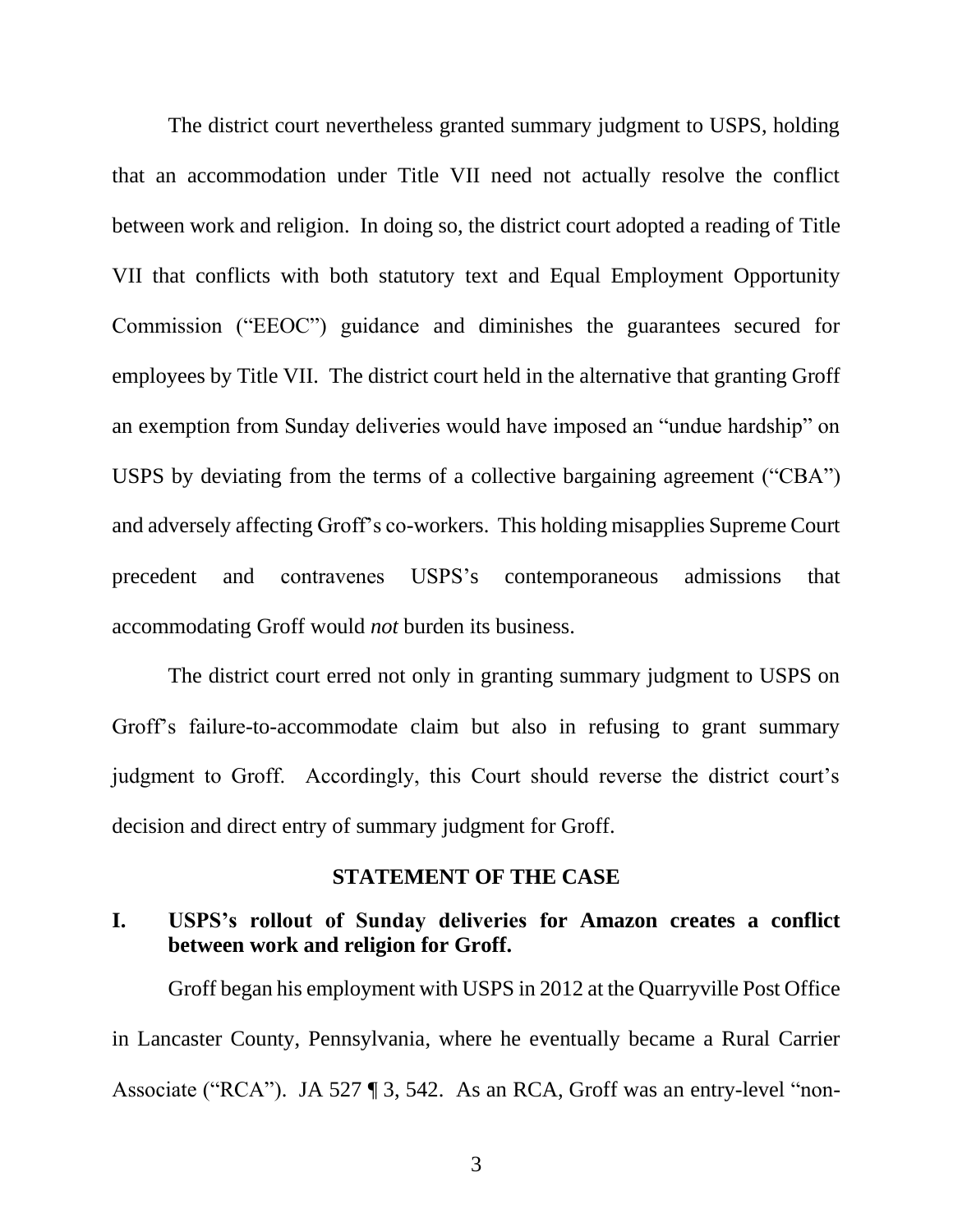career" employee, responsible to cover for the work of any Rural Route Carrier—a "career" employee—in the delivery of mails and parcels. JA 527–28 ¶¶ 5–6. RCAs work part-time, and hours vary depending on the office and route. JA 34 ¶ 15, 727 ¶ 15. RCAs are not guaranteed specific hours or set schedules; rather, they are scheduled on an as-needed basis. JA 34 ¶ 17, 727 ¶ 17. RCAs have no contractual right to specific days off, JA 532 ¶ 45, and they generally do not earn "leave" or time off, JA 34 ¶ 17, 727 ¶ 17.

In 2013, USPS signed a contract to deliver packages for Amazon.com, Inc. ("Amazon"), including on Sundays. JA 34 ¶¶ 19–20, 727 ¶¶ 19–20. As an Evangelical Christian within the Protestant tradition, JA 527 ¶ 2, Groff observes Sunday as the Sabbath, JA 539–40. Groff sincerely believes he is obligated to refrain from work on the Sunday Sabbath, including his USPS work responsibilities. *Id*. When the Quarryville station began delivering Amazon packages on Sunday in 2015, JA 35 ¶ 26, 728 ¶ 26, Groff negotiated with his then-postmaster, Patricia Wright, to receive an exemption from working on Sundays, JA 35 ¶ 28, 728 ¶ 28. Postmaster Wright granted his request on condition that Groff provide additional shifts, whenever necessary, on other days of the week. JA 548–51. This arrangement worked to everyone's satisfaction until Summer 2016. JA 590.

On May 24, 2016, USPS and the National Rural Letter Carriers Association ("Union") entered a Memorandum of Understanding ("MOU"), which established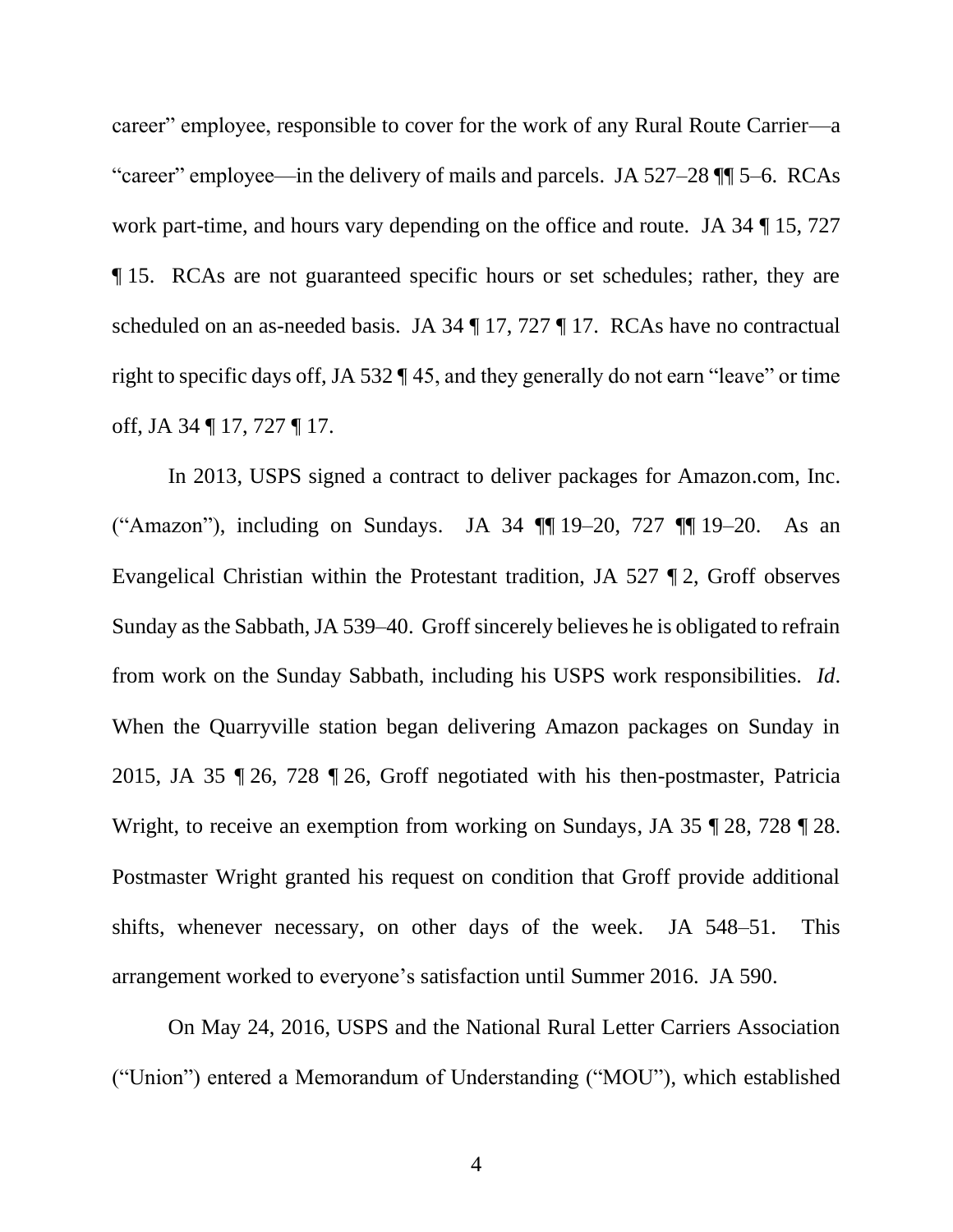the process for scheduling employees for Sunday Amazon delivery. JA 528 ¶ 8. The MOU requires USPS to maintain two lists of part-time flexible carriers. JA 528 ¶ 9. First, the Union creates a list of all part-time flexible rural carriers, substitute carriers, RCAs, and rural carrier relief employees. *Id*.Second, every employee is asked if he or she wants to work on Sundays and holidays. *Id*.Third, two lists are created: one of employees who volunteer to work on Sundays and holidays; and one of employees who do not. *Id.* 

For any given Sunday or holiday, USPS management determines how many carriers are necessary given the expected mail volume. JA 528 ¶ 10. Under the MOU, management then assigns carriers as follows: First, management schedules assistant rural carriers ("ARCs"). *Id*. If there are sufficient ARCs, no additional part-time flexible carriers are scheduled. *Id*. If there are insufficient ARCs, management then schedules additional carriers from the volunteer list, on a rotating basis. *Id*. If there are insufficient carriers between the ARCs and volunteers, additional part-time flexible carriers such as RCAs are scheduled, on a rotating basis, from the non-volunteer list. *Id*. The MOU provides that a part-time flexible carrier may be bypassed in the rotation if the part-time flexible carrier has approved leave or a non-scheduled day adjacent to the Sunday or holiday, or if scheduling the parttime flexible carrier to work on the Sunday or holiday would result in the carrier exceeding 40 hours at the end of the work week. JA 528 ¶ 11. In addition, RCAs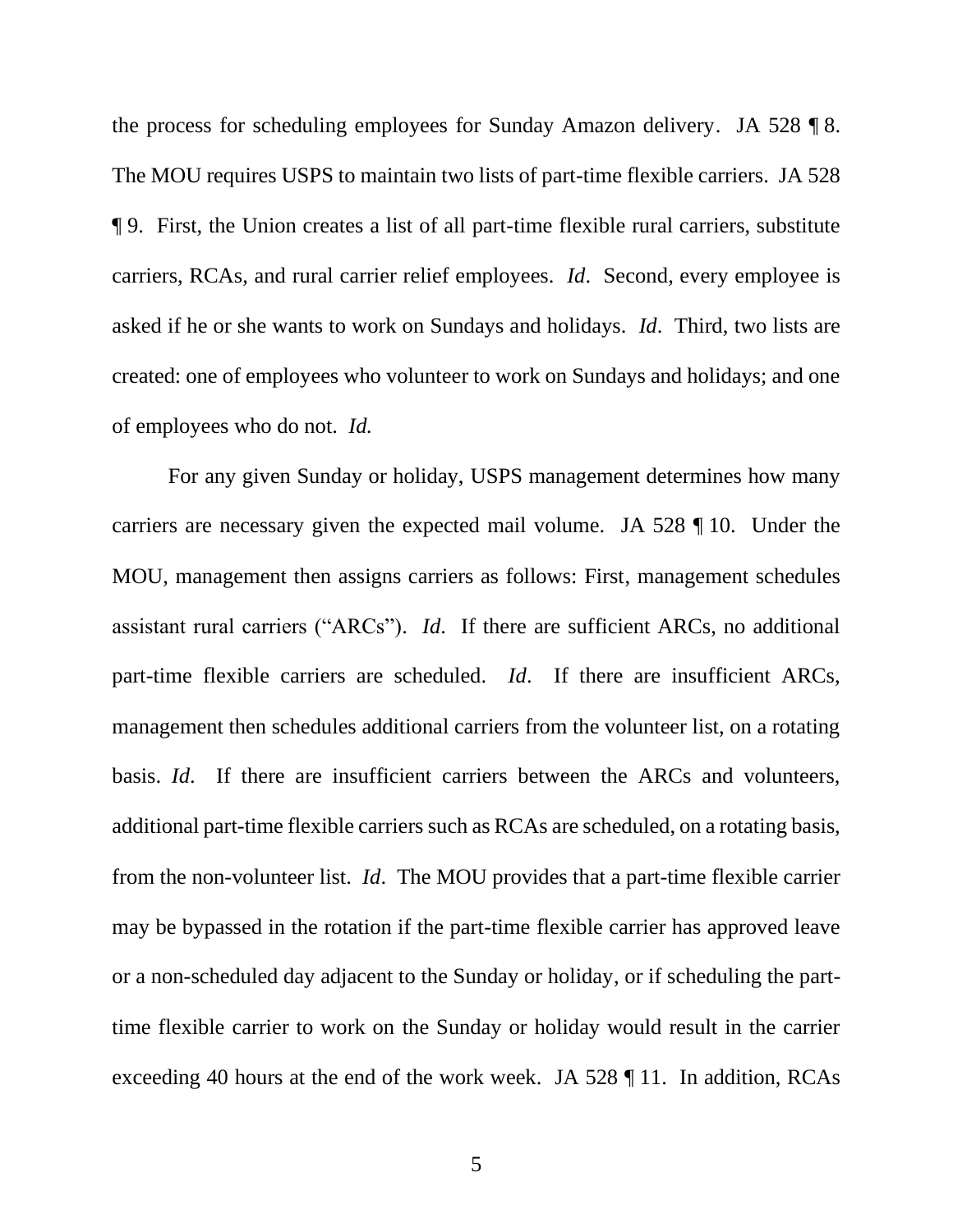covering the extended vacancy of full-time career carriers are only scheduled if all other part-time flexible carriers have been scheduled and more carriers are still needed. *Id.* Thus, the scheduling procedures in the MOU generally called for RCAs to be available for Sunday Amazon deliveries. JA 528–29 ¶¶ 9–11. But no RCA had a superior right to have Sunday off than another RCA, JA 533 ¶ 48, and RCAs were scheduled for Sunday deliveries without regard to their seniority, JA 533 ¶ 47.

In Summer 2016, Quarryville Postmaster Wright informed Groff that she would no longer grant him an exemption from Sunday deliveries, telling him that he would need to work on Sundays or find another job. JA 551. To avoid a conflict between work and faith, Groff requested a transfer to the Holtwood station, which was not yet delivering Amazon packages on Sundays. JA 529 [[14-15. Brian Hess, Groff's postmaster at Holtwood, knew Groff transferred to avoid Sunday deliveries due to his observance of the Sunday Sabbath. JA 529 ¶ 14. From the time of his transfer through March 2017, Groff got along well with Postmaster Hess and the other employees at the station, and he was never disciplined. JA 529 ¶ 17.

The Holtwood Post Office began Sunday Amazon deliveries on March 19, 2017. JA 529 ¶ 18. Groff was scheduled for that day. JA 529 ¶ 16. However, from that day until Groff's employment with USPS ended on January 18, 2019, he never worked on a Sunday, honoring his convictions about the Sunday Sabbath. JA 530 ¶ 21. Management offered Groff three options to address the conflict between his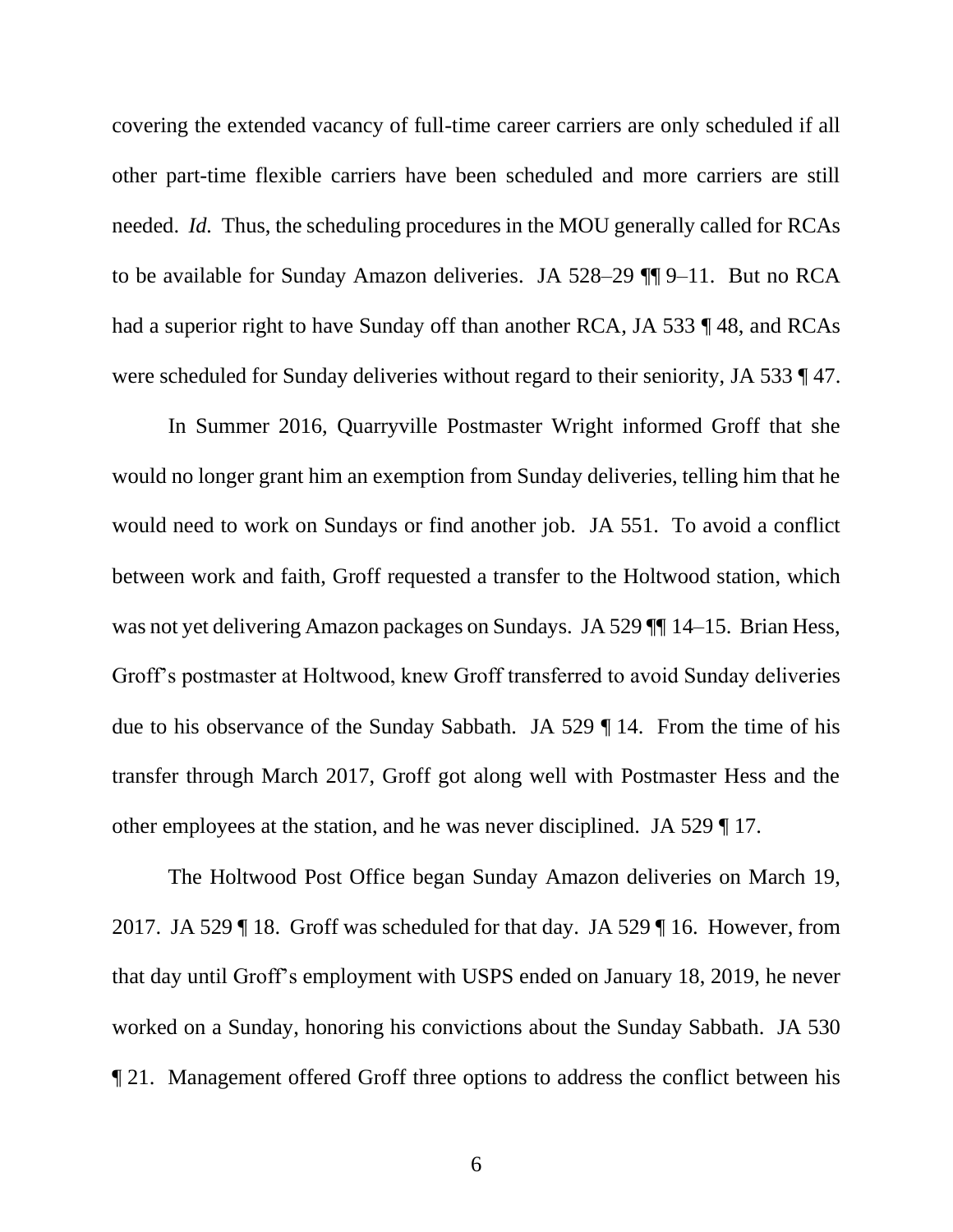faith and his employment obligations. JA 530 ¶ 22. First, if he was scheduled on a Sunday, he could take another day that week entirely off from work as a day of worship. *Id*. Second, if he was scheduled on a Sunday, he could report to work by 12:00 p.m. after the conclusion of church services. *Id*.; JA 575. Third, management would contact other stations to attempt to find coverage for Groff when he was scheduled on Sunday. JA 530 ¶ 22. If coverage was found, Groff would be excused. Id.<sup>1</sup> Unfortunately, these options did not eliminate the requirement for Groff to work on some Sundays and thus did not resolve the conflict with Groff's religious beliefs.

While the first two options plainly did not respect Groff's Sunday Sabbath beliefs, USPS's attempt to find RCAs willing to swap shifts with Groff requires further factual background. When implementing the Amazon contract in the Central Pennsylvania District, USPS distinguished between "peak" and "non-peak" seasons for Sunday deliveries. JA 532 ¶ 42. The "peak" season was generally defined as the Sunday before Thanksgiving until the first or second week of the new year. *Id*.

<sup>&</sup>lt;sup>1</sup> Before the district court, USPS argued in its Motion for Summary Judgment that management offered Groff a fourth option: "Fourth, within reason, the plaintiff could find his own coverage for when he was scheduled. If coverage was found, the plaintiff would be excused from working on that particular Sunday." Dkt. No. 36 at 5 (citations omitted); *see also* JA 37 ¶ 43. Subsequently, USPS acknowledged that "[t]he plaintiff disputes that the USPS also allowed him to find volunteers himself" and further claimed that "[t]his dispute is irrelevant, as this accommodation was functionally equivalent to the third accommodation he agrees that he was offered." Dkt. No. 42 at 3 n.3; *see* JA 621–22 (Postmaster Hess affirming that it was management's responsibility to find substitutes for Groff).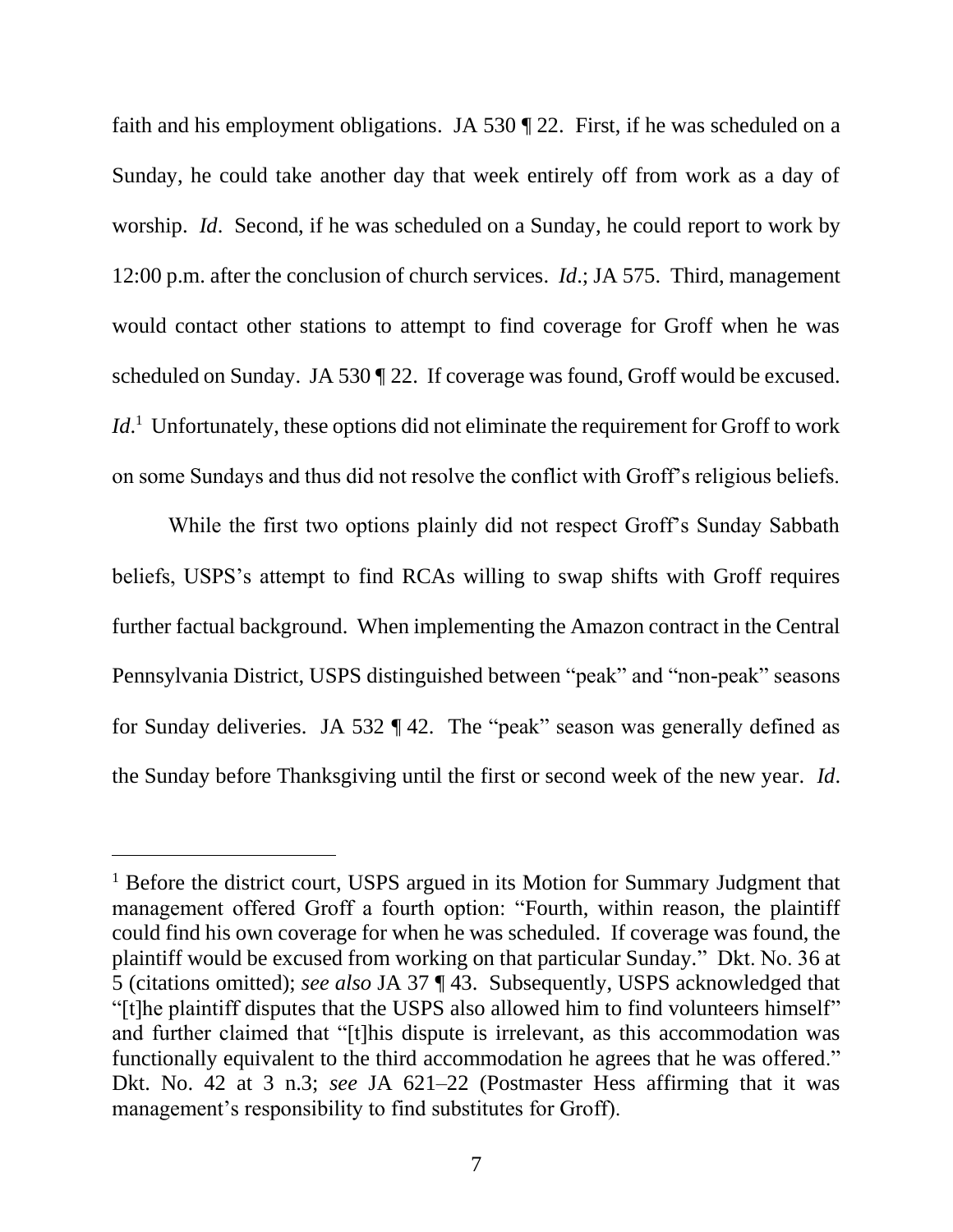During peak season, all Amazon deliveries were handled in each respective post office, using its own staff and without the Lancaster County Annex in Lancaster City. JA 532 ¶ 44. During non-peak season, all RCAs in Lancaster County had to report for Sunday and holiday deliveries at the Lancaster County Annex. JA 532 ¶ 43. The Annex Supervisors were in charge of scheduling RCAs for non-peak Sunday delivery. JA 533 ¶ 49.

USPS's shift-swapping efforts for Groff were, in Hess's words, "kind of arbitrary." JA 457. Hess or other supervisors were not always able to locate another RCA to volunteer for Groff's Sunday shifts. JA 533  $\P$  51–52, 612. For a time, however, Groff's Annex Supervisors effectively accommodated Groff by skipping over Groff on the Sunday schedule or scheduling in advance an extra RCA on Sundays for which Groff was scheduled. JA 623, 628. When Hess learned of these practices, he sent an email on July 31, 2018, clarifying the proper procedures for accommodating Groff. JA 684. Hess explained that Groff could be disciplined only if "every effort was made to seek a volunteer and that [his] refusing to work is causing an undue hardship/burden on the USPS." *Id*. He explained that automatically scheduling an extra RCA to cover Groff's Sunday route "satisfies his religious accommodation request for Sundays and no disciplinary action is needed." *Id.* But doing so meant that finding a volunteer RCA was not needed, and therefore, it posed no undue hardship to USPS. *Id*. Labor Relations Manager Lyle Gaines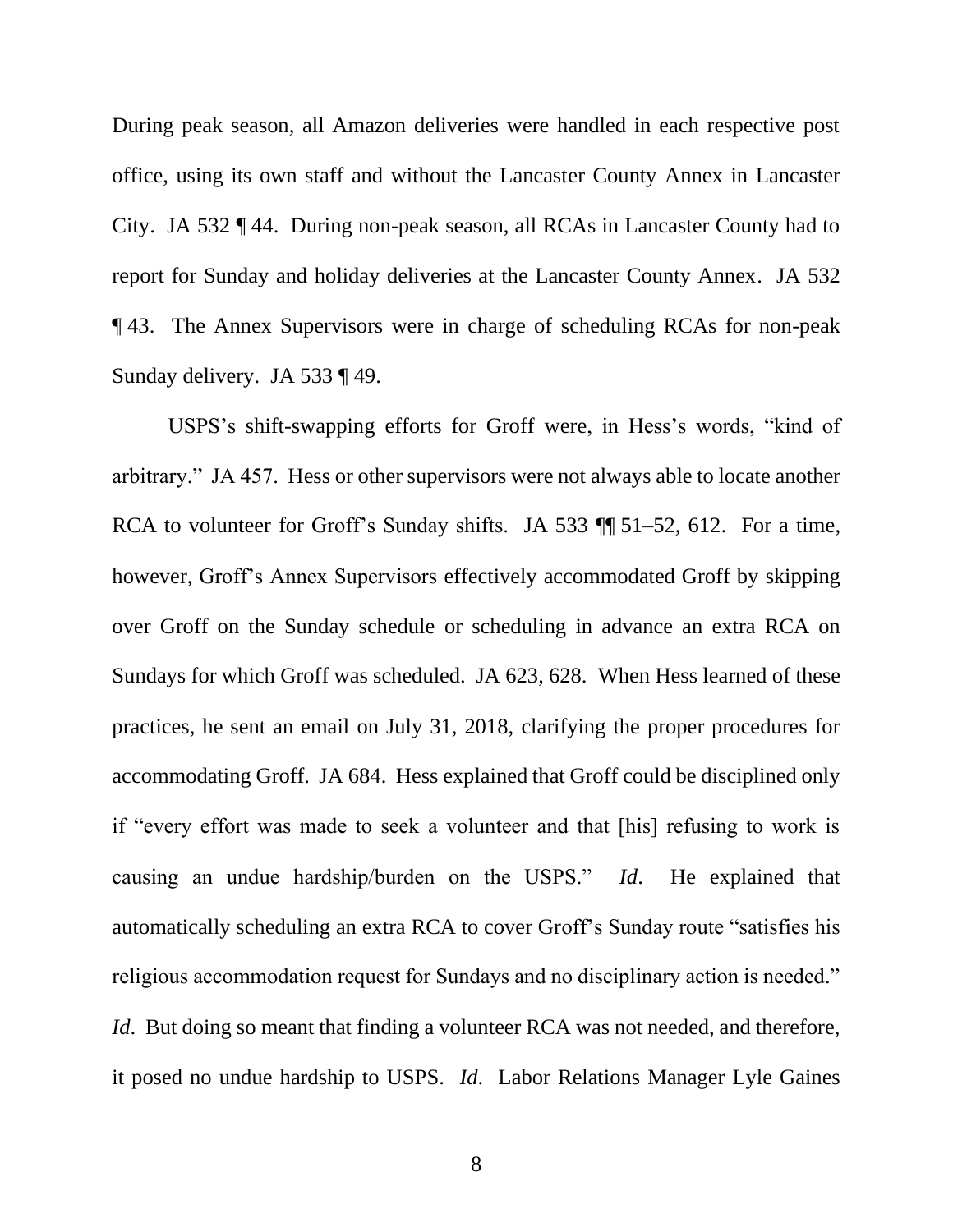responded that "[w]e only have an obligation to solicit for volunteers. If there are none then he has to work. . . . You are not required to overschedule non volunteers to accommodate." *Id*. After this email exchange, USPS ended the process of skipping over Groff or automatically scheduling an extra RCA in his place. JA 623.

### **II. USPS disciplines Groff for abiding by his sincerely held religious beliefs.**

Groff was scheduled but did not report for work on at least 24 Sundays between March 2017 and May 2018, JA 530 ¶ 23, and he missed additional Sundays through the end of his employment with USPS, JA 532 ¶¶ 36, 39. Hess notified Groff that USPS, after conducting a Performance Discipline Interview ("PDI"), could progressively impose discipline for refusing to work Sundays, beginning with a warning, then suspensions, and then termination. JA 530 ¶ 25, 569, 633. In total, USPS held eight PDIs with Groff and imposed progressive discipline, first issuing a Written Letter of Warning on June 9, 2017; a 7-day paper suspension on January 2, 2018; and then a 14-day paper suspension on October 5, 2018. JA 531 ¶ 28. Aside from Sunday attendance, Groff was an exemplary RCA. JA 531 ¶ 29.

In Groff's first PDI with Station Master Aaron Zehring in April 2017, Zehring suggested Groff pick a different day of the week to observe the Sabbath, JA 531 ¶¶ 30–31, or report to work on Sunday after attending church, JA 575, 667. Groff explained to Zehring that these proposals prevented him from observing Sunday as the Sabbath. JA 667. Taking a different day of the week as a Sabbath prevented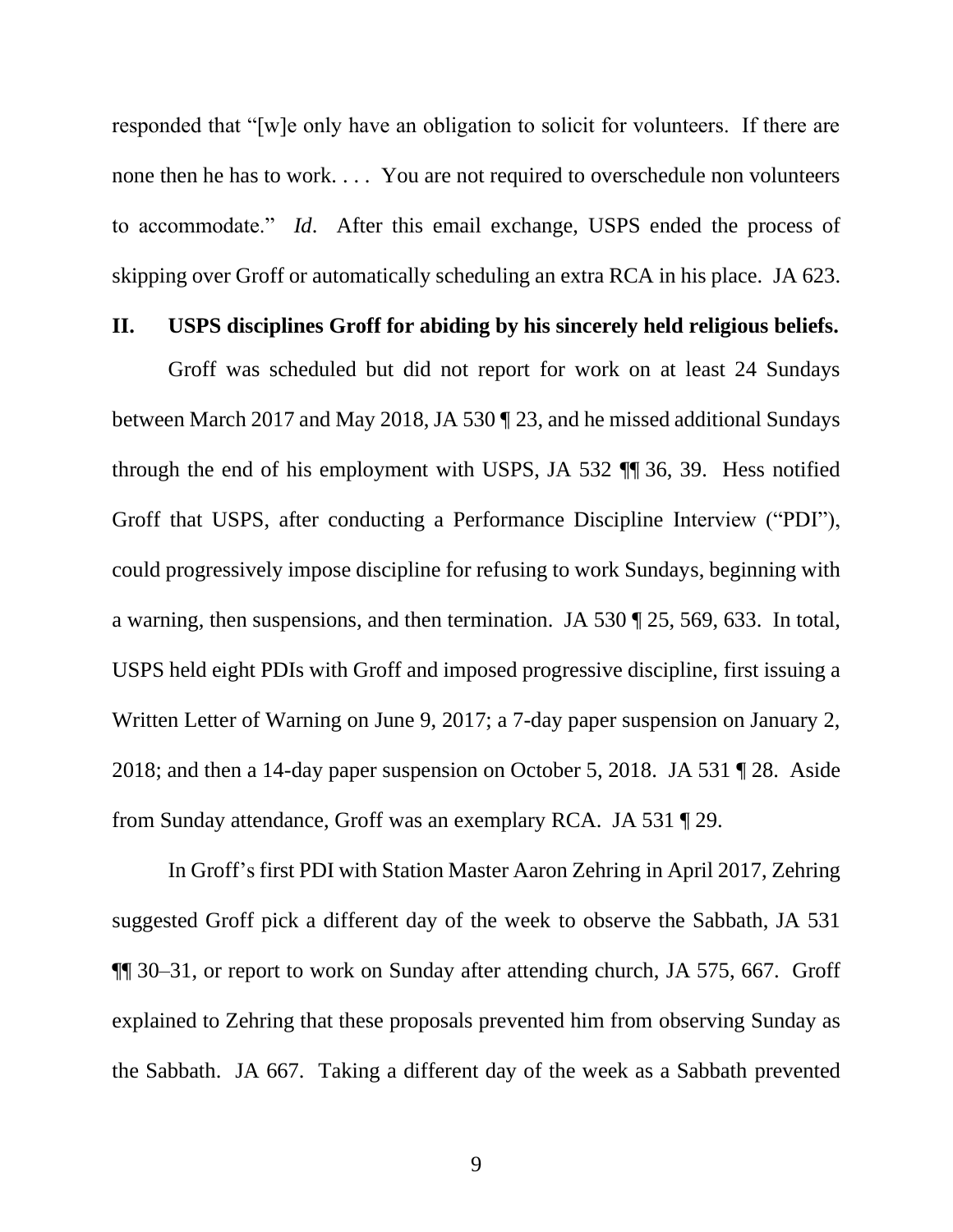him from worshipping with his fellow believers at church and spending time in fellowship with friends and family, vital aspects of Groff's Christian faith. *Id*. And coming in after church to work prevented Groff from keeping the whole of Sunday as a day of rest and worship. *Id*. Groff felt that Zehring was asking him to change his religious beliefs to keep working at USPS. *Id*. In fact, after additional PDIs, Hess questioned Groff as to whether he was making the right decision and implored Groff to consult his pastor on whether it was necessary for him to abstain from Sunday work. JA 668–69. Groff refused to be deterred from adhering to his religious convictions and explained to Hess that when faced with a conflict between earthly authority and God's commandments, he must always choose to honor God. JA 669.

After several more PDIs and additional discipline, Groff reiterated his request for accommodation and sought transfer to another position that did not require Sunday work. JA 612. Groff was told no such non-career positions existed. JA 532 ¶ 40, 612. Responding to the accommodation request, USPS offered to find volunteers for Groff's Sunday assignments, or, alternatively, allow him to take off another workday or report after church on Sunday. JA 686.

Hess held an eighth PDI with Groff on September 6, 2018, and issued a 14 day paper suspension on October 5, 2018. JA 531–32 ¶¶ 35–36. Groff continued to have additional Sunday absences. JA 532 ¶ 39. Knowing termination was the next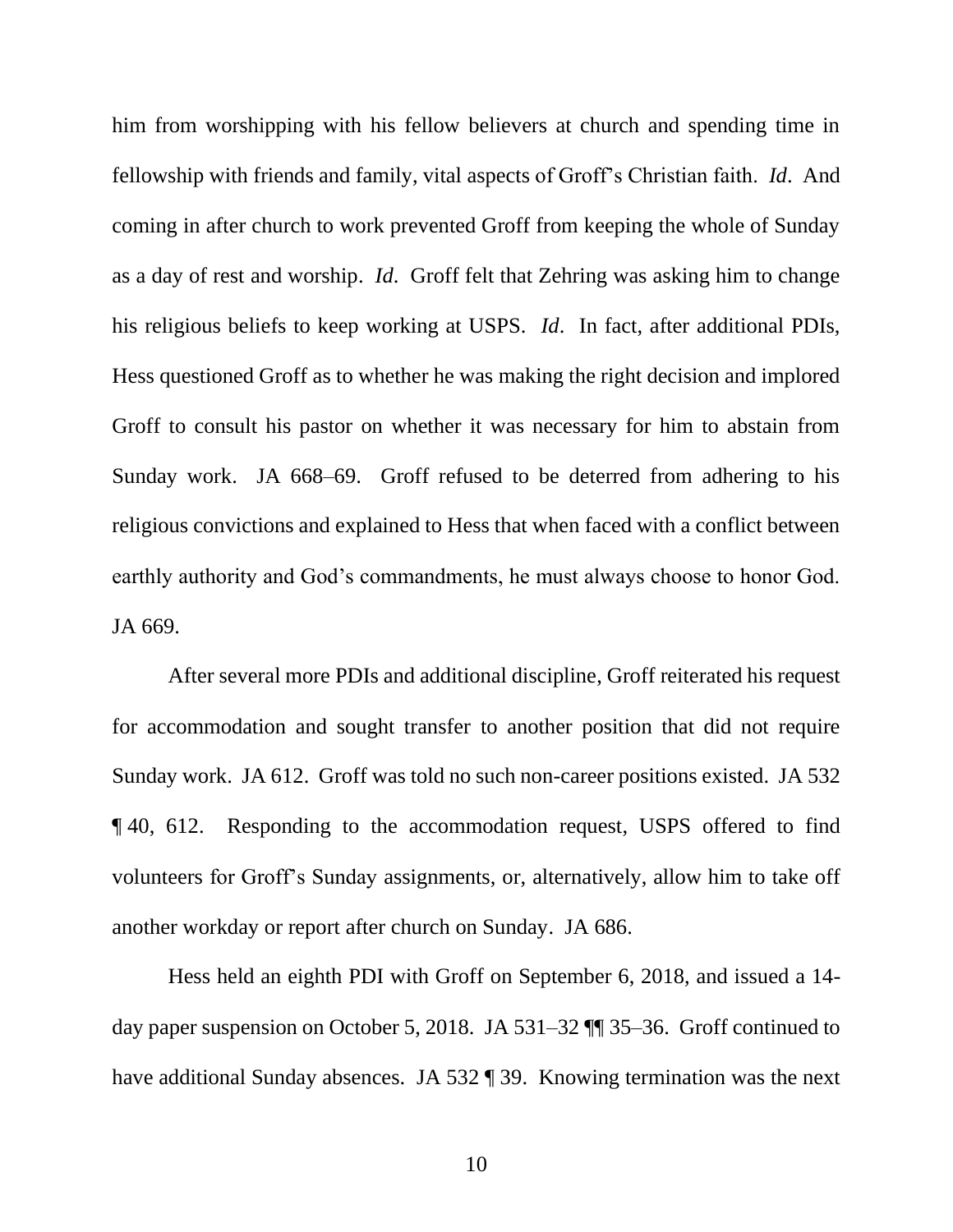form of discipline and transferring to another facility was futile, Groff tendered his resignation on January 18, 2019. JA 532 ¶ 38. Forced by USPS to choose between his faith and his job, Groff chose his faith.

# **III. Groff files a Title VII action, and the district court grants summary judgment to USPS.**

On May 1, 2019, Groff initiated this action against the Postmaster General. JA 746 Dkt. No. 1. Groff asserted that USPS failed to accommodate his religious belief in violation of Title VII's requirement that employers must reasonably accommodate the religious exercise of employees unless doing so would impose an undue hardship on the employer. Dkt. No. 7  $\P$  57–66; 42 U.S.C. § 2000e(j).<sup>2</sup>

On April 6, 2021, the district court granted USPS's motion for summary judgment, denied Groff's, and entered judgment in favor of USPS. JA 751 Dkt. Nos. 54–55. The district court observed that federal circuits disagree over whether an accommodation must eliminate, or merely curtail, the conflict between work and religion. JA 25. Lacking on-point authority from the Third Circuit, the district court concluded that "an employer does not need to wholly eliminate a conflict in order to offer an employee a reasonable accommodation." *Id*. Because management attempted to provide shift swaps, USPS offered a reasonable accommodation to

<sup>&</sup>lt;sup>2</sup> Groff also claimed disparate treatment on account of religion, and the district court granted summary judgment for USPS on that claim. He no longer pursues that claim on appeal.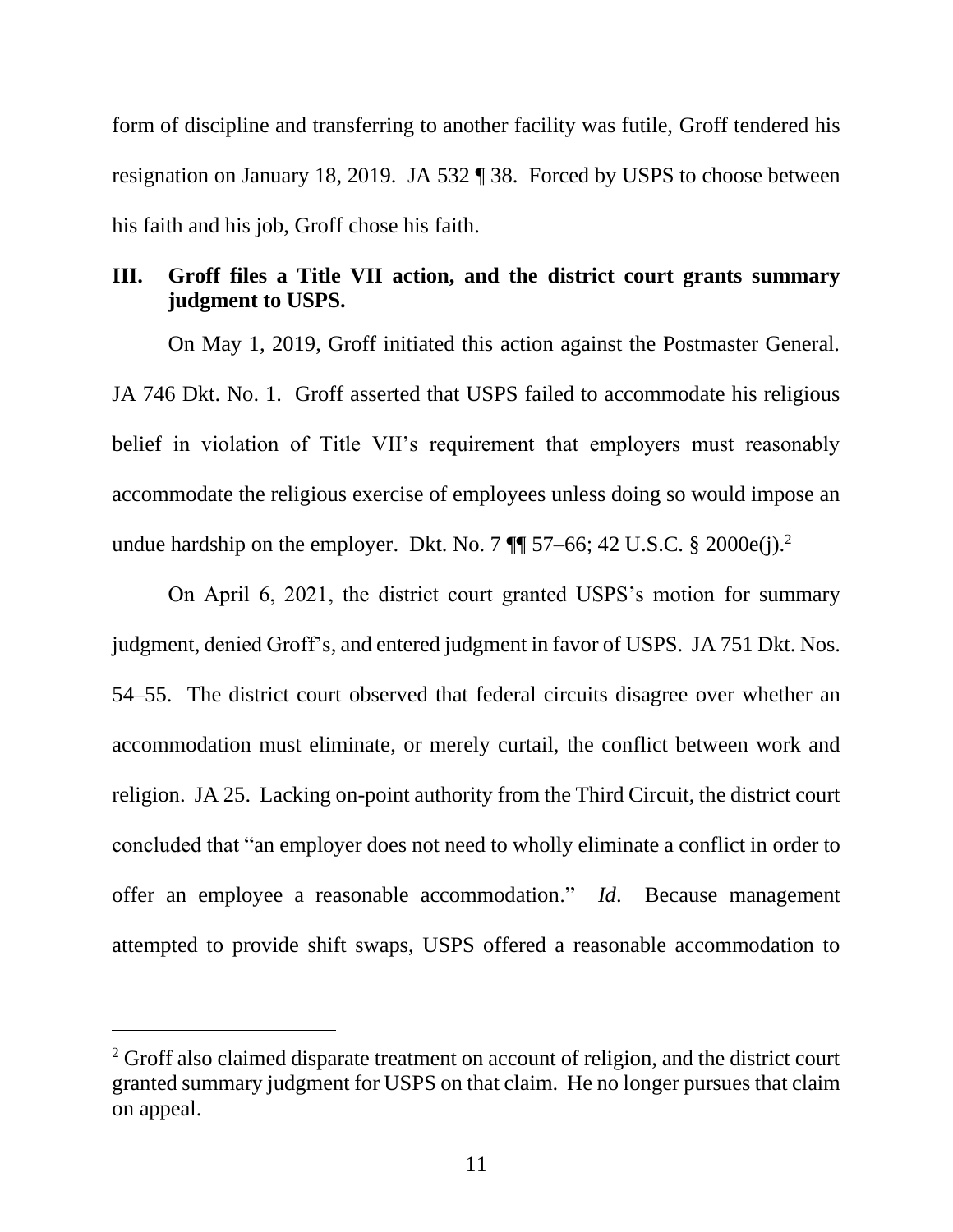Groff that lessened the religious conflict. JA 26. In addition, the district court held that exempting Groff from Sunday deliveries would cause undue hardship to USPS because it would violate the MOU and cause more than a *de minimis* impact on his co-workers. JA 30. Groff timely appealed. JA 1.

#### **SUMMARY OF ARGUMENT**

Title VII required USPS to provide Groff a reasonable accommodation for his observance of the Sunday Sabbath, unless doing so would impose an undue hardship on USPS. In holding that a reasonable accommodation need not eliminate the conflict between work and religion, the district court embraced the wrong side of a circuit split that this Court has not yet considered. Properly understood, Title VII requires that an accommodation eliminate the conflict between work and religion. This conclusion flows from the plain meaning of the word "accommodate," which conveys the need for effectiveness. A proposed "accommodation" that leaves the religious conflict festering is no accommodation at all. The modifier "reasonably" in Title VII does not allow an ineffective accommodation but instead clarifies that when adopting an accommodation, the employer has discretion to select among reasonable options that effectively resolve the work-religion conflict. Moreover, the availability of an "undue hardship" defense signals that the employer's burden does not dilute what counts as a reasonable accommodation; instead, the employer may prevail if it shows that a conflict-resolving accommodation would impose an undue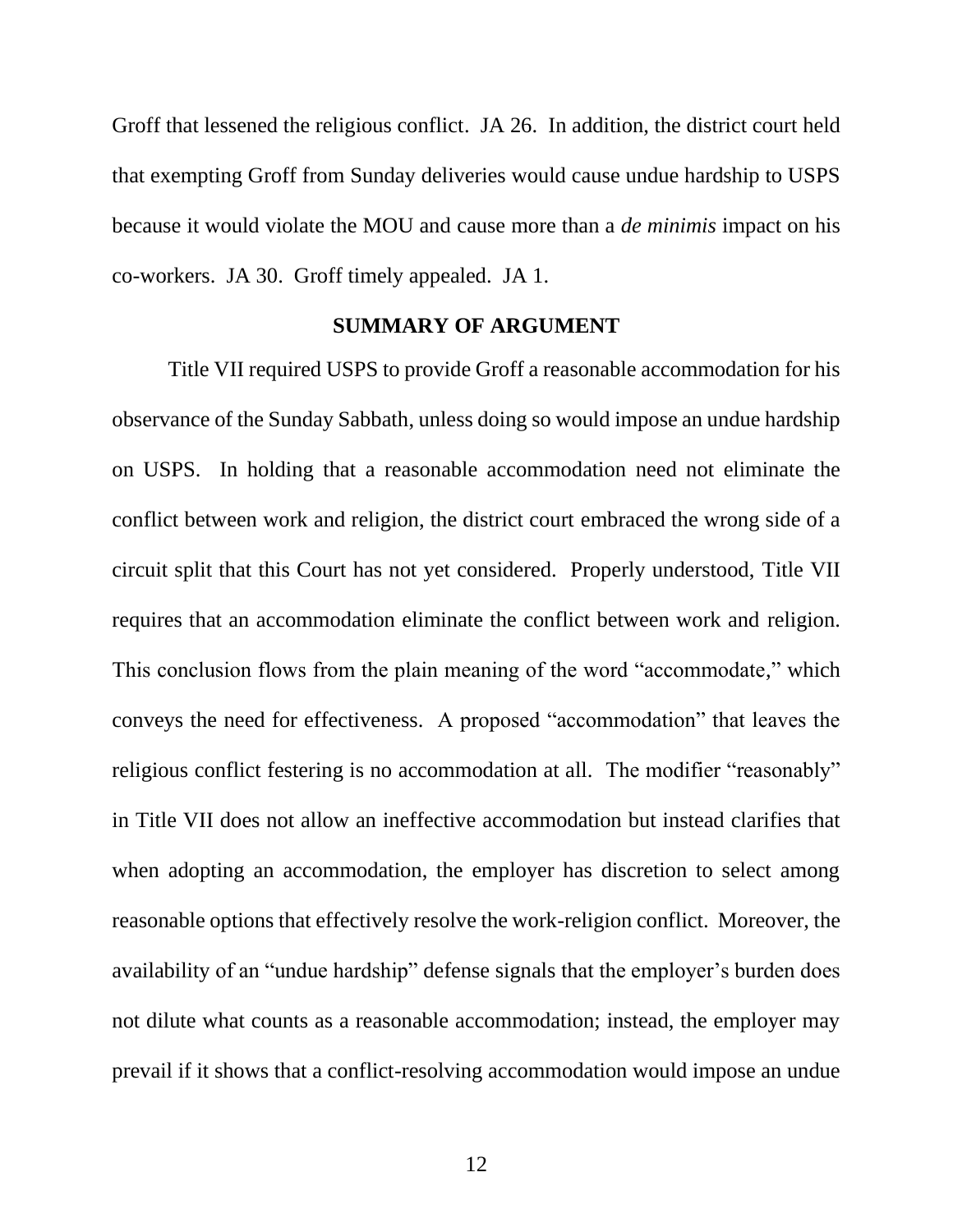hardship. The requirement that an accommodation eliminate the religious conflict is consistent with EEOC's longstanding interpretation of Title VII.

Five circuits have adopted the conflict-elimination standard in defining reasonable accommodation while five other circuits have concluded that a reasonable accommodation need not in fact resolve the religious conflict. This "reasonableness without accommodation" standard fails to give independent meanings to the words "accommodate," "reasonably," and "undue hardship," disrupts the balance of interests between employer and employee, and conflicts with how the Supreme Court has characterized an employer's Title VII duties. This Court should adopt the elimination standard.

None of the accommodations offered by USPS eliminated the conflict between Groff's work obligations and religious beliefs. USPS's proposal that Groff take a different day off from work plainly did not eliminate the conflict. An employer's proposal may not rewrite or redefine the employee's religious practices. USPS's suggestion that Groff come to work after attending church services fails for similar reasons. Asking Groff to rest only part of Sunday prevented him from fully practicing his observance of the Sunday Sabbath. Lastly, USPS's attempt to find shift swaps for Groff is likewise defective. This policy merely reduced the number of days on which USPS asked Groff to violate his religious beliefs, while still leaving him assigned at least 24 Sundays over a less-than-two-year period. To be sure, an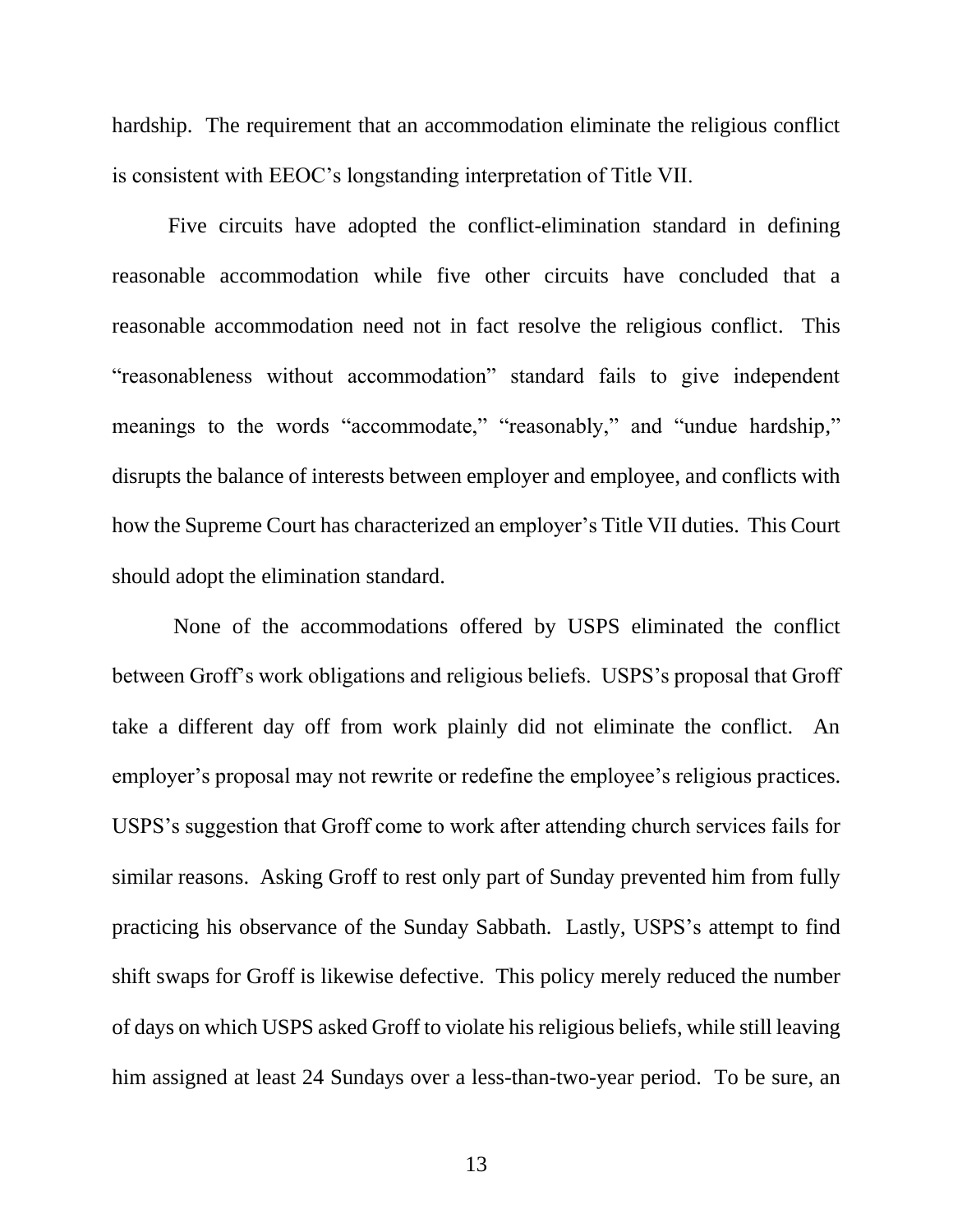employer has leeway when formulating the details of a shift-swapping policy, but it must actually resolve the religious conflict to qualify as an accommodation. Because USPS failed to offer an accommodation that eliminated the conflict between Groff's work duties and religious beliefs, the district court erred in granting summary judgment to USPS on Groff's failure-to-accommodate claim.

The district court also erroneously concluded that accommodating Groff would pose an undue hardship in light of the MOU's provisions regarding Sunday assignments and the effect on Groff's co-workers. First, neither the Supreme Court nor this Court has held that merely deviating from the terms of an employer's agreement with a union constitutes undue hardship. Instead, courts have narrowly held that an employer need not offer an accommodation where doing so would conflict with the seniority rights of other employees. That is because seniority policies are expressly exempted from Title VII. Here, Groff and USPS agree that RCAs have no seniority rights. To adopt the broader rule endorsed by the district court would permit employers and unions to contract away an employee's right to a workplace free from religious discrimination.

Second, this is not a case where USPS could not accommodate Groff. Instead, USPS successfully accommodated Groff without undue hardship and then changed its practices. Postmaster Hess candidly acknowledged in a contemporaneous email that USPS's practice of granting an exemption to Groff and automatically scheduling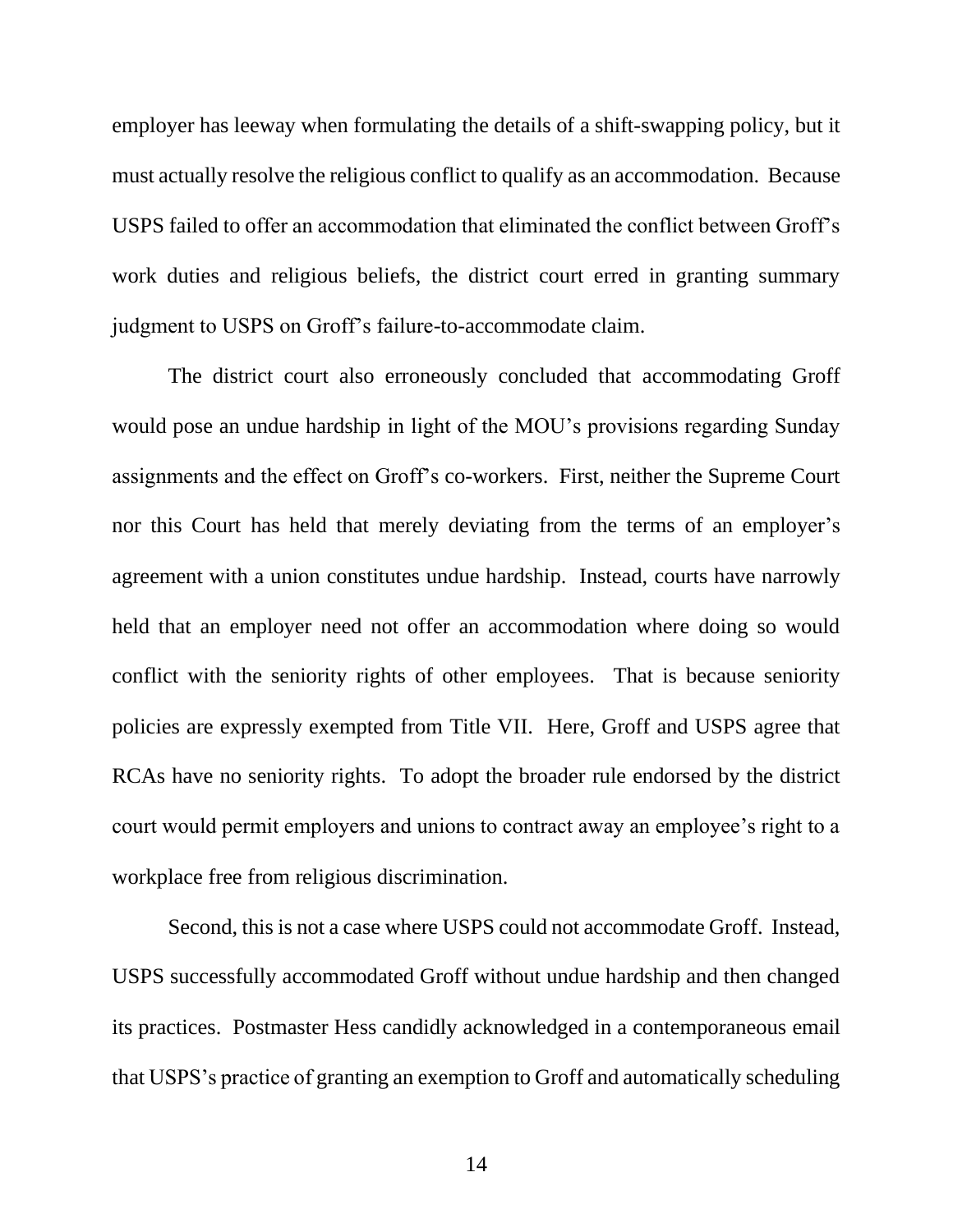an extra RCA in his place "does not show a hardship/burden to the USPS." JA 684. Likewise, USPS's corporate representative could not identify any costs incurred by USPS when skipping over Groff. At most, Groff's co-workers would be affected when Groff was exempted from Sunday deliveries. But Title VII does not exempt accommodations merely because they affect *co-workers*, and USPS could not show how the alleged impact on co-workers impeded *its business operations*. Whatever costs USPS may have incurred resulted from continuing to schedule Groff to deliver on Sundays and then having to find replacements, rather than adopting other readily available approaches to accommodate him (like scheduling an extra RCA in place of Groff).

Accordingly, this Court should reverse the decision below and grant summary judgment to Groff on the failure-to-accommodate claim.

### **STANDARD OF REVIEW**

This Court "review[s] a district court's grant or denial of summary judgment de novo." *Bruni v. City of Pittsburgh*, 941 F.3d 73, 82 (3d Cir. 2019). "Summary judgment is appropriate only where 'there is no genuine dispute as to any material fact and the movant is entitled to judgment as a matter of law.'" *Id.* (quoting Fed. R. Civ. P. 56(a)). "A fact is material if—taken as true—it would affect the outcome of the case under governing law. And a factual dispute is genuine if the evidence is such that a reasonable jury could return a verdict for the nonmoving party." *M.S. by*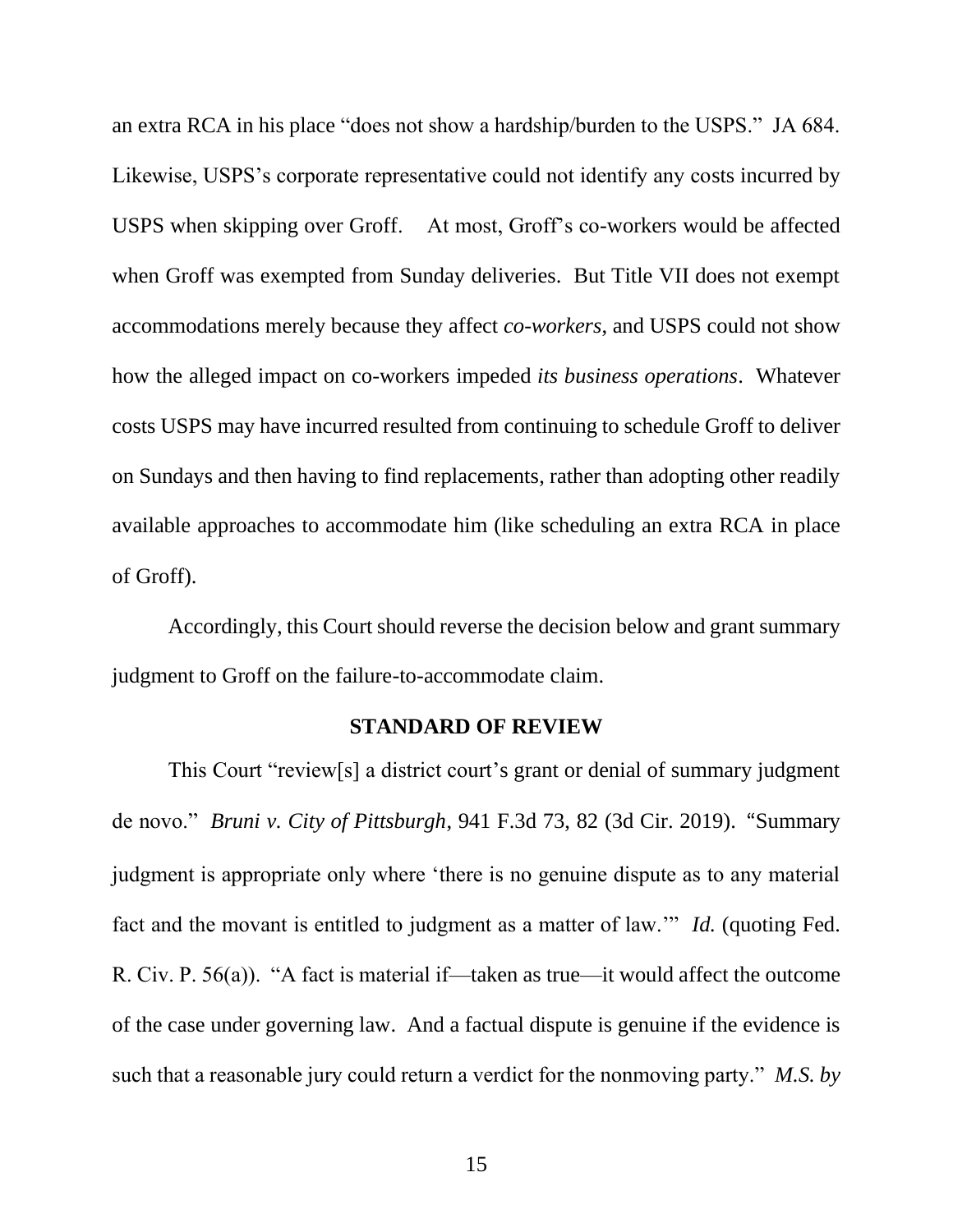*& through Hall v. Susquehanna Twp. Sch. Dist.*, 969 F.3d 120, 125 (3d Cir. 2020) (citations and internal quotation marks omitted). The evidence is viewed in the light most favorable to the non-moving party. *Id*. Summary judgment rules apply with equal force to cross-motions for summary judgment. *Lawrence v. City of Phila.*, 527 F.3d 299, 310 (3d Cir. 2008).

## **ARGUMENT**

# **I. Title VII requires USPS to provide Groff with a religious accommodation.**

Title VII makes it unlawful for employers in both the public and private sector to discriminate against employees on the basis of race, color, religion, sex, or national origin. Failure to accommodate an employee's religious beliefs is one form of religious discrimination.

Considered the "core antidiscrimination provision" of Title VII, *Komis v. Sec'y of U.S. Dep't of Labor*, 918 F.3d 289, 292 (3d Cir. 2019), § 703(a) provides that in the private sector:

It shall be an unlawful employment practice for an employer to fail or refuse to hire or to discharge any individual, or *otherwise to discriminate against any individual with respect to his compensation, terms, conditions, or privileges of employment*, because of such individual's race, color, religion, sex, or national origin.

42 U.S.C. § 2000e-2(a)(1) (emphasis added); *see also id.* § 2000e(b) (excluding the "United States" from Title VII's definition of an employer); *Komis*, 918 F.3d at 292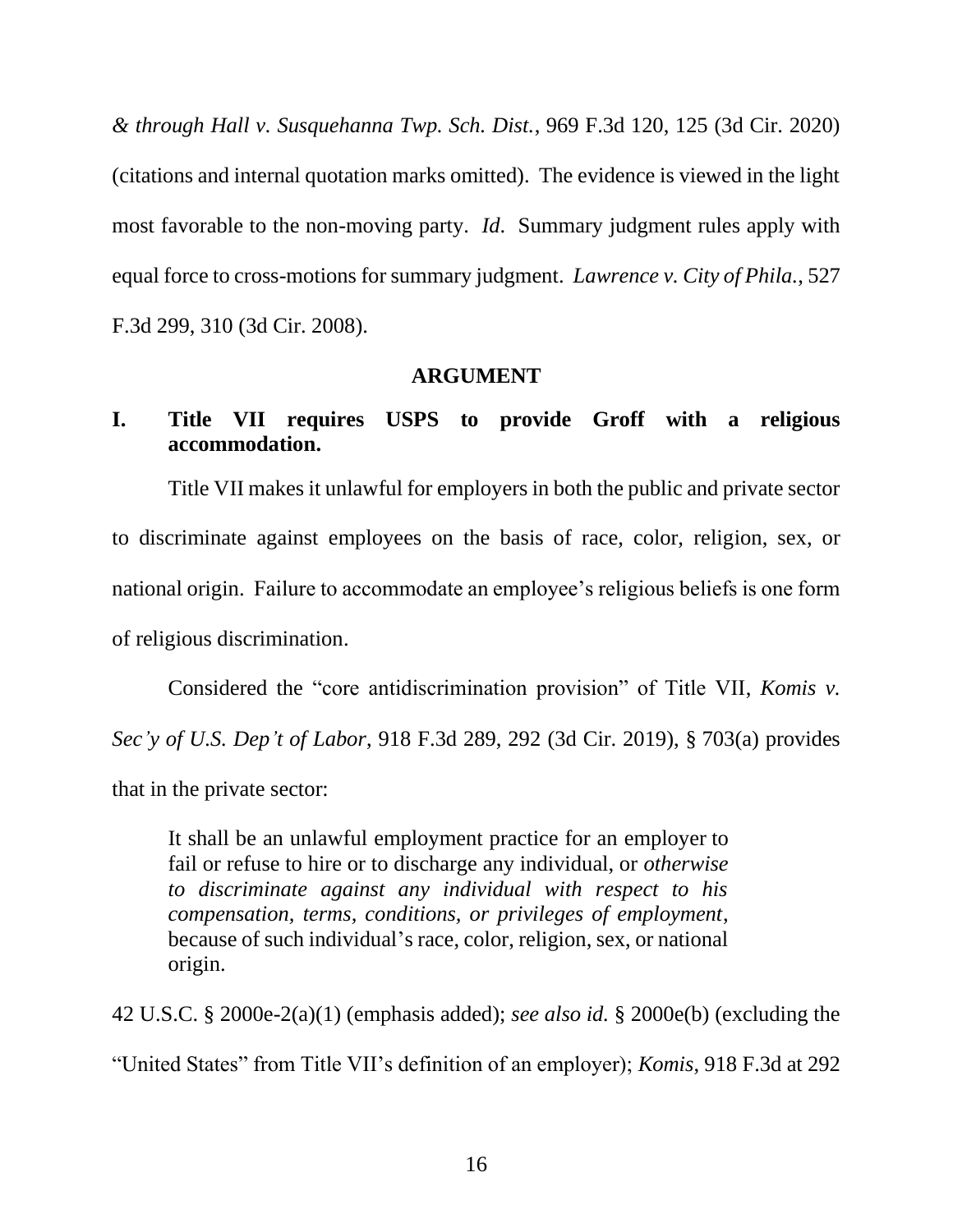(provision is limited to "the private sector"). Employees may assert two different theories of religious discrimination: disparate treatment and failure to accommodate. *Abramson v. William Paterson Coll. of N.J.*, 260 F.3d 265, 281 (3d Cir. 2001). Title VII defines religion to include "all aspects of religious observance and practice, as well as belief." 42 U.S.C. § 2000e(j). An employer may avoid liability if it demonstrates that it cannot "reasonably accommodate" the employee's religious observance or practice "without undue hardship on the conduct of the employer's business." *Id.* "The intent and effect of this [provision] was to make it an unlawful employment practice under [42 U.S.C.  $\S$  2000e-2(a)(1)] for an employer not to make reasonable accommodations, short of undue hardship, for the religious practices of his employees and prospective employees." *Trans World Airlines, Inc. v. Hardison*, 432 U.S. 63, 74 (1977).

"In 1972, Congress extended Title VII's protections to federal employees in § 2000e-16(a)." *Komis*, 918 F.3d at 294 (citing Equal Employment Opportunity Act of 1972, Pub. L. No. 92-261, § 11, 86 Stat. 103, 111 (1972)). This section of Title VII generally provides that all personnel actions affecting federal employees "shall be made free from any discrimination based on race, color, religion, sex, or national origin." 42 U.S.C. § 2000e-16(a).Thus, "Congress intended to provide federal employees with the full rights available in the courts as are granted to individuals in the private sector under Title VII." *Komis*, 918 F.3d at 294. The act specifically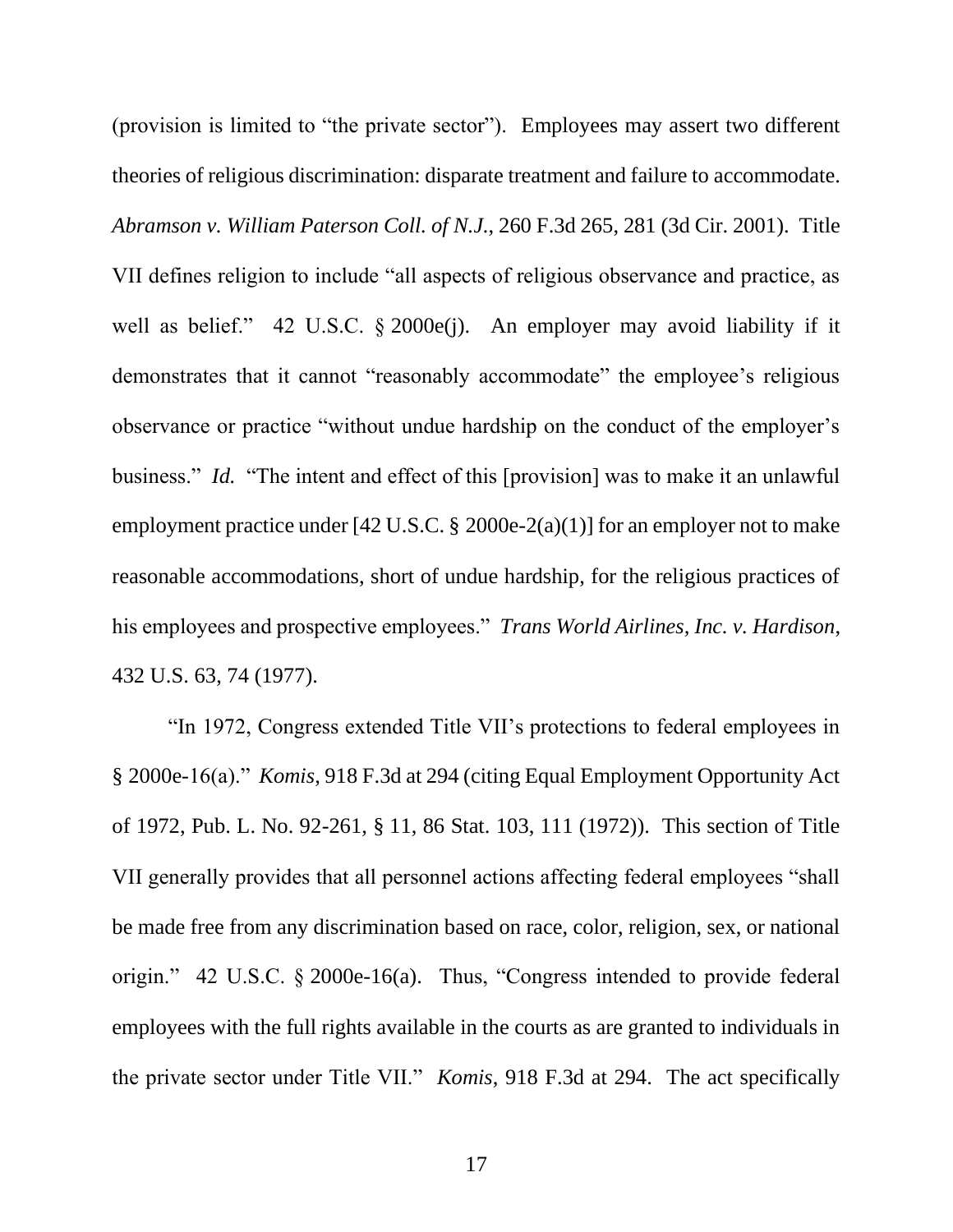confers this protection on employees "in the United States Postal Service." 42 U.S.C. § 2000e-16(a); *Miller v. Bolger*, 802 F.2d 660 (3d Cir. 1986).

As a federal employee with USPS, Groff was protected by Title VII from discrimination based on his religious beliefs and practices, and USPS was obligated to provide an accommodation for his religious exercise.

# **II. The district court erroneously concluded that USPS offered Groff reasonable accommodations.**

USPS conceded below that Groff established a *prima facie* claim for failure to accommodate. JA 24; Dkt. No. 42 at 2; *see EEOC v. GEO Grp., Inc.*, 616 F.3d 265, 271 (3d Cir. 2010) (setting forth burden-shifting framework for religiousaccommodation claim). "The burden then shifts to the employer" to show either that it reasonably accommodated the religious belief or that such an accommodation would work an undue hardship upon the employer and its business. *GEO Grp.*, 616 F.3d at 271. USPS cannot establish either defense.

The district court mistakenly concluded that USPS offered Groff a reasonable accommodation. To reach this ruling, the district court held that an employer's accommodation need not eliminate the conflict between work and religion. This holding implicates a recognized disagreement among the circuits regarding whether a proposed accommodation must eliminate, rather than merely curtail, the conflict between a job's work requirements and the employee's religious observances. Text, context, interpretive precedent, and EEOC guidance all counsel this Court to hold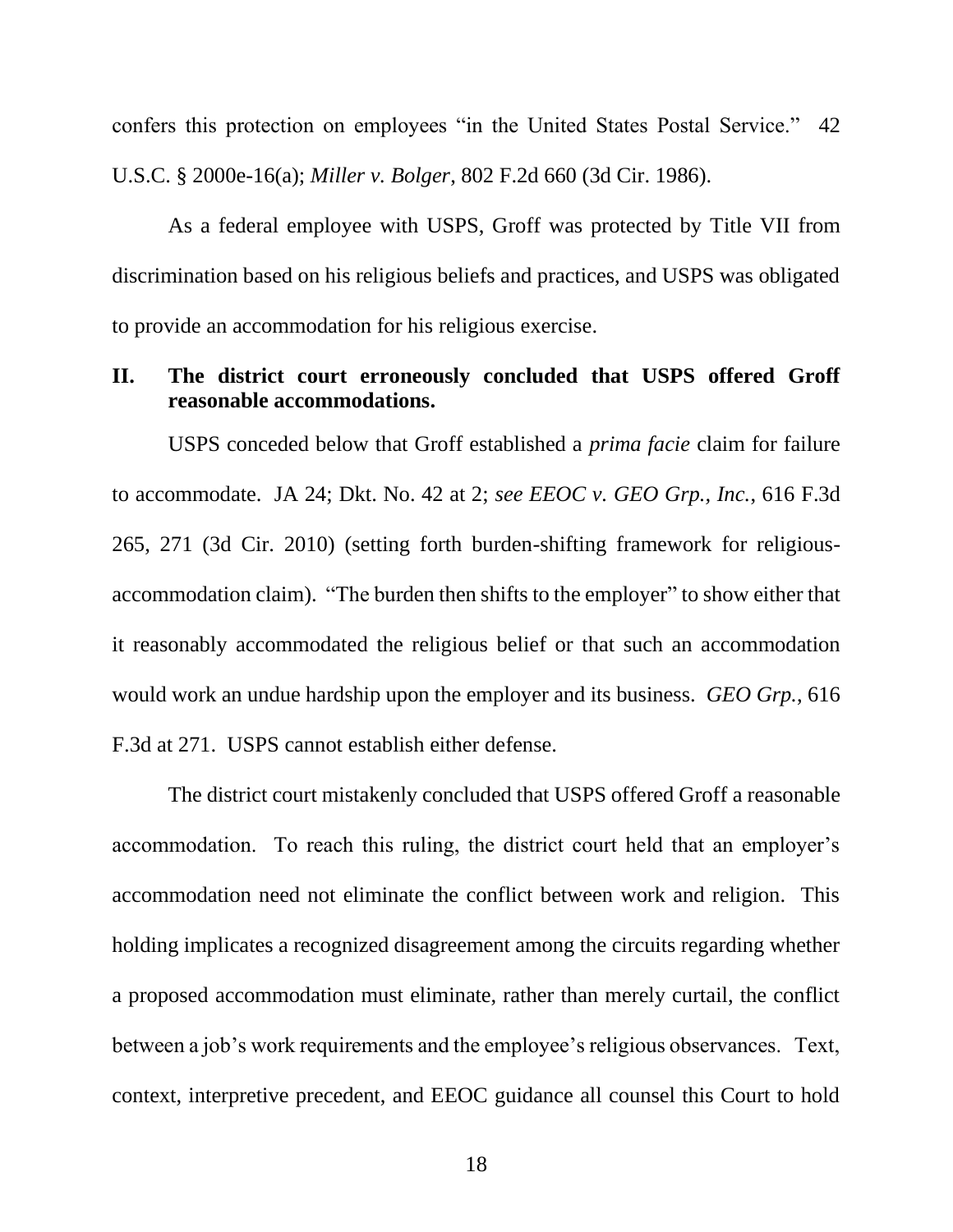that an accommodation under Title VII must eliminate the conflict between work and religion. $3$  Under this standard, it is undisputed that none of the "accommodations" offered by USPS eliminated the conflict between Sunday deliveries and Groff's observance of the Sunday Sabbath.

## **A. An accommodation must eliminate the conflict between employment obligations and religious practice.**

"As with any question of statutory interpretation, we must begin with the statutory text, and because we presume that Congress expressed its intent through the ordinary meaning of its language, we start with an examination of the plain language of the statute." *Khan v. Att'y Gen. of U.S.*, 979 F.3d 193, 197–98 (3d Cir. 2020) (cleaned up). "In particular, courts normally interpret a statute in accord with the ordinary public meaning of its terms at the time of its enactment." *Id.* (cleaned up). Accordingly, this Court "look[s] to dictionary definitions to determine the ordinary meaning of a word" while understanding that "[i]nterpretation of a word or phrase depends upon reading the whole statutory text, considering the purpose and context of the statute, and consulting any precedents or authorities that inform the analysis." *United States v. Husmann*, 765 F.3d 169, 173 (3d Cir. 2014) (citations and internal quotation marks omitted).

<sup>&</sup>lt;sup>3</sup> As the district court noted, this Court has not squarely addressed this question, JA 25, but as discussed below, this Court's decisions weigh strongly in favor of Groff.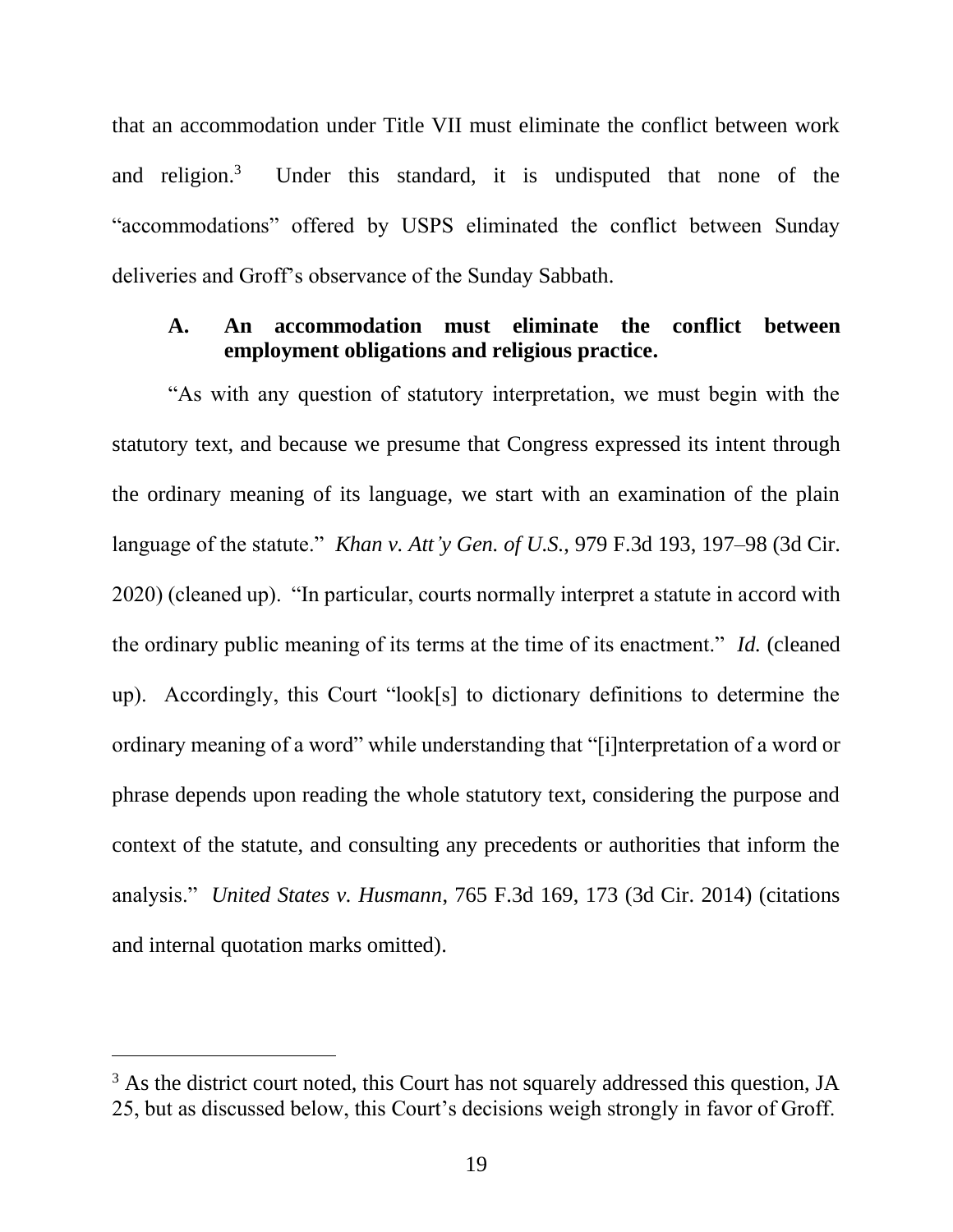# **1. Title VII's text requires a proposed accommodation that eliminates the religious conflict.**

The operative provision of Title VII requires an employer to "reasonably accommodate" an employee's religious observance or practice. 42 U.S.C. § 2000e(j). To "accommodate" means "to bring into agreement or concord" or to "reconcile." *Accommodate*, Webster's Seventh New Collegiate Dictionary (1971); *see also Accommodate*, The Shorter Oxford English Dictionary (1973) ("To adjust, reconcile (things or persons); to bring to agreement"); *Accommodate*, The Random House Dictionary of the English Language (1968) ("to bring into harmony; adjust; reconcile" as in "to accommodate differences"). The plain meaning of the word accommodate accords with how the Supreme Court has construed the term: "an acceptable reconciliation of the needs of the employee's religion and the exigencies of the employer's business." *Ansonia Bd. of Educ. v. Philbrook*, 479 U.S. 60, 69 (1986) (citation and internal quotation marks omitted). In *Ansonia,* a high school teacher requested six religious holidays each year, but the school permitted only three days of paid leave to be used for religious observance. *Id.* at 63. The Court approved one of the proposed accommodations—unpaid leave for the remaining three days—because it "*eliminate*[*d*] the conflict between employment requirements and religious practices by allowing the individual *to observe fully religious holy days* and requires him only to give up compensation for a day that he did not in fact work." *Id.* at 70 (emphases added).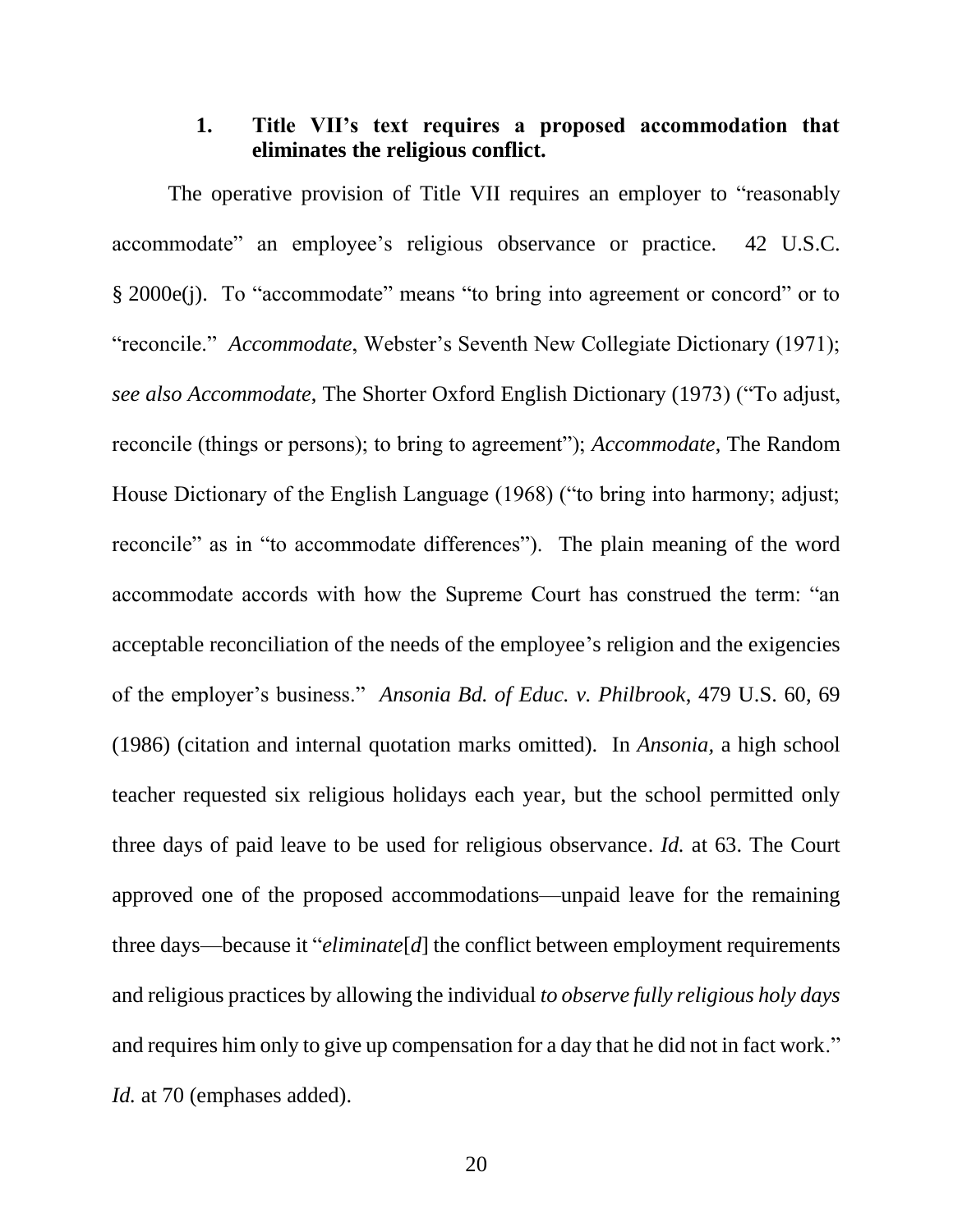Interpreting the similar Americans with Disabilities Act, the Supreme Court has emphasized that the word "accommodate" "conveys the need for effectiveness," for "[a]n *ineffective* 'modification' or 'adjustment' will not *accommodate* a disabled individual's limitations." *US Airways, Inc. v. Barnett*, 535 U.S. 391, 400 (2002). The Court recently confirmed this definition in the Title VII context, stating that accommodation "means nothing more than allowing the plaintiff to engage in her religious practice despite the employer's normal rules to the contrary." *EEOC v. Abercrombie & Fitch Stores, Inc.*, 575 U.S. 768, 772 n.2 (2015). This effectiveaccommodation reading is required because "Title VII does not demand mere neutrality with regard to religious practices—that they be treated no worse than other practices. Rather, it gives them favored treatment, affirmatively obligating employers" to provide an accommodation. *Id*. at 775. A proposed accommodation that does not "allow[] the plaintiff to engage in her religious practice" is not an accommodation at all. *See id.* at 772 n.2. Such a proposal would not effectively reconcile the employee's religious practices with his employment obligations and thus fails the plain meaning of the word accommodation.

The modifier "reasonably" in Title VII cannot possibly weaken the *baseline* requirement for an "accommodation"—that it eliminate the conflict with the employee's religious practices. *Cf. Weyerhaeuser Co. v. U.S. Fish & Wildlife Serv.*, 139 S. Ct. 361, 368 (2018) ("According to the ordinary understanding of how

21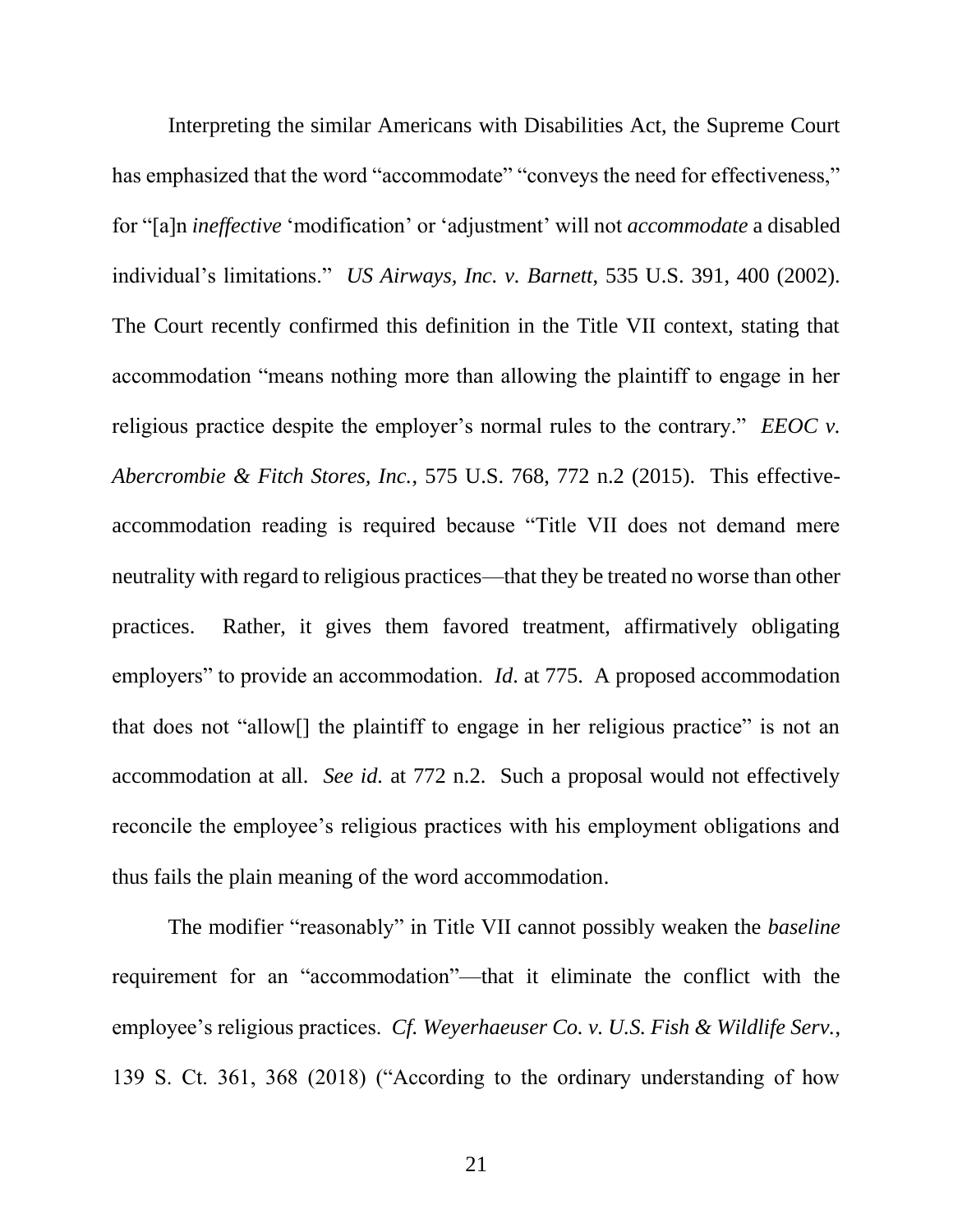adjectives work, 'critical habitat' must also be 'habitat.' Adjectives modify nouns they pick out a subset of a category that possesses a certain quality."). Indeed, in *Barnett*, the Supreme Court rejected the view that "reasonable accommodation" simply means "effective accommodation." *Barnett*, 535 U.S. at 400. "Reasonable" does not convey the level of effectiveness required; the need for effectiveness comes directly from the word "accommodate." *Id*. Thus, an ineffective accommodation can never be a "reasonable accommodation." *Id*. The reasonableness requirement simply means that when adopting an accommodation, the employer possesses discretion to reasonably select among effective resolutions of the work-religion conflict. *See id.* Circuit courts echo this principle. "[T]he employer need not offer the accommodation the employee prefers." *Cosme v. Henderson*, 287 F.3d 152, 158 (2d Cir. 2002). Nor are employees "entitled to hold out for the 'most beneficial accommodation.'" *Baker v. The Home Depot*, 445 F.3d 541, 548 (2d Cir. 2006) (citation omitted).

Reasonableness thus defines the outer bounds of an employer's discretion to select among effective accommodations that resolve the religious conflict. "[A]n offer of accommodation may be unreasonable if it causes an employee to suffer an inexplicable diminution in his employee status or benefits. In other words, an accommodation might be unreasonable if it imposes a significant work-related burden on the employee without justification." *Id.* (cleaned up); *see also EEOC v.*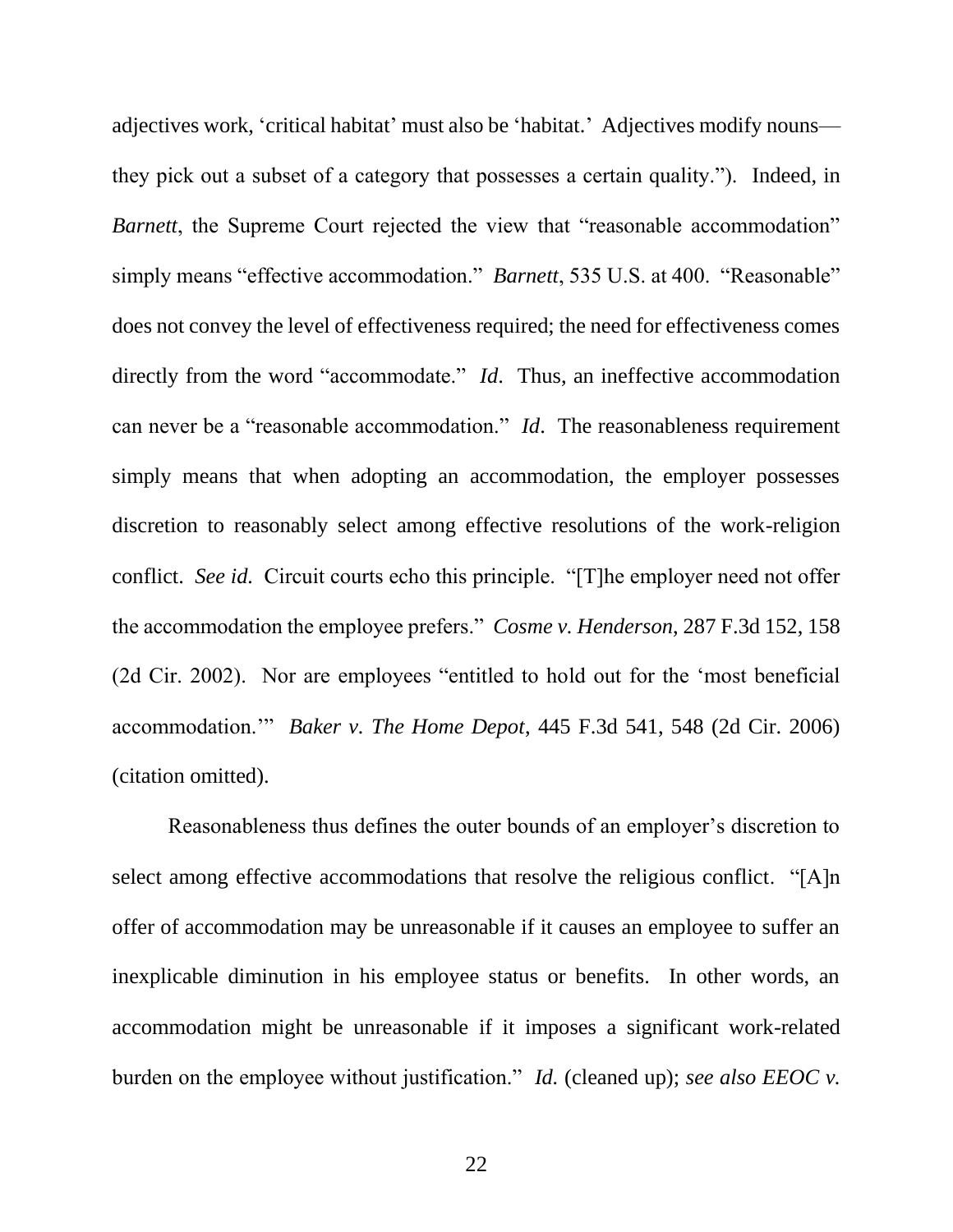*Universal Mfg. Corp.*, 914 F.2d 71, 73 n.3 (5th Cir. 1990) ("Reasonableness seems to focus more upon the cost to the employer, the extent of positive involvement which the employer must exercise, and the existence of overt discrimination by the employer."). This interpretation illustrates the principle of "bilateral cooperation" that should guide "the search for an acceptable reconciliation of the needs of the employee's religion and the exigencies of the employer's business." *Ansonia*, 479 U.S. at 69.

The availability of the "undue hardship" defense to employers provides context for understanding the meaning of "reasonable accommodation." 42 U.S.C. § 2000e(j) (excusing employer from offering a reasonable accommodation if doing so would cause the employer to suffer "undue hardship on the conduct of the employer's business"). That defense reflects the reality that eliminating the religious conflict may sometimes be unduly burdensome to the employer. But the employer's burdens are assessed under the hardship defense, not used to dilute the front-line requirement that employers provide an accommodation that effectively eliminates the religious conflict. The statute thus balances a robust, initial requirement that employers allow employees to fully practice their religious beliefs, with a backstop provision that relieves the employer's obligation to provide such an accommodation if it would be unduly burdensome. By countenancing something less than a true "accommodation," the district court's approach conflates the two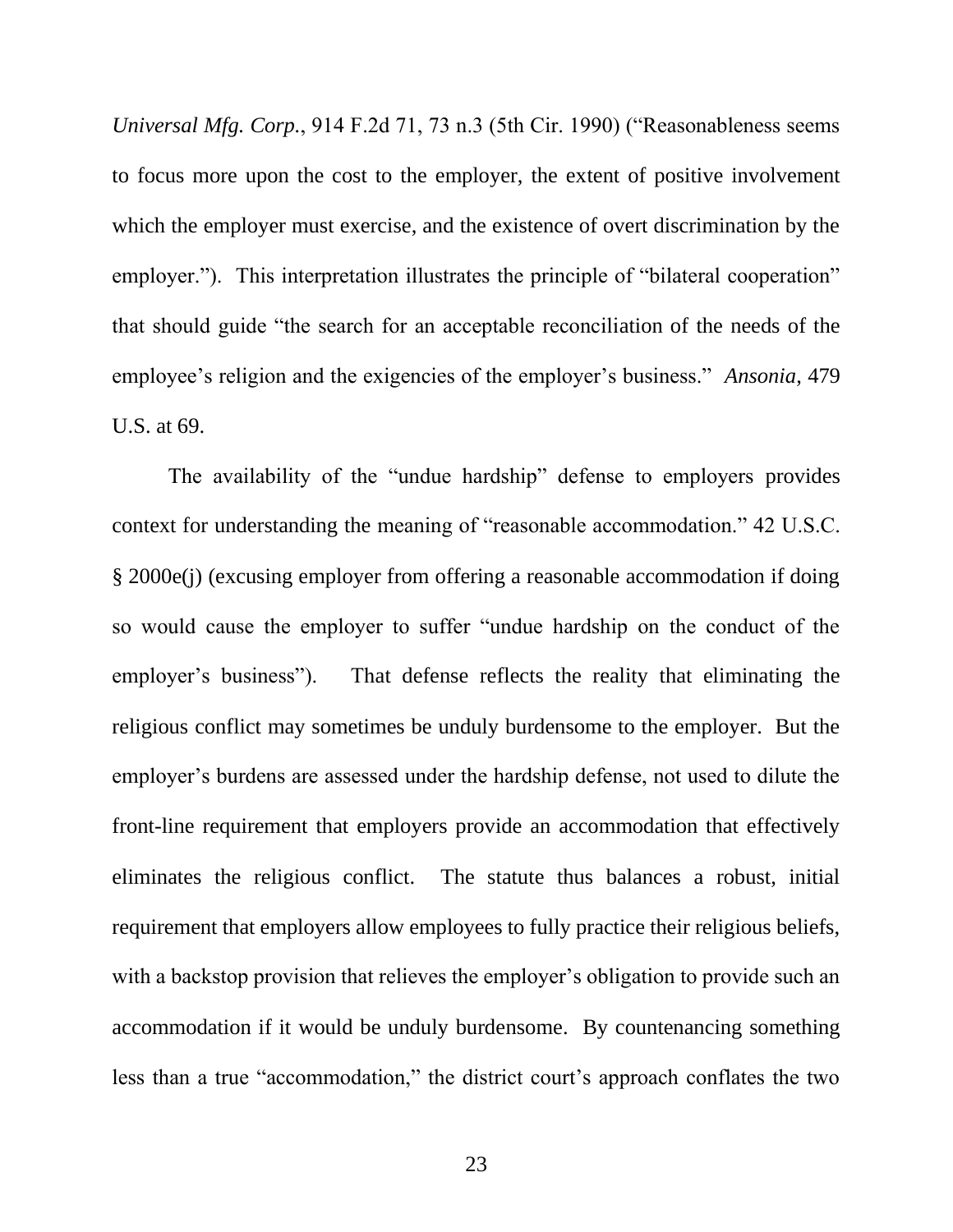prongs of the statute and disrupts the full protections presumptively accorded to employees.

Construing the three key statutory phrases as a whole, Title VII requires an employer to provide an accommodation that fully eliminates the conflict between an employee's religious observances and work obligations. The employee need not offer any particular accommodation, but the accommodation must, by definition, be an effective one. If this obligation imposes too onerous a burden on the employer, the employer is excused. This reading "is consistent with this Court's preference to construe a statute in a way that gives meaning to all provisions." *MRL Dev. I, LLC v. Whitecap Inv. Corp.*, 823 F.3d 195, 205 (3d Cir. 2016); *see also TRW Inc. v. Andrews*, 534 U.S. 19, 31 (2001) ("It is 'a cardinal principle of statutory construction' that 'a statute ought, upon the whole, to be so construed that, if it can be prevented, no clause, sentence, or word shall be superfluous, void, or insignificant.'") (citation omitted). It is also consistent with EEOC's longstanding interpretation of Title VII: "An adjustment offered by an employer is not a 'reasonable' accommodation if it merely lessens rather than eliminates the conflict between religion and work, provided that eliminating the conflict would not impose an undue hardship." Compliance Manual on Religious Discrimination § 12-  $IV(A)(3)$  (2021) (https://www.eeoc.gov/laws/guidance/section-12-religiousdiscrimination).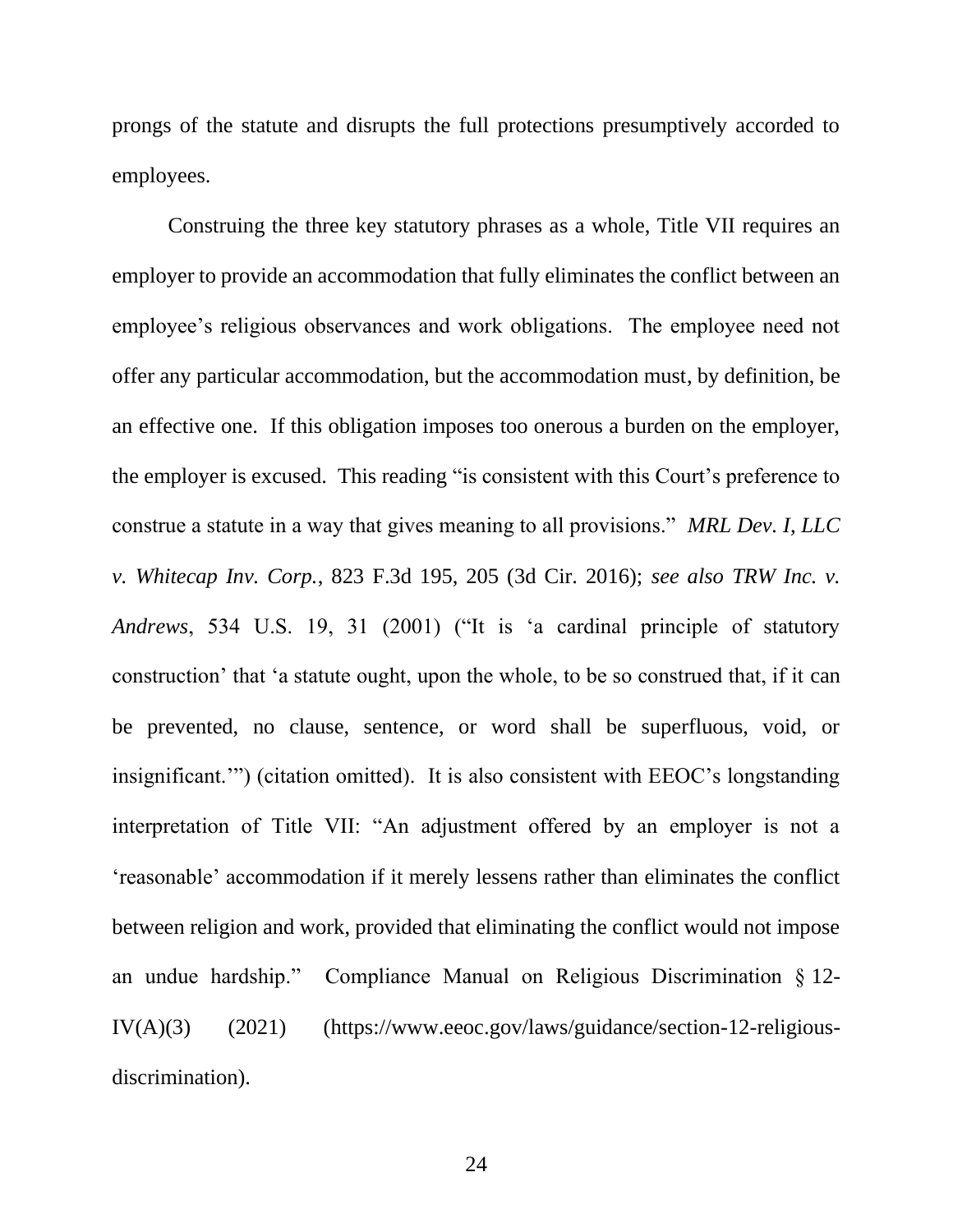Last but not least, this interpretation is consistent with this Court's laser focus on whether proposed accommodations truly eliminate the religious conflict. In *GEO Group*, the employer proposed that Muslim employees be allowed to wear a different head covering than the khimar required for Muslim women. 616 F.3d at 271. Refusing "to delve into any matters of theology," the Court "decline[d] [the employer's] invitation to decide on [the Court's] own what might constitute a reasonable substitute for a khimar under the Islamic faith" and thereby deferred to the employees' view that the accommodation did not suffice to protect their religious beliefs. *Id*. Moving to the undue-hardship defense, the Court concluded that the employer established that allowing the khimar would disrupt its business operations. *Id*. at 271–77. The Court's approach rightly embraces the need for an accommodation that eliminates the religious conflict—as understood by the employee—balanced by an employer's opportunity to show that the accommodation would work an undue hardship. *See also Shelton v. Univ. of Med. & Dentistry of N.J.*, 223 F.3d 220, 226 (3d Cir. 2000) (upholding an accommodation in which plaintiff "ha[d] not established she would face a religious conflict").

# **2. The district court's approach conflicts with Title VII's text and**  *Abercrombie***.**

Five circuits have correctly interpreted Title VII to require an accommodation that eliminates the conflict between work and religion. *See, e.g.*, *Baker*, 445 F.3d at 548 ("Simply put, the offered accommodation cannot be considered reasonable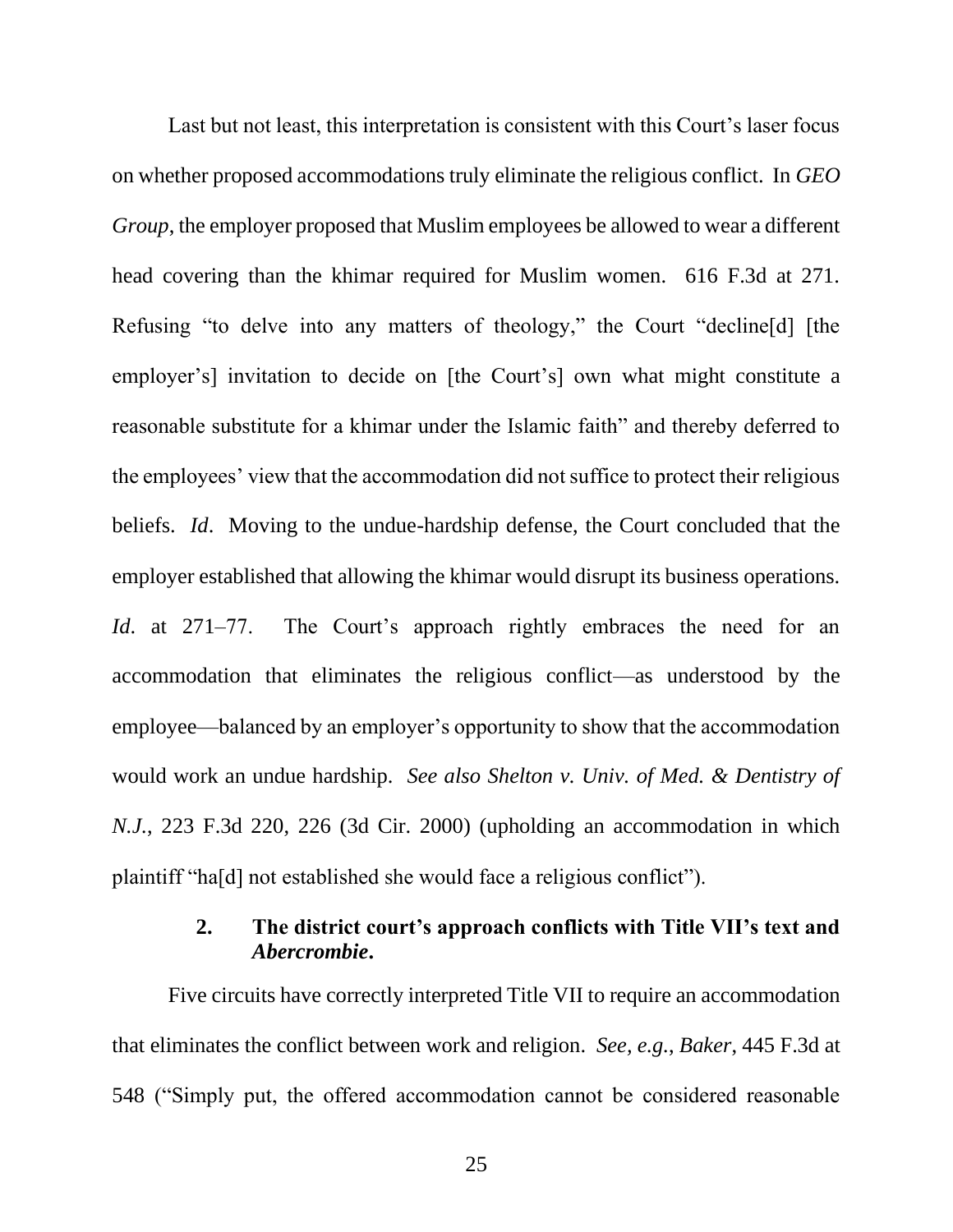because it does not eliminate the conflict between the employment requirement and the religious practice.") (cleaned up); *Cooper v. Oak Rubber Co.*, 15 F.3d 1375, 1378 (6th Cir. 1994) ("If the employer's efforts fail to eliminate the employee's religious conflict, the burden remains on the employer to establish that it is unable to reasonably accommodate the employee's beliefs without incurring undue hardship."); *EEOC v. Ilona of Hungary, Inc.*, 108 F.3d 1569, 1576 (7th Cir. 1997) ("The offered accommodation cannot be considered reasonable, however, because it does not eliminate the conflict between the employment requirement and the religious practice."); *Opuku-Boateng v. California*, 95 F.3d 1461, 1467 (9th Cir. 1996) (employer must "eliminate the religious conflict," or "either accept the employee's proposal or demonstrate that it would cause undue hardship were it to do so"); *Walden v. Ctrs. for Disease Control & Prevention*, 669 F.3d 1277, 1293 (11th Cir. 2012) ("[A] reasonable accommodation is one that eliminates the conflict between employment requirements and religious practices.") (citation and internal quotation marks omitted). Five circuits have concluded that Title VII allows an accommodation that does not eliminate the religious conflict. *See, e.g.*, *Sanchez-Rodriguez v. AT & T Mobility Puerto Rico, Inc.*, 673 F.3d 1, 12 (1st Cir. 2012); *EEOC v. Firestone Fibers & Textiles Co.*, 515 F.3d 307, 313 (4th Cir. 2008); *Bruff v. N. Miss. Health Servs., Inc.*, 244 F.3d 495, 501 (5th Cir. 2001); *Sturgill v. United Parcel Serv., Inc.*, 512 F.3d 1024, 1030–31 (8th Cir. 2008); *Tabura v. Kellogg USA*,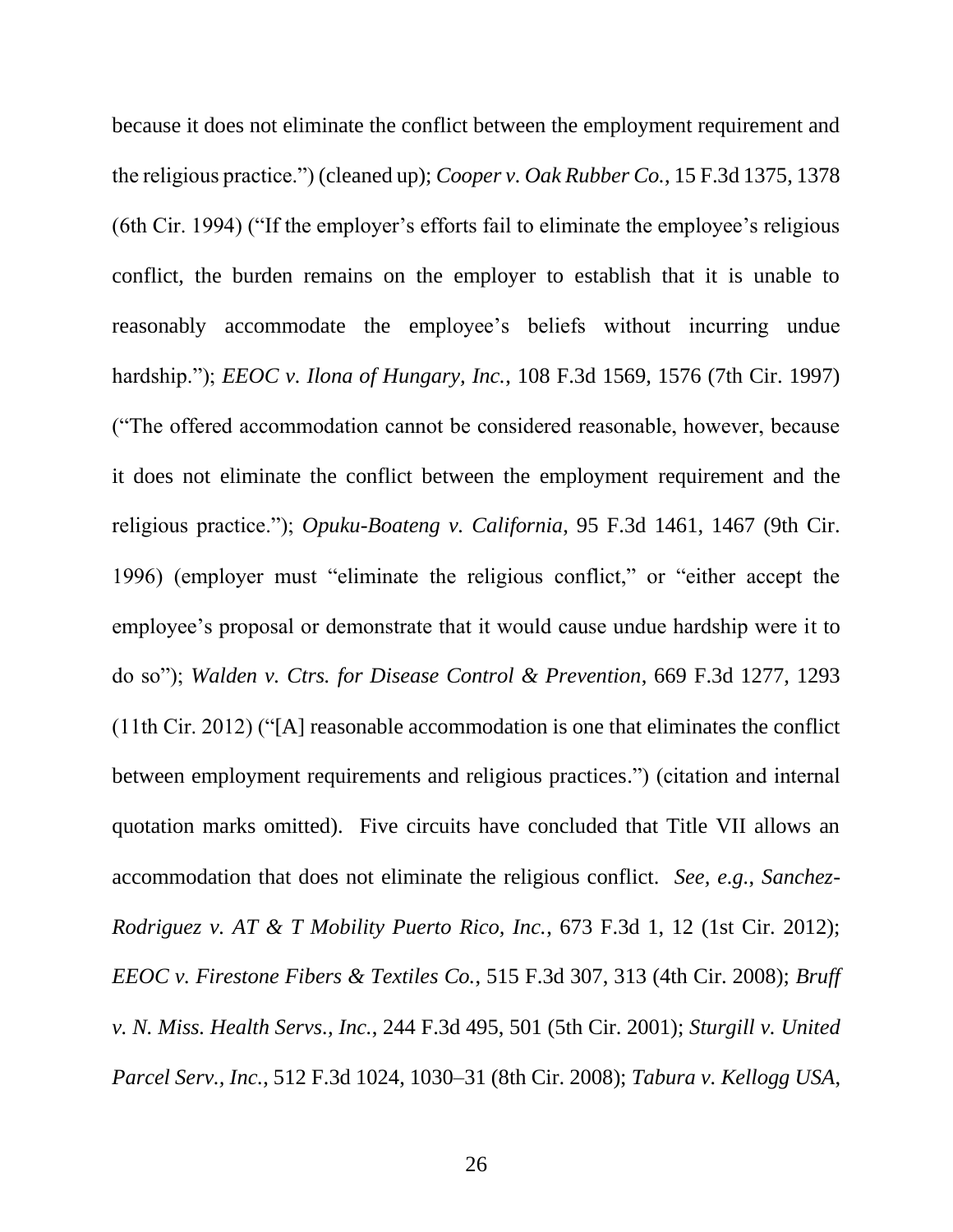880 F.3d 544, 552 (10th Cir. 2018). Without analysis, the district court adopted the latter side of the circuit split, declaring that "an employer does not need to wholly eliminate a conflict in order to offer an employee a reasonable accommodation." JA 25. Having established the governing test, the court concluded that USPS's proposed accommodations easily met it, even though they required Groff to work on numerous Sundays. This "reasonableness without accommodation" standard should be rejected.

First, this standard fails to give independent meaning to the words "accommodate" and "reasonably." Courts adopting this standard surmise that the statute cannot require true accommodation because "accommodate" is modified by the word "reasonably." *See Firestone*, 515 F.3d at 313. But this approach elides the separate meaning of the words accommodate and reasonably. "It is the word 'accommodation,' not the word 'reasonable,' that conveys the need for effectiveness." *Barnett*, 535 U.S. at 400. "Accommodate" specifies the necessary outcome—effective reconciliation of faith and employment obligations. "Reasonably" imports that an employer has options in how to achieve that accommodation. Overlooking the independent meaning of the two terms turns Title VII from a requirement to "reasonably accommodate" into a general duty of "reasonableness." If a delivery service pledges to "reasonably deliver" a package, no one would dispute that it has an obligation ensure that the package arrives at its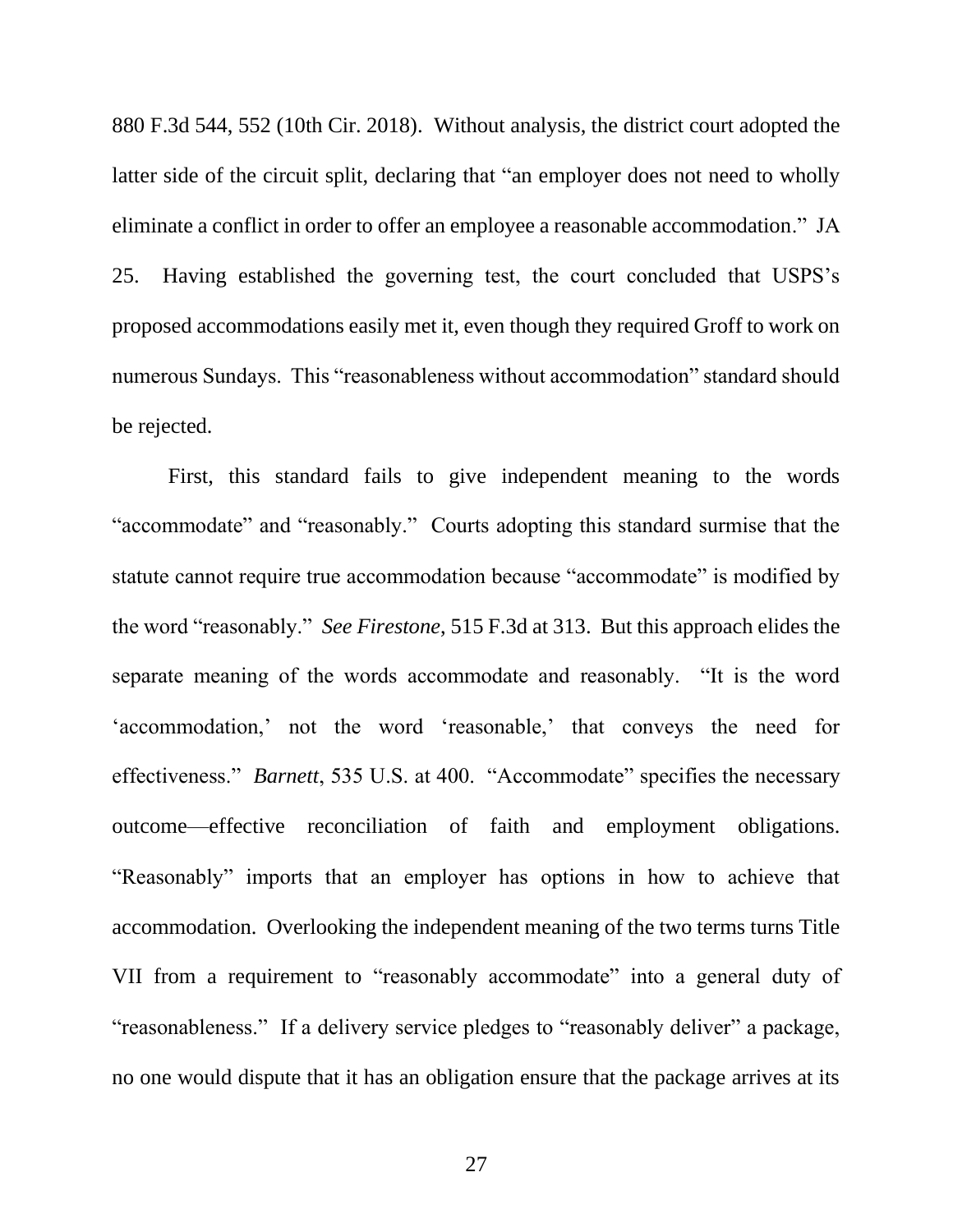destination, although it may have discretion as to the manner of delivery. But under the district court's approach, the delivery service would not be obligated to actually deliver the package; so long as it acts reasonably in its endeavor, it satisfies its duty. The district court's approach substitutes a hazy duty of reasonableness for a brightline requirement of accommodation that reflects the statutory text and purpose.

Second, an untethered duty of reasonableness erases the distinction between the "reasonably accommodate" and "undue hardship" inquiries. After all, any proposed accommodation that results in undue hardship "almost certainly would not be" reasonable, making it unnecessary for an employer ever to resort to the unduehardship defense. *See Firestone*, 515 F.3d at 314. The Fourth Circuit endorsed this approach while candidly acknowledging that it leads to "much overlap between the two" inquiries and in some instances will collapse them altogether. *Id*. Congress, however, employed distinct terms to convey different meanings for the two separate defenses, with no indication that one should render the other superfluous. The district court's approach violates cardinal rules of statutory interpretation. *See TRW*, 534 U.S. at 31.

Third, this approach disrupts Title VII's goal of "bilateral cooperation" toward "an acceptable reconciliation of the needs of the employee's religion and the exigencies of the employer's business." *Ansonia*, 479 U.S. at 69 (citation and internal quotation marks omitted). Mandating reasonableness without

28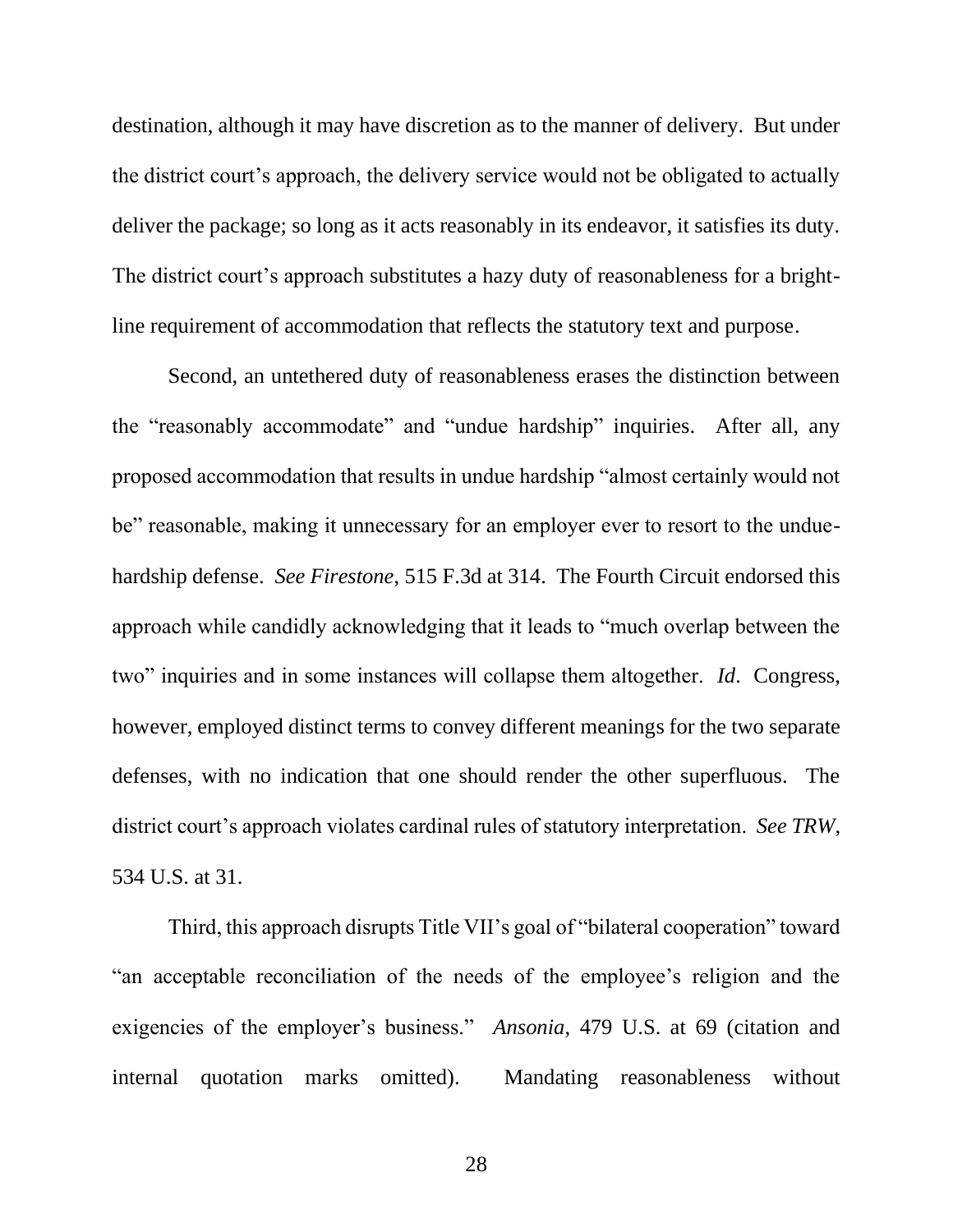accommodation stacks the deck in favor of employers. It empowers employers to offer something less than true accommodation and largely eliminates employers' need to show that resolving the religious conflict would cause an undue hardship.

Lastly, this approach cannot be reconciled with Supreme Court precedent. Courts that do not require an accommodation to eliminate the religious conflict reason that "in fact, few things in life can be conflict-free," *Tabura*, 880 F.3d at 551– 52, and opine that "[Title VII] is not an area for absolutes," *Firestone*, 515 F.3d at 313. But the Supreme Court has defined "accommodation" in terms of "allowing the plaintiff to engage in her religious practice *despite the employer's normal rules to the contrary*." *Abercrombie*, 575 U.S. at 772 n.2 (emphasis added). It has recognized that a valid accommodation "*eliminates* the conflict between employment requirements and religious practices by allowing the individual *to observe fully*" their religious precepts. *Ansonia,* 479 U.S. at 70 (emphases added). In other words, Supreme Court precedent reflects that absolute religious beliefs are given "favored treatment," *Abercrombie*, 575 U.S. at 775, and that Title VII presumptively resolves those conflicts on the side of religion—subject to the unduehardship defense.

To safeguard the protections guaranteed to employees with sincerely held religious beliefs, this Court should follow the Second, Sixth, Seventh, Ninth, and Eleventh Circuits in holding that an accommodation must eliminate the conflict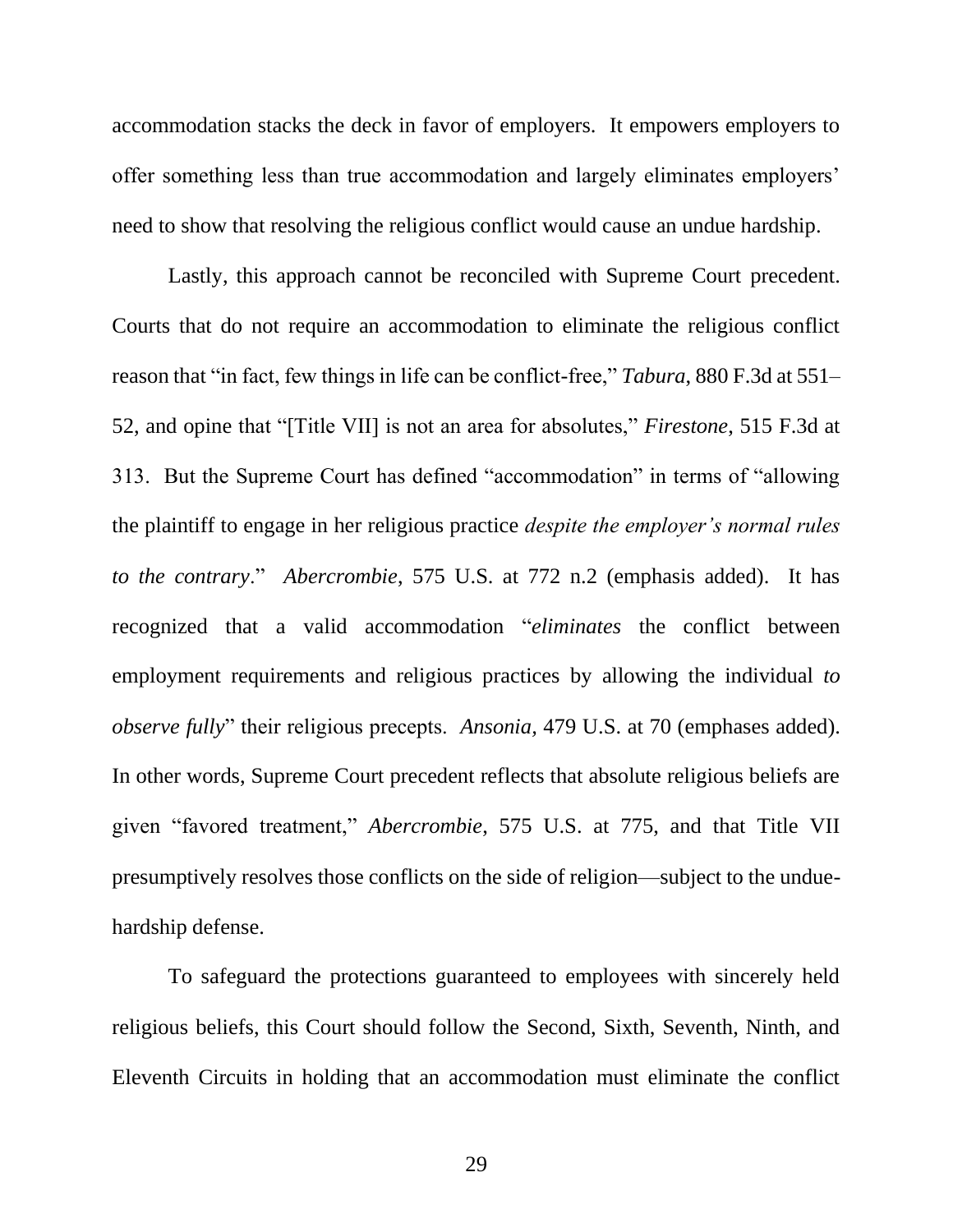between work obligations and religious practice.

## **B. None of the "accommodations" offered by USPS eliminated the conflict between Sunday deliveries and Groff's religious beliefs.**

Applying the proper standard, it is undisputed that none of the accommodations offered by USPS eliminated the conflict between Groff's work obligations and religious beliefs. Before analyzing whether an accommodation eliminated a work-religion conflict, the employee's religious practice must be properly defined from the employee's perspective. *See GEO Grp.*, 616 F.3d at 271. Here, Groff observes Sunday as the Sabbath. JA 539–40. As part of his observance, it is undisputed that Groff sincerely believes he is obligated to refrain from all work on the Sunday Sabbath, including his USPS work responsibilities. *Id*. According to Groff's religious beliefs, it is Sunday, not any other day of the week, that is set aside for rest, and undertaking any work on Sunday conflicts with his observance of the Sunday Sabbath. *Id*. As this Court has observed, "[t]o interpret Title VII in [a] fashion" that treats observance of the Sabbath as beyond accommodation "would effectively remove from the statute's protection all employees who subscribe to religions with strict prohibitions against Sabbath labor." *Protos v. Volkswagen of Am., Inc.*, 797 F.2d 129, 134 (3d Cir. 1986). Thus, there can be no doubt that Groff's strict Sabbath observance is a prototypical religious practice for which accommodation is presumptively mandated. None of USPS's proposals validly accommodated Groff's beliefs.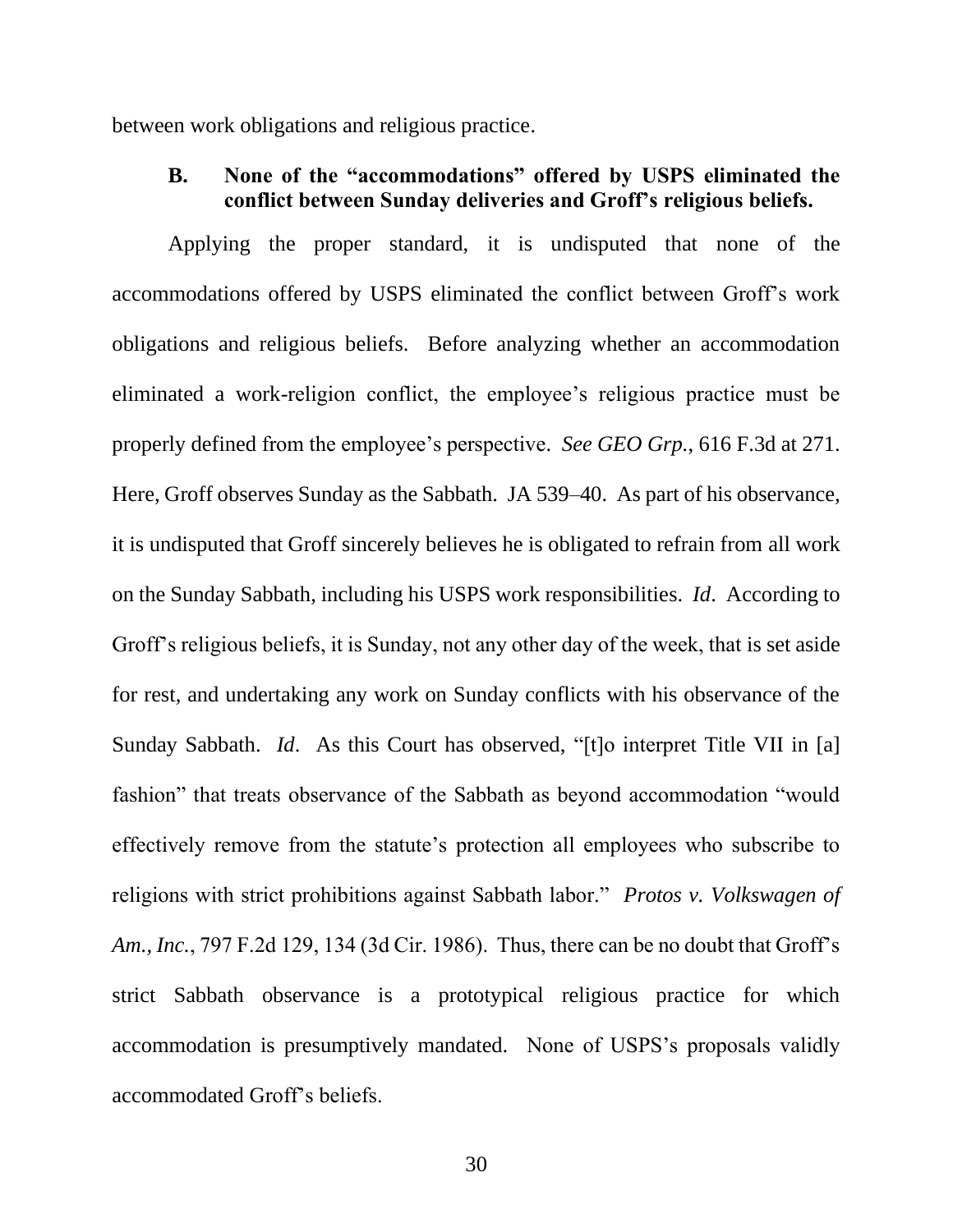**Taking off another day of the week.** USPS informed Groff that if he was scheduled on a Sunday, he could take another day that week off from work as a day of worship. JA 530 ¶ 22. USPS's proposal plainly did not eliminate the conflict between work and religion. An employer's proposal may not rewrite or redefine the employee's religious practices. When two Jewish employees requested Yom Kippur off from work to observe the religious holiday and the employer offered them a different day off to observe the holiday, the Seventh Circuit concluded that this was not a reasonable accommodation "because it does not eliminate the conflict between the employment requirement and the religious practice." *Ilona of Hungary*, 108 F.3d at 1576. For Groff, Sunday—not any other day—is the Sabbath and thus a day of rest. USPS's labor-relations manager acknowledged that failing to excuse Groff from Sunday work would conflict with his religious observances. JA 602. Indeed, as Groff explained to another supervisor, taking a different day of the week as a Sabbath would have precluded him from worshipping with his fellow believers at church and spending time in Christian fellowship with friends and family, vital aspects of Groff's Christian faith. JA 667. USPS's proposed accommodation fares no better than proposing that a Christian employee celebrate Christmas on November 25 or asking that a Muslim employee fast from sundown to dawn during Ramadan. *Cf. GEO Grp.*, 616 F.3d at 291 (Tashima, J., sitting by designation and dissenting) ("Just as it is not reasonable to ask a Christian employee to observe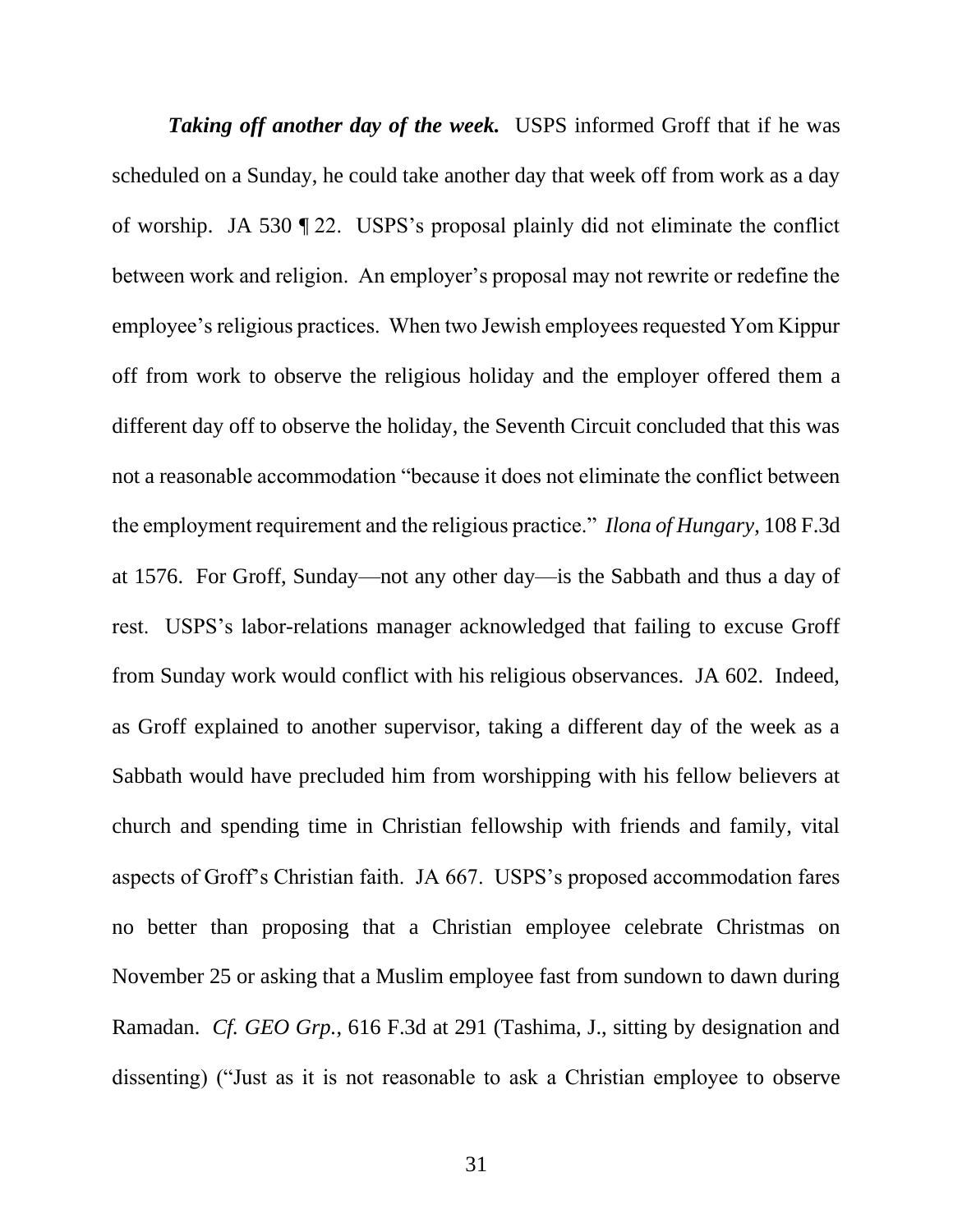Christmas in July, it is not reasonable to ask a Muslim woman who must hide her hair to appear in public displaying a full head of hair. . . . It is neither the court's nor the employer's prerogative to dictate to an employee how she should comply with the requirements of her religion."). None of these offers allows the believer to practice his faith. USPS's "accommodation" is like preparing lamb for dinner to "accommodate" a vegetarian. *Cf. My Big Fat Greek Wedding* (Gold Circle Films 2002) ("What do you mean he don't eat no meat? Oh, that's okay, that's okay. I make lamb.").

*Attending church in the morning and working in the afternoon.*USPS's suggestion that Groff come to work after attending Sunday church services also fails to accommodate his religious beliefs. JA 530 ¶ 22, 575. This proposal is no different than the one the Second Circuit rejected in *Baker*. 445 F.3d at 548. There, the employee viewed Sunday as a day of rest and believed that strict observance of the Sabbath was essential to his faith. *Id*. at 543. The employer offered a work schedule that would exclude Sunday mornings, allowing the employee to attend church services. *Id.* at 545. The court explained "the shift change offered to [the employee] was no accommodation at all because, although it would allow him to attend morning church services, it would not permit him to observe his religious requirement to abstain from work *totally* on Sundays." *Id.* at 547–58. The Sixth Circuit reached the same conclusion on similar facts. *Cooper*, 15 F.3d at 1379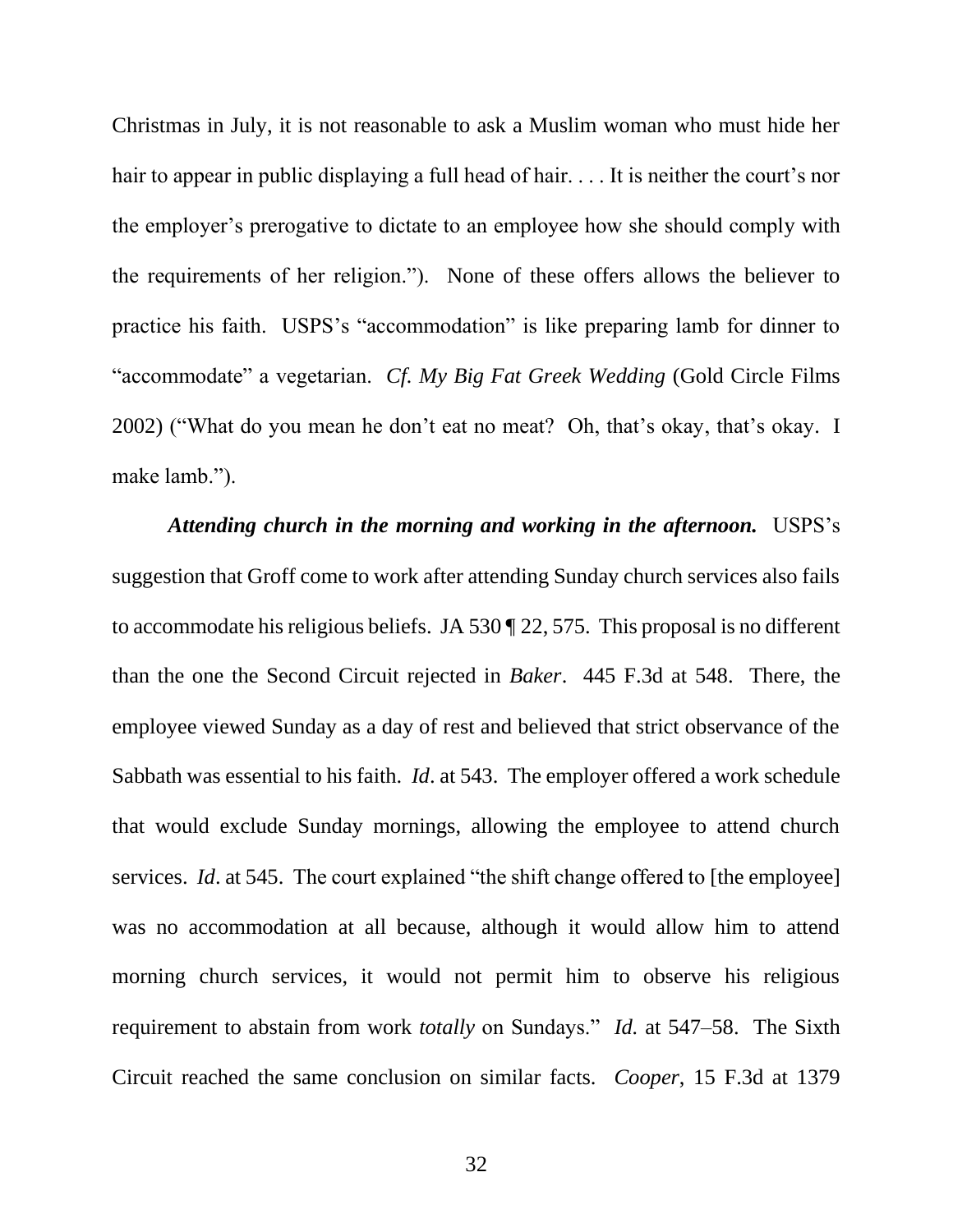(offering employee the option of trading her Saturday day shift for the Friday night shift accommodated employee's attendance of church on Saturday but did not respect employee's belief in abstaining from work from sundown Friday to sundown Saturday).

An accommodation must allow the employee to observe the totality of his religious beliefs. As Groff explained, coming in to work after church prevented Groff from keeping the whole of Sunday as a day of worship and a day of rest, JA 667, a fact that his supervisors acknowledged, JA 602, 612. Treating USPS's proposal as a valid accommodation would mean that an employer could limit a Jewish employee to wearing a yarmulke for only part of the workday or a Muslim employee to praying fewer than five times a day while at work. Just as vegetarian dishes made with dairy products would not satisfy the totality of a vegan's dietary restrictions, USPS's proposal did not accommodate the totality of Groff's observance of the Sunday Sabbath.

*Finding volunteers to take Groff's shifts.* USPS's offer to find shift swaps for Groff fares no better in eliminating the conflict with Groff's religious beliefs. Management offered to contact other stations to attempt to find coverage for Groff when he was scheduled. JA 530 ¶ 22. If coverage was found, Groff would be excused. *Id*. Under this system, management still scheduled Groff for at least 24 Sundays in a two-year period, JA 530 ¶ 23, and when he missed those days of work,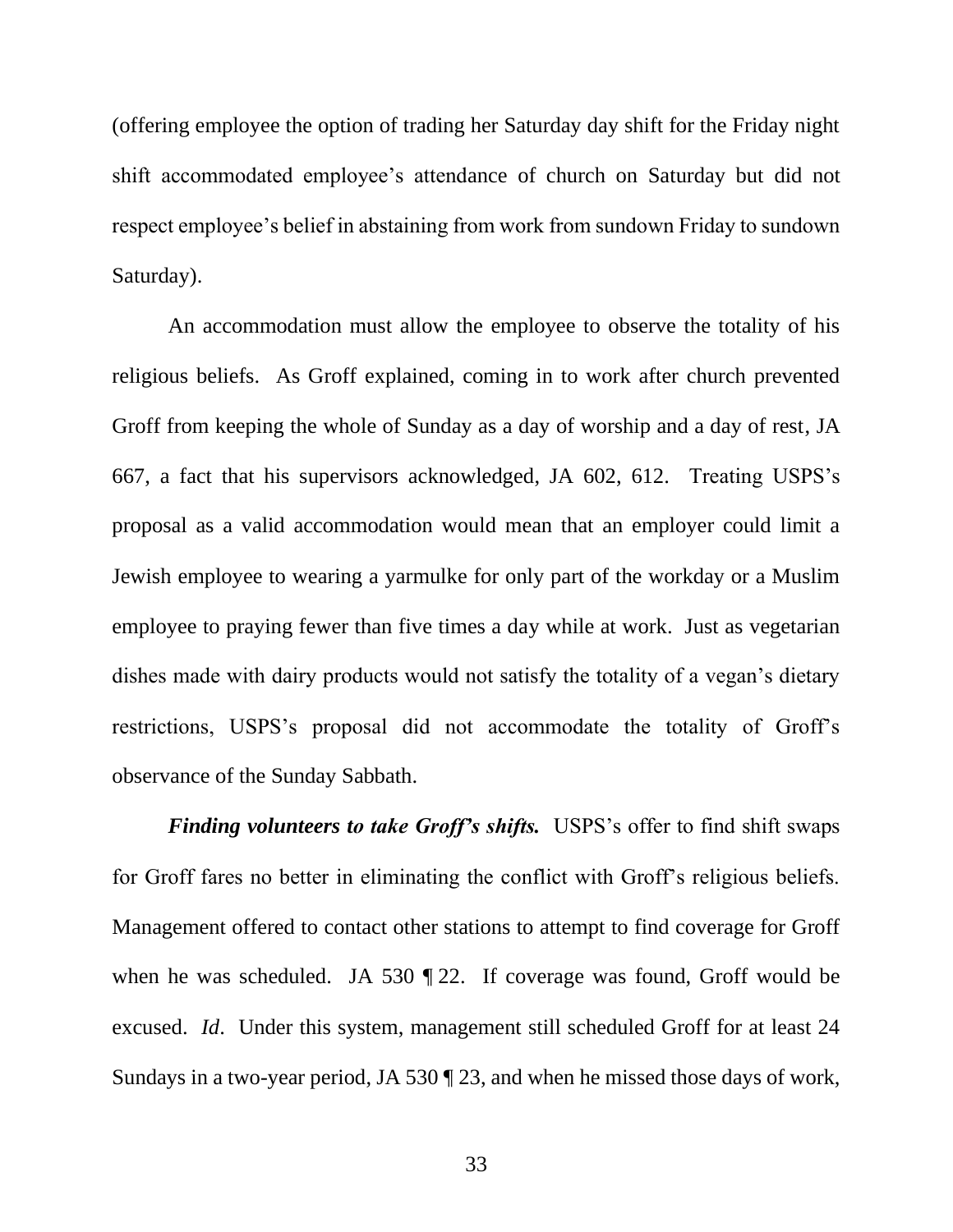management disciplined him. Thus, this policy did nothing more than reduce the number of days in which USPS asked Groff to violate his religious beliefs. "Although an employee is obligated to cooperate with an employer's attempt at accommodation, cooperation is not synonymous with compromise, where such compromise would be in violation of the employees' religious needs." *Crider v. Univ. of Tenn., Knoxville*, 492 F. App'x 609, 613 (6th Cir. 2012). In *Crider*, the employer proposed a shift exchange under which the employee, who objected to working from sundown Friday to sundown Saturday, might still be called to work on Saturdays. *Id.* at 612. The Sixth Circuit held that "[o]ffering [the employee] fewer Saturday shifts is not a reasonable accommodation to religious beliefs which *prohibit* working on Saturdays." *Id.* at 613. Similarly, offering a shift-swapping program that merely reduced the number of Sunday shifts Groff was obligated to work does not accommodate a belief in abstaining from work on Sundays. In either case, the employer requires the employee to violate his religious convictions and thereby fails to satisfy the duty to accommodate.

As the district court observed, "voluntary shift swapping *may* be a reasonable accommodation," JA 25–26 (emphasis added), but only if the shift-swapping program actually solves the conflict between work and religion. "Most obviously, if a shift change or swap does not actually resolve the conflict, then it is not a reasonable accommodation." *Miller v. Port Auth. of N.Y. & N.J.*, 351 F. Supp. 3d

34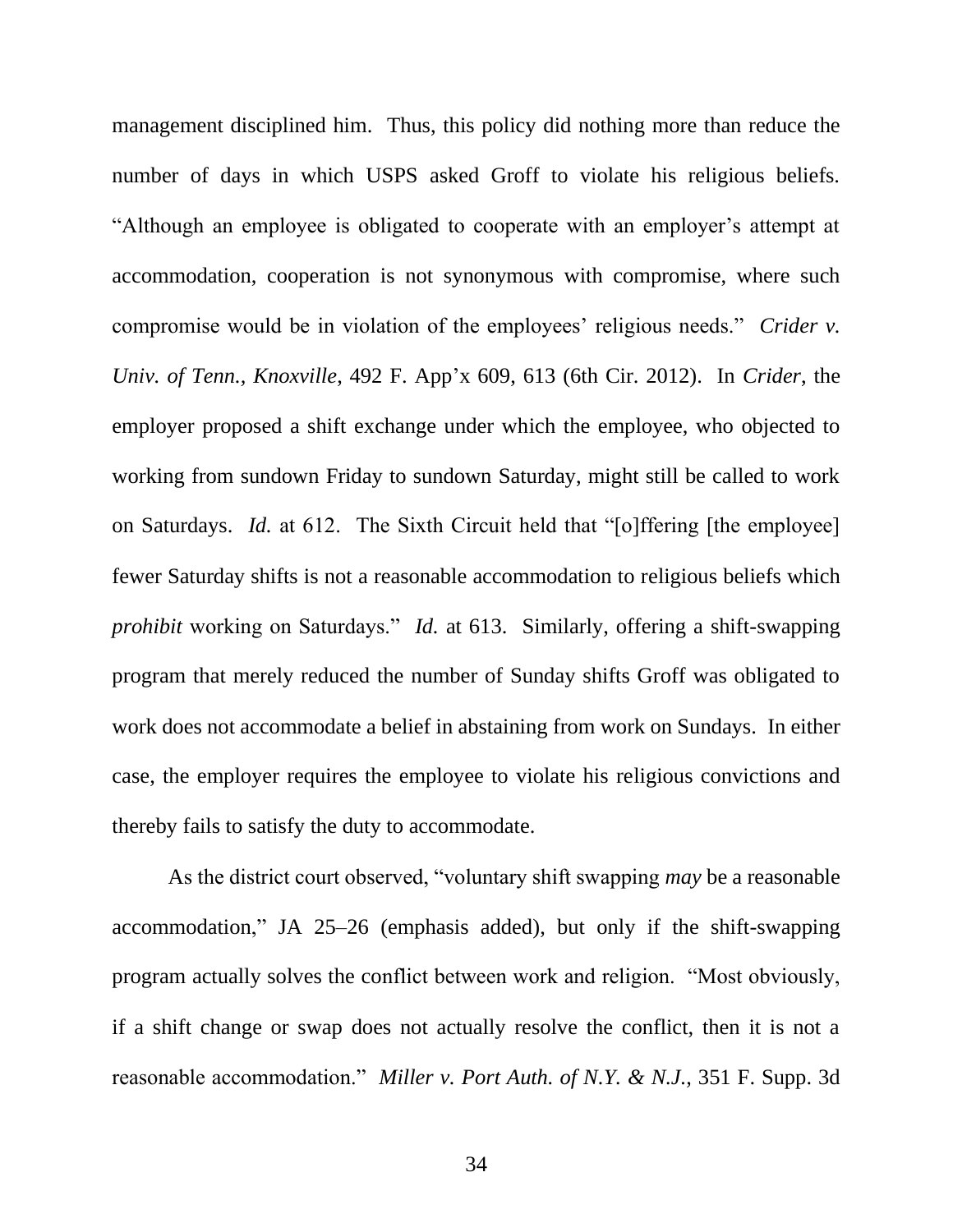762, 783 (D.N.J. 2018), *aff'd*, 788 F. App'x 886 (3d Cir. 2019). In *Miller*, the court made clear that "fruitless" shift-swapping arrangements do not offer an accommodation to an employee looking to avoid shifts that cause a religious conflict. *Id.* at 787. The employee in *Miller* lost only because he failed to adduce competent evidence that the shift-swapping policies were unsuccessful at accommodating his religious beliefs. *Id.* at 783, 787. Groff adduced undisputed evidence that USPS's shift-swapping efforts left him scheduled for at least 24 Sundays and then penalized him when he did not report for work.

In other cases where courts have concluded that a shift-swapping arrangement was a reasonable accommodation, the effectiveness of the accommodation in resolving the religious conflict was not at issue; rather, the courts examined other issues that bore on the reasonableness of the accommodation. For example, in *Cooper*, the Sixth Circuit considered an employer that supplemented its shiftswapping arrangement by asking the employee to use her accrued vacation days to avoid working on the Sabbath. 15 F.3d at 1379. The court "recognize[d] that use of vacation time legitimately may be required to allow an employee to avoid work on religious holidays or, in combination with other methods, to allow an employee to regularly avoid working on the Sabbath" but held that "[a]n employer who permits an employee to avoid mandatory Sabbath work only by using accrued vacation does not 'reasonably accommodate' the employee's religious beliefs." *Id*. In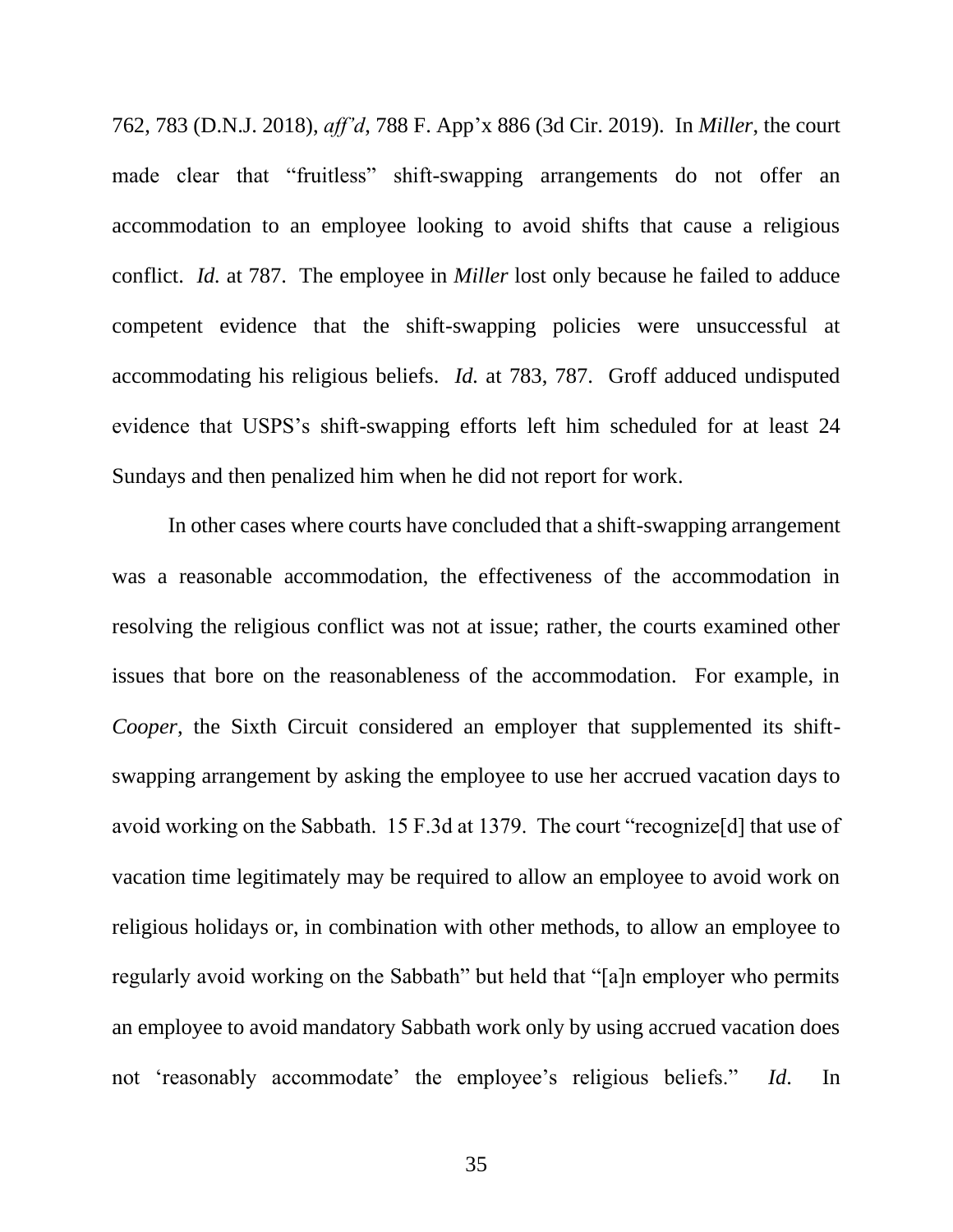*Morrissette-Brown v. Mobile Infirmary Medical Center*, the Eleventh Circuit held that because the employer provided the master schedule of all employees' shifts, the employee was able to schedule her own swaps, and the court rejected the notion that the employer had to "actively assist in coordinating other shift arrangements." 506 F.3d 1317, 1323 (11th Cir. 2007). And in *Brener v. Diagnostic Center Hospital*, 671 F.2d 141 (5th Cir. 1982), the Fifth Circuit confirmed that an employer may require an employee to arrange her own shifts without any assistance from the employer, especially when the employee makes no effort to cooperate with the accommodation effort. *Id*. at 145–46. None of these cases addressed whether the employer's proposed accommodation would effectively resolve the religious conflict. Here, by contrast, Groff is not complaining about any logistical burden or inconvenience imposed on him by USPS's proposed accommodation. Groff's objection is fundamental: the accommodation, *as proposed by USPS*, forces him to violate his faith or suffer discipline.

Courts that considered analogous proposed accommodations have concluded that "a week-to-week, wait-and-see posture . . . amount[s] to no accommodation at all." *EEOC v. Arlington Transit Mix, Inc.*, 957 F.2d 219, 222 (6th Cir. 1991). In *Arlington Transit*, the employee, a mechanic for a concrete-mixing company, requested that he be permitted to leave early on Wednesdays to attend church services. *Id.* at 220. The employer initially permitted the employee to leave early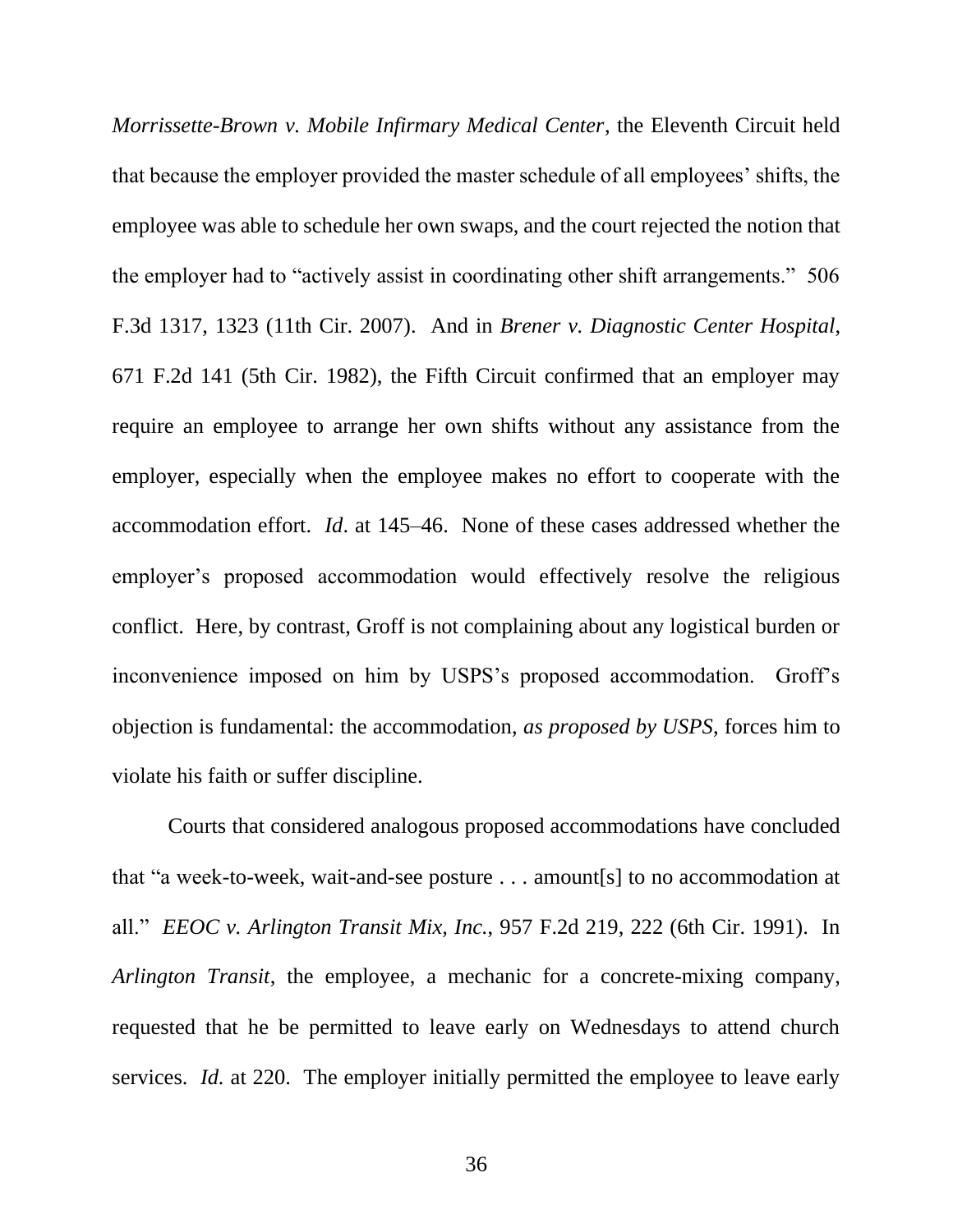on every Wednesday, but after a modification in shift scheduling, the employer began allowing him to leave early on Wednesdays only if all delivery trucks had returned safely to the garage. *Id.* at 221. On the first week of the new policy, the employee was able to leave early as all trucks had returned, but when he left early the following week despite all trucks not having returned, he was terminated. *Id*. The court rejected the employer's "ad hoc arrangement contemplating that the inevitable collision between [the employee]'s religious beliefs and the [employer]'s new work schedule would be dealt with when it arose." *Id.* at 222. Here, too, USPS's shift-swap policy was no accommodation at all. Groff had to wait-and-see, week-to-week whether USPS would ask him to violate his conscience. Groff's supervisor admitted the program was "kind of arbitrary." JA 457. And, as the accommodation played out in reality, Groff was presented time and again with a dilemma: work on Sundays or face discipline. The statute prohibits USPS from putting Groff to this choice.

Because USPS failed to offer an accommodation that eliminated the conflict between Groff's work duties and religious beliefs, the district court erred in granting summary judgment to USPS on this aspect of Groff's failure-to-accommodate claim.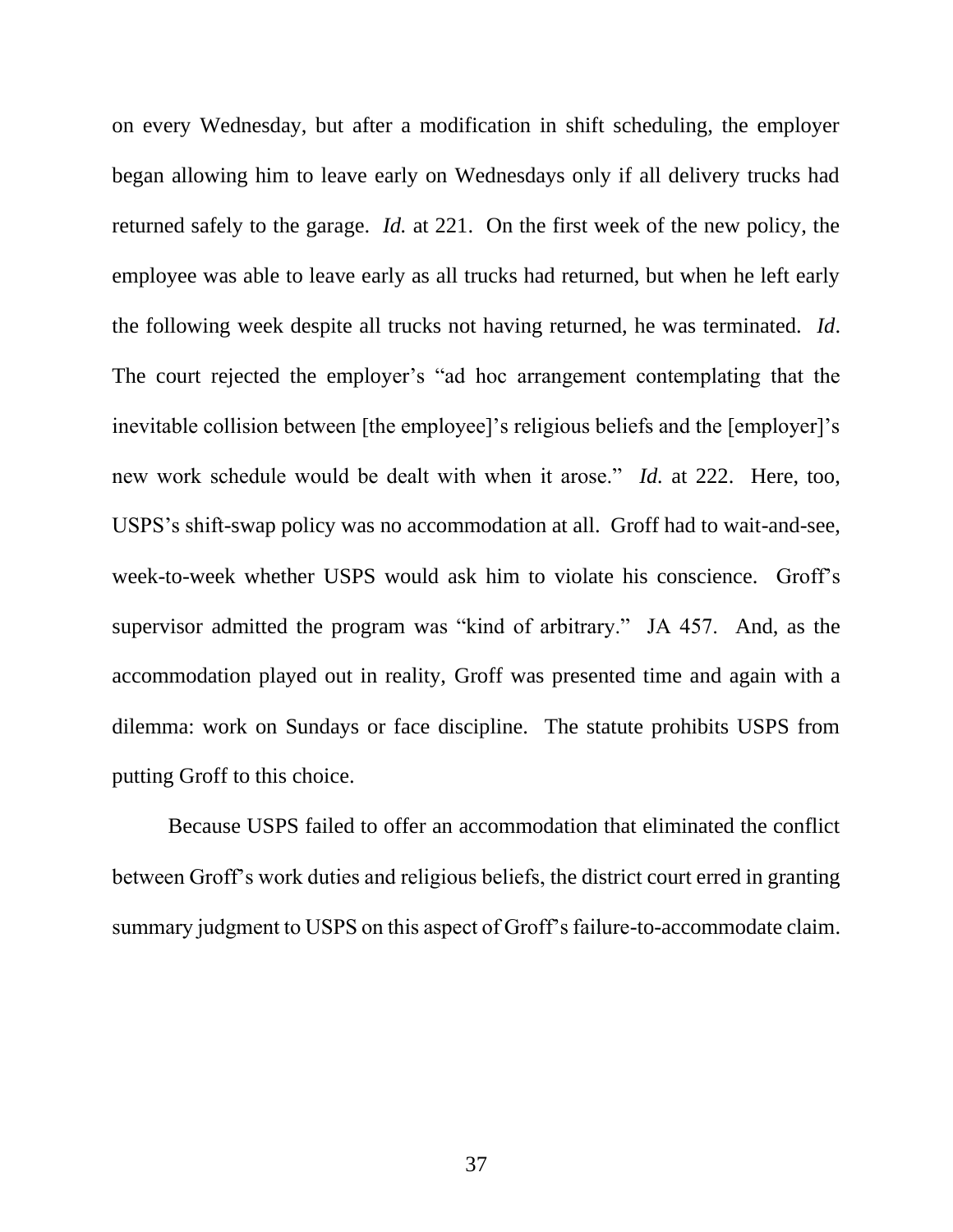# **III. The district court erroneously concluded that USPS satisfied its burden to demonstrate that granting a religious accommodation would cause undue hardship.**

In addition to adopting an erroneous interpretation of Title VII's accommodation requirement, the district court wrongly held that USPS satisfied its burden to show that accommodating Groff would cause an undue hardship to USPS. USPS admitted at the time that it had discovered an accommodation that did *not*  cause undue hardship—scheduling an extra RCA whenever Groff was scheduled on a Sunday—but it discontinued that practice. USPS's litigation position relies on a misreading of precedent regarding the effect of union agreements and invokes hardships that stem from alleged negative effects on Groff's co-workers, rather than concrete evidence of harm to USPS's business, which both Postmaster Hess and USPS's corporate representative disavowed. Groff is entitled to summary judgment.

# **A. Under the standard applied in current case law, USPS cannot demonstrate undue hardship.**

The employer bears the burden of demonstrating that granting a religious accommodation "would work an undue hardship upon the employer and its business." *GEO Grp.*, 616 F.3d at 271 (citation and internal quotation marks omitted). In *Hardison*, the Supreme Court held that an "undue hardship" is one that results in more than a *de minimis* cost to the employer. 432 U.S. at 84; *see also GEO Grp.*, 616 F.3d at 273. Both economic and non-economic costs can pose an undue hardship to employers, and the existence of an undue hardship depends on "the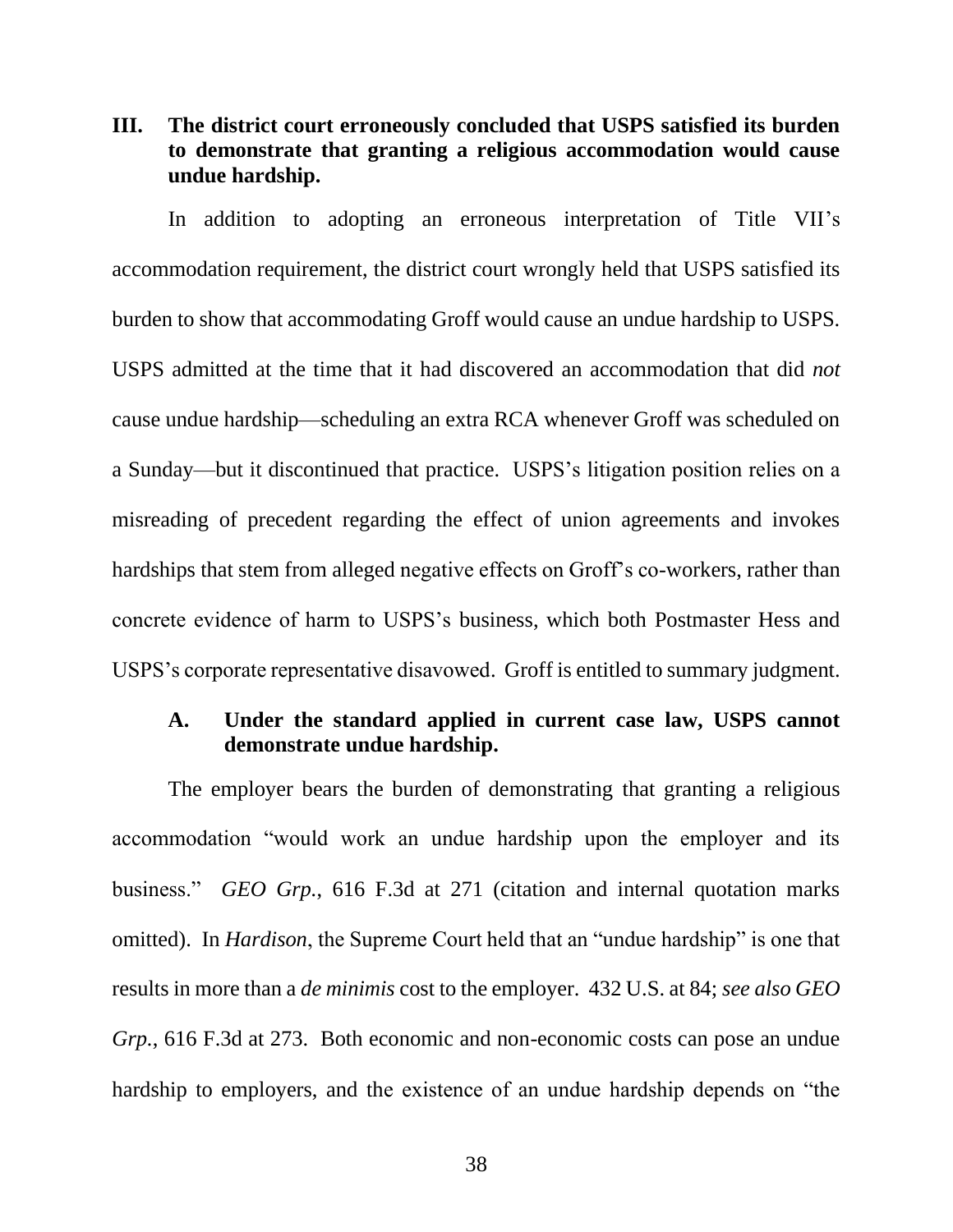specific context of each case, looking to both the fact as well as the magnitude of the alleged undue hardship." *GEO Grp.*, 616 F.3d at 273.

The district court stated that "there is no need to examine each and every [undue-hardship] argument" raised by USPS because "*TWA v. Hardison* clearly shows that violation of a collectively bargained agreement is an undue hardship." JA 27. The district court observed that "[t]here was no mechanism set forth in the MOU for an RCA to be skipped over in the Sunday scheduling" and therefore concluded that *Hardison* compelled a finding of undue hardship. *Id.* The district court added that, even apart from the MOU, accommodating Groff would "cause[] more than a *de minimus* [sic] impact on co-workers" and thus "create<sup>[]</sup> an undue hardship." JA 29.

The district court erred in its conclusions that the existence of the MOU established undue hardship and that USPS proved as a matter of law that accommodating Groff would cause an undue hardship to the conduct of its business.

# **1. The MOU does not establish undue hardship because accommodating Groff violated no other employee's seniority rights.**

The district court both misread and misapplied *Hardison* in holding that any accommodation that would "violate" any term of a collectively bargained agreement establishes an undue hardship as a matter of law. *Hardison* does not sweep nearly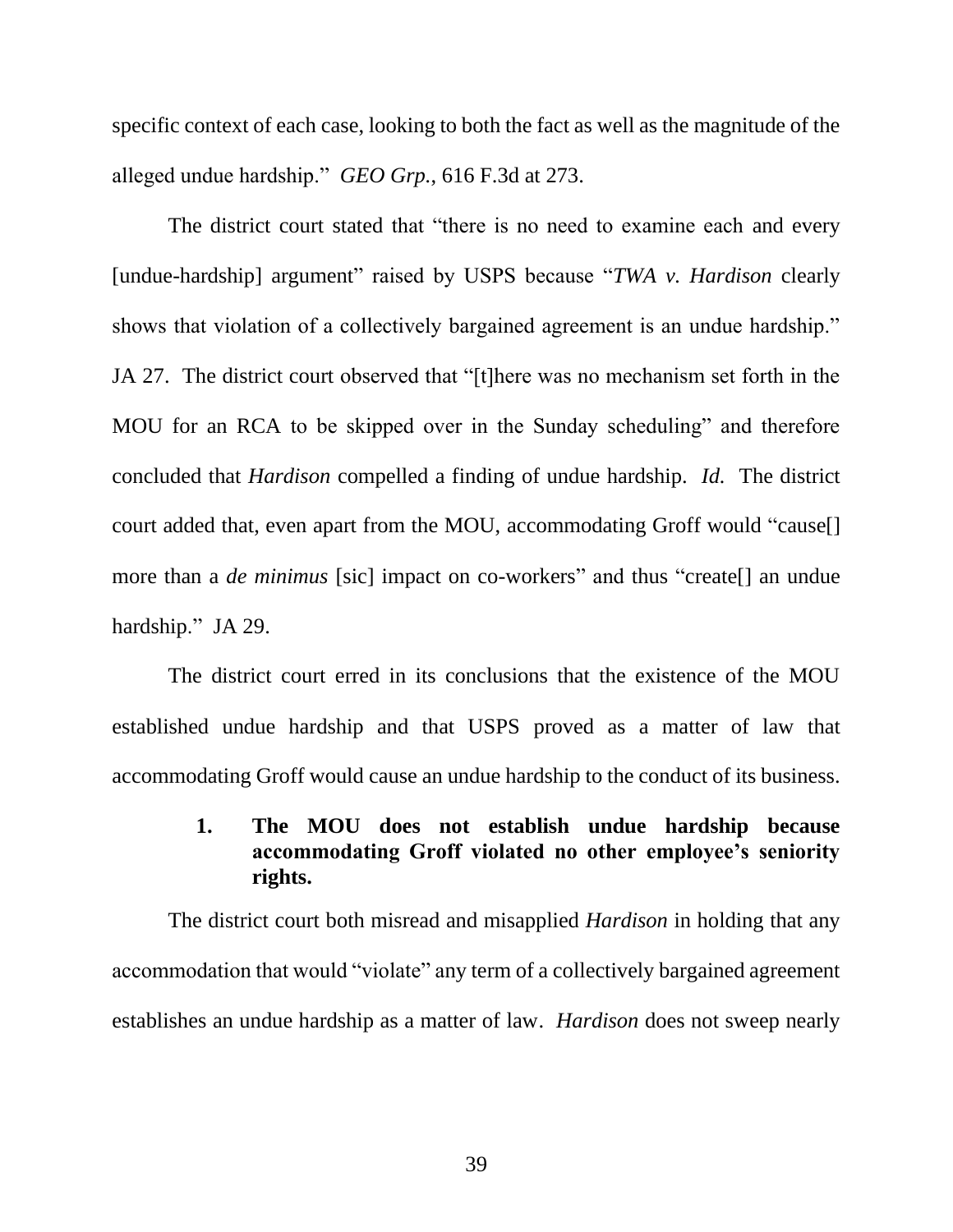so broadly, and in any event, accommodating Groff did not require violating the MOU.

*Hardison* examined the relationship between religious accommodation and an employer's collectively bargained seniority system. 432 U.S. at 79–81. Hardison's religious beliefs prohibited secular work from sundown Friday to sundown Saturday, and his position required him to work on Saturdays. *Id.* at 67–68. He initially had sufficient seniority to bid on a shift that did not conflict with his religious beliefs, but when he transferred to another location where he had lower seniority, Hardison was unable to bid on a shift that allowed him to always avoid working on Saturdays. *Id.* at 68. With the union unwilling to violate the seniority provisions in the CBA and the employer rejecting a proposal that Hardison work only four days per week, Hardison was forced to work on Saturdays. *Id*. at 68–69. When Hardison refused to report to work and was terminated, he brought a Title VII action. *Id.* at 69.

In ruling for the employer, the Court emphasized that to accommodate Hardison, the employer would have had to violate the CBA's seniority system. *Id.* at 81. It stressed the importance of seniority provisions to the functioning of CBAs:

Hardison and the EEOC insist that the statutory obligation to accommodate religious needs takes precedence over both the collective-bargaining contract and the seniority rights of TWA's other employees. We agree that neither a collective-bargaining contract nor a seniority system may be employed to violate the statute, but we do not believe that the duty to accommodate requires TWA to take steps inconsistent with the otherwise valid agreement. Collective bargaining, aimed at effecting workable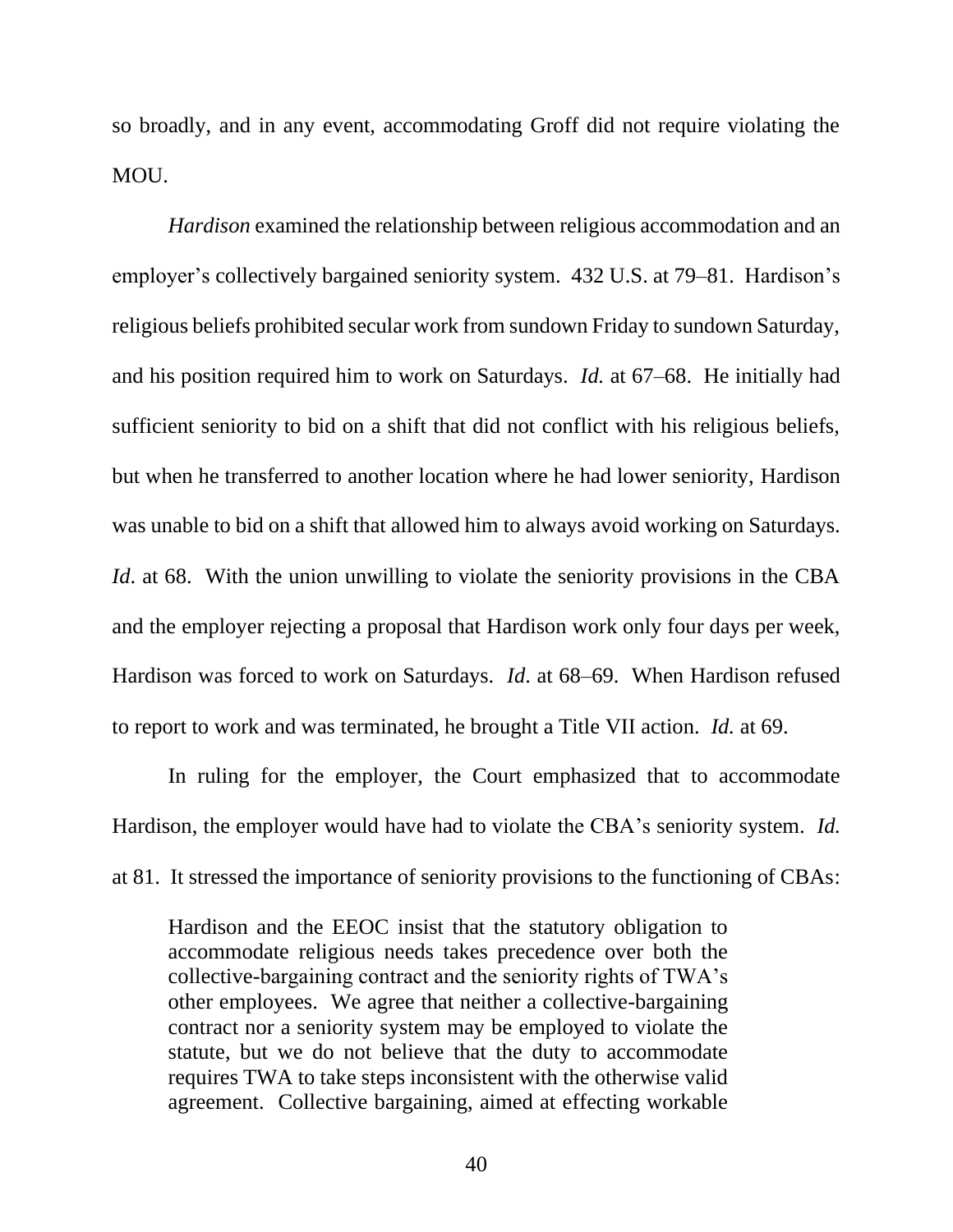and enforceable agreements between management and labor, lies at the core of our national labor policy, and seniority provisions are universally included in these contracts. Without a clear and express indication from Congress, we cannot agree with Hardison and the EEOC that an agreed-upon seniority system must give way when necessary to accommodate religious observances.

*Id*. at 79.

The Court found critical support for this conclusion in Title VII's special exemption for seniority systems. *Id.* at 81–82 (citing 42 U.S.C. § 2000e-2(h)). Title VII provides that "[n]otwithstanding any other provision of this subchapter, it shall not be an unlawful employment practice for an employer to apply different standards of compensation, or different terms, conditions, or privileges of employment pursuant to a bona fide seniority or merit system." 42 U.S.C. § 2000e-2(h). "Thus, absent a discriminatory purpose, the operation of a seniority system cannot be an unlawful employment practice even if the system has some discriminatory consequences." *Hardison*, 432 U.S. at 82. Consequently, the Court held that the employer "was not required by Title VII to carve out a special exception to its seniority system in order to help [the employee] to meet his religious obligations." *Id*. at 83.

Accordingly, *Hardison* stands for the narrow rule that an employer need not offer an accommodation where doing so would violate the seniority provisions of a CBA. *Hardison* does not create the much broader rule adopted by the district court.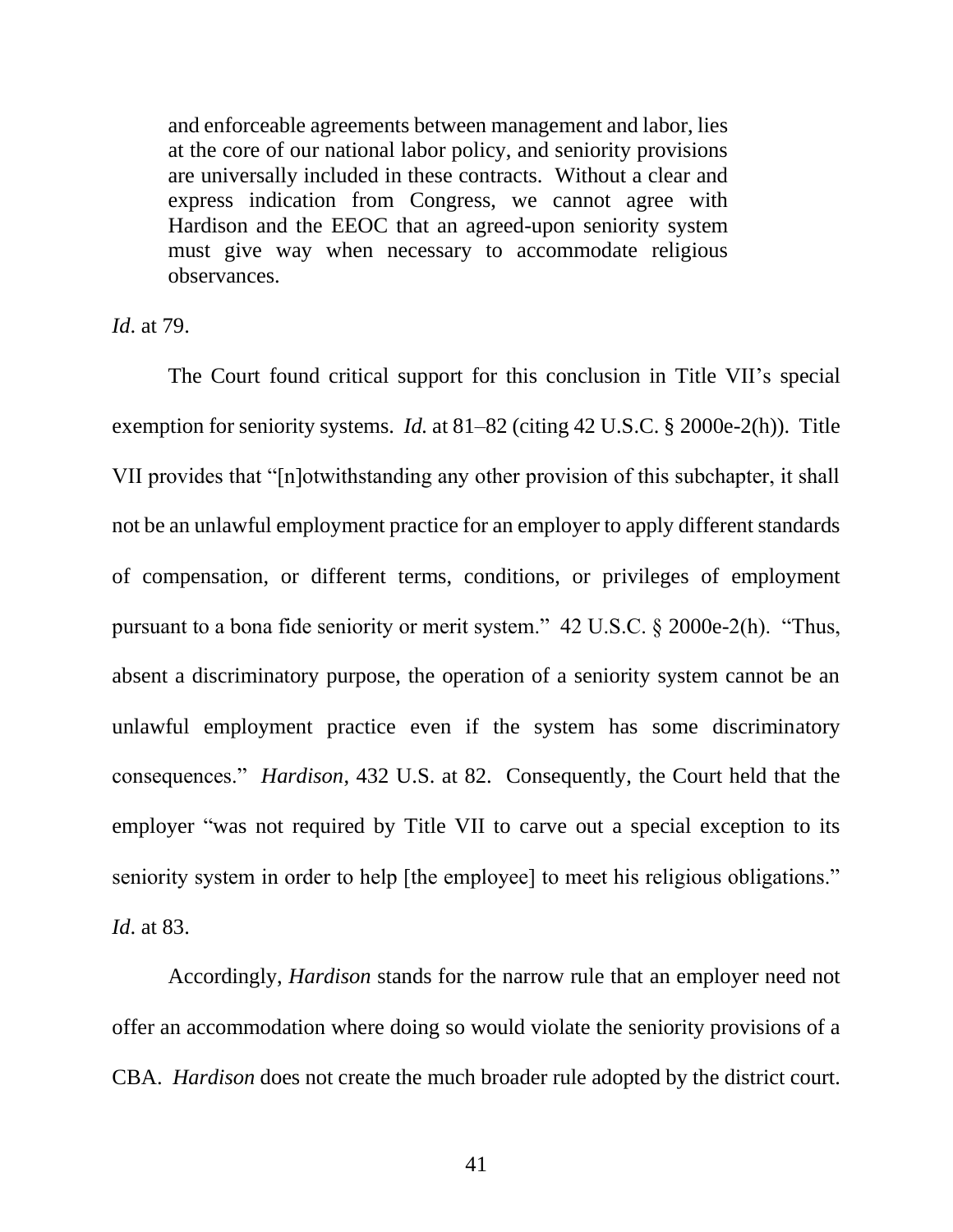After all, only seniority provisions—not all other CBA provisions—are expressly exempted from Title VII's requirements (including the duty to provide religious accommodation). The Supreme Court itself has recognized *Hardison*'s limited scope: "This Court has held that, in the context of a Title VII religious discrimination case, an employer need not adapt to an employee's special worship schedule as a 'reasonable accommodation' where doing so would conflict with the seniority rights of other employees." *Barnett*, 535 U.S. at 403 (citing *Hardison*, 432 U.S. at 79–80); *see also Fouche v. NJ Transit*, 470 F. App'x 96, 96–97 (3d Cir. 2012) ("This accommodation would have placed an undue hardship on [the employer] as [the employee]'s election not to drive on certain Sundays would have resulted in a breach of the seniority provision of the union's collective bargaining agreement, thus raising a legal issue.").<sup>4</sup> No circuit has applied *Hardison* outside the context of seniority systems, and the district court cited no cases endorsing its broad rule.

<sup>4</sup> The courts of appeals also describe *Hardison*'s holding narrowly. *See, e.g.*, *Antoine v. First Student, Inc.*, 713 F.3d 824, 838 (5th Cir. 2013) ("In *Hardison*, the Supreme Court relied on the district court's finding that the seniority provisions in the CBA precluded the possibility of plaintiff's changing his shift.") (cleaned up); *Virts v. Consol. Freightways Corp. of Del.*, 285 F.3d 508, 519 (6th Cir. 2002) ("And so it goes that in the matter at hand, the district court properly found that where any of Plaintiff's proposed accommodations had the ability of violating the collective bargaining agreement by interfering with the seniority system, Defendant was not required to accommodate Plaintiff."); *Opuku-Boateng*, 95 F.3d at 1470 ("In *Hardison,* the proposed accommodation would have conflicted with the contractually-established seniority system, thus violating an employee's seniority rights under the collective bargaining agreement by denying him his shift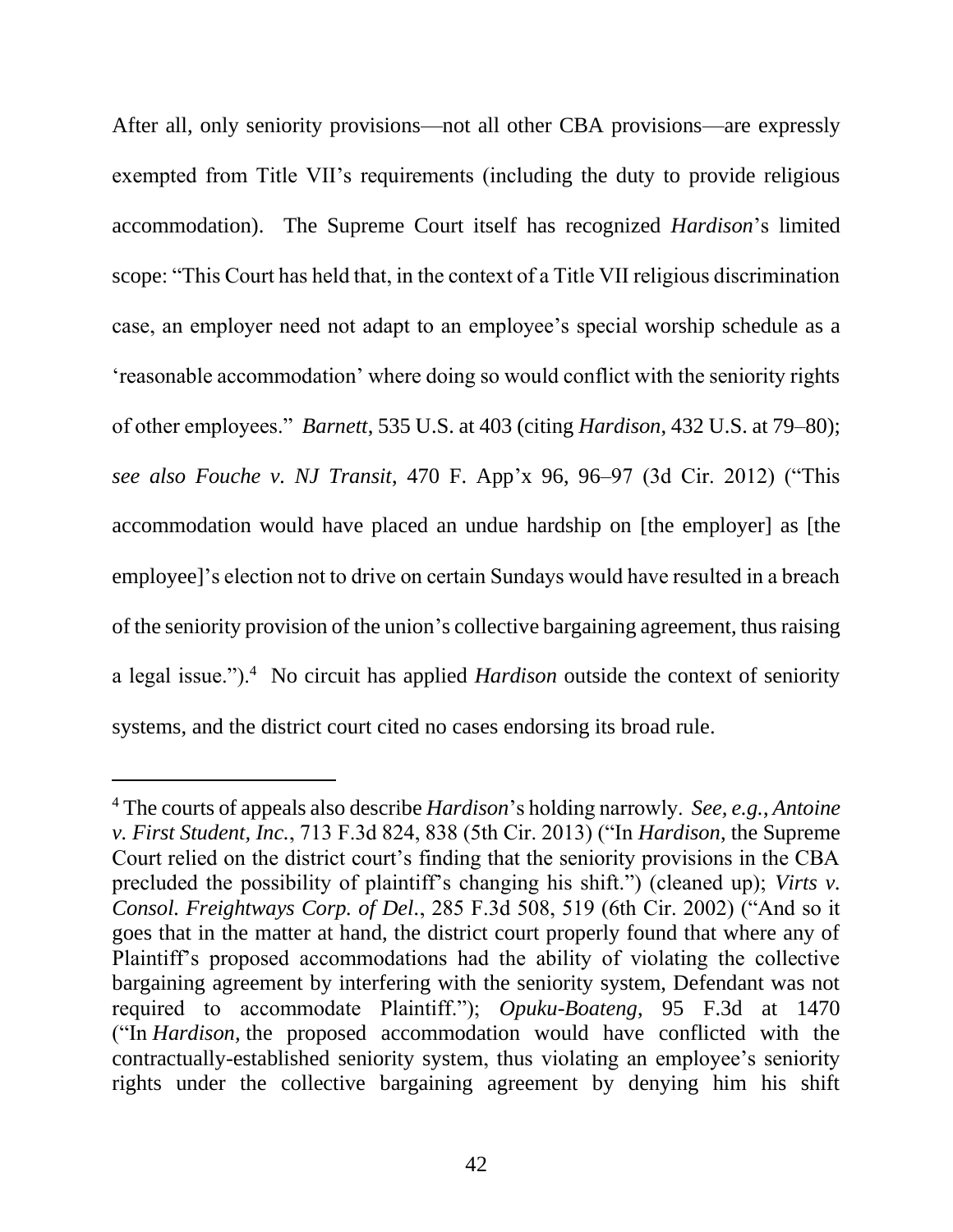This Court should not be the first to expand *Hardison* beyond seniority rights because the rule adopted by the district court produces alarming consequences. Under the district court's reading of *Hardison*, Title VII would permit employers and unions to contract away an individual employee's right to a workplace free from religious discrimination. So long as employer and union have bargained for a contractual term, that provision would take precedence over an employee's statutory rights. Such an interpretation would not only hollow out Title VII's accommodation provision, it would also conflict with other provisions of the statute. Title VII prohibits a union to "cause or attempt to cause an employer to discriminate against an individual in violation of this section," 42 U.S.C.  $\S 2000e^{-2}(c)(3)$ , and accordingly, "a union cannot lawfully bargain for the establishment or continuation of discriminatory practices." *Emporium Capwell Co. v. W. Addition Cmty. Org.*, 420 U.S. 50, 70 (1975) (citing 42 U.S.C. § 2000e-2(c)(3)). The *Hardison* Court allowed seniority provisions to trump religious accommodations only because those

preferences. By contrast, in this case, the scheduling of shifts was not governed by any collective bargaining agreement, and the proposed accommodation would not have deprived any employee of any contractually-established seniority rights or privileges, or indeed of any contractually-established rights or privileges of any kind.") (citation omitted); *Mann v. Frank*, 7 F.3d 1365, 1369 (8th Cir. 1993) ("Although neither a collective bargaining agreement nor a seniority system may be employed to violate Title VII, the Court concluded that the duty to reasonably accommodate does not require an employer to jeopardize its overall labor scheme by compromising the contractual seniority rights of other employees as secured by a collective bargaining agreement.").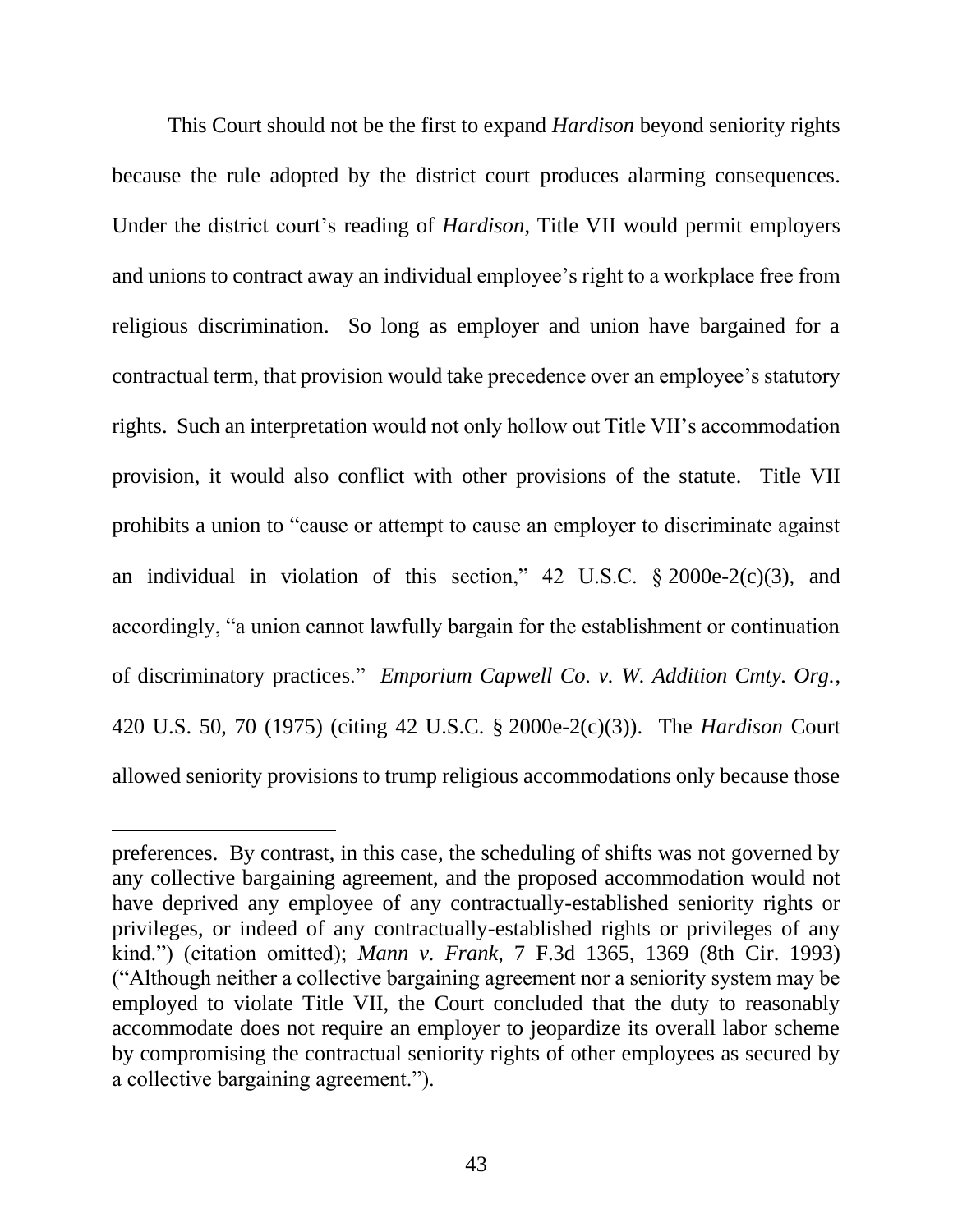provisions are exempted from Title VII's prohibitions on discrimination. But there is no statutory warrant to expand that exception to other provisions of a CBA.

It is undisputed that accommodating Groff would not violate seniority provisions in the MOU. Groff and USPS agree that RCAs have no contractual right to specific days off; Sunday deliveries were assigned without regard to seniority; and no RCA had a superior right to have Sunday off than any other RCA. JA 532– 33 ¶¶ 45, 47–48. Thus, no RCA could complain that accommodating Groff would violate his or her seniority rights, or any other contractual rights for that matter. *See Hardison*, 432 U.S. at 81 (accommodation there would "deprive [co-workers] of their contractual rights"). Accordingly, *Hardison*'s narrow rule does not apply, and the existence of the MOU cannot establish undue hardship.

For similar reasons, even if *Hardison*'s rule extended beyond seniority provisions, the district court erred in concluding that accommodating Groff would "violate" the MOU. To be sure, the MOU did not affirmatively provide a mechanism for "[s]kipping Groff in the Sunday rotation and never scheduling him to work on that day of the week." JA 27, 675–76. But, unlike in *Hardison*, skipping Groff as a religious accommodation and scheduling another RCA in his place would not have violated any RCA's contractual rights. Thus, while the MOU generally required RCAs to be available for Sunday delivery, nothing in the MOU precluded offering Groff a religious accommodation.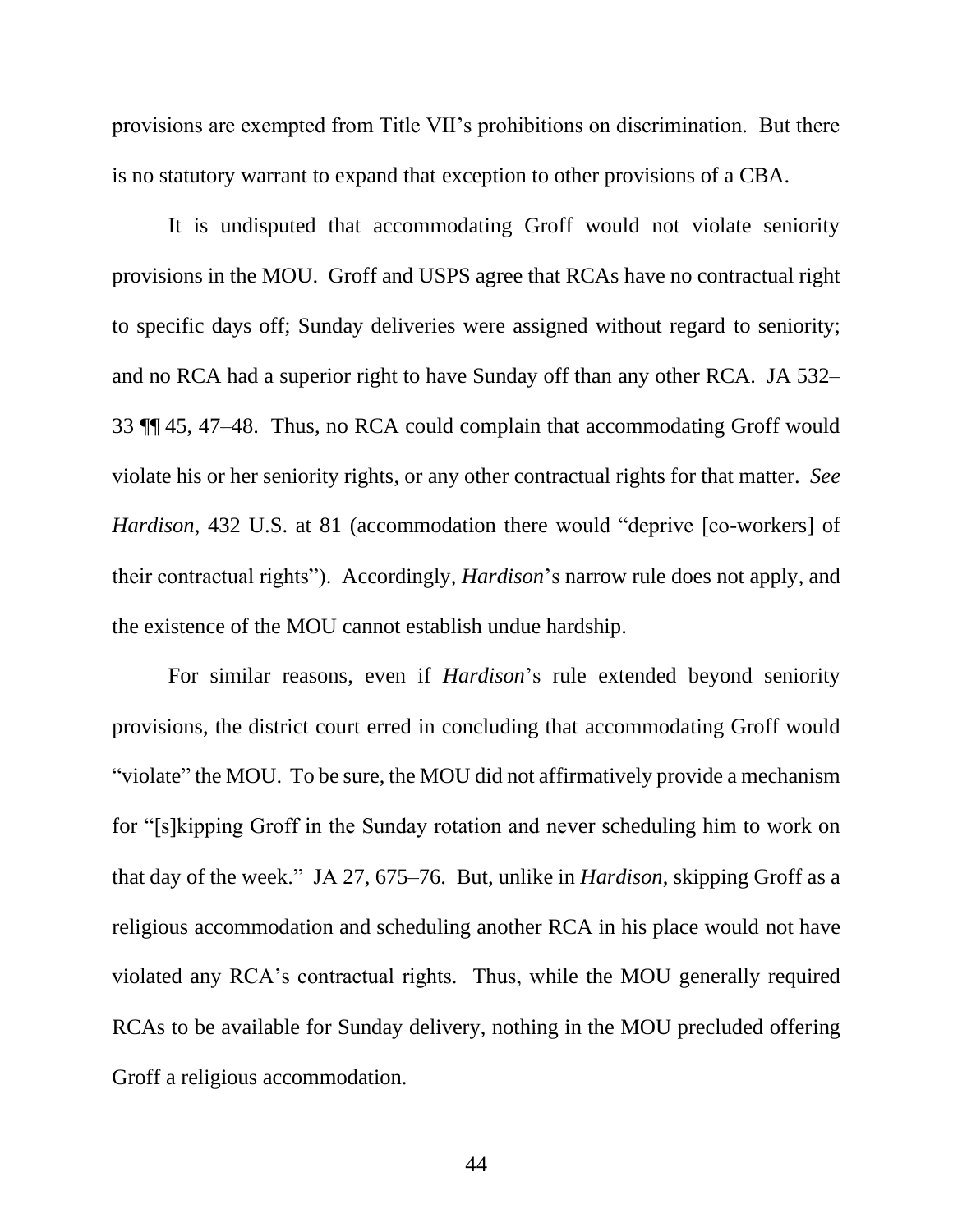## **2. USPS fails to offer concrete proof that accommodating Groff would cause material economic or non-economic costs to the conduct of its business.**

Apart from the MOU, the district court erred in inferring undue hardship *on USPS* from USPS's speculation about the effect that accommodating Groff would have on *his co-workers*. Moreover, USPS's theory relies on hardship caused by its *failure* to accommodate Groff, rather than any adverse effects of accommodating Groff by skipping over him in the Sunday rotation—something USPS repeatedly conceded did not cause undue hardship.

An employer asserting undue hardship must offer factual proof to support its defense. Any proffered hardship must be "real rather than speculative, merely conceivable, or hypothetical. . . . Undue hardship cannot be proved by assumptions nor by opinions based on hypothetical facts." *Brown v. Polk Cnty.*, 61 F.3d 650, 655 (8th Cir. 1995) (citations and internal quotation marks omitted); *see also Firestone*, 515 F.3d at 317 (same); *Toledo v. Nobel-Sysco, Inc.*, 892 F.2d 1481, 1492 (10th Cir. 1989) (same); *Smith v. Pyro Mining Co.*, 827 F.2d 1081, 1086 (6th Cir. 1987) (same); *Tooley v. Martin-Marietta Corp.*, 648 F.2d 1239, 1243 (9th Cir. 1981) (same). USPS has not presented such evidence. In fact, the evidence demonstrates the absence of an undue hardship.

In his July 31, 2018 email, Postmaster Hess forthrightly admitted that providing Groff an exemption from Sunday deliveries did not pose an undue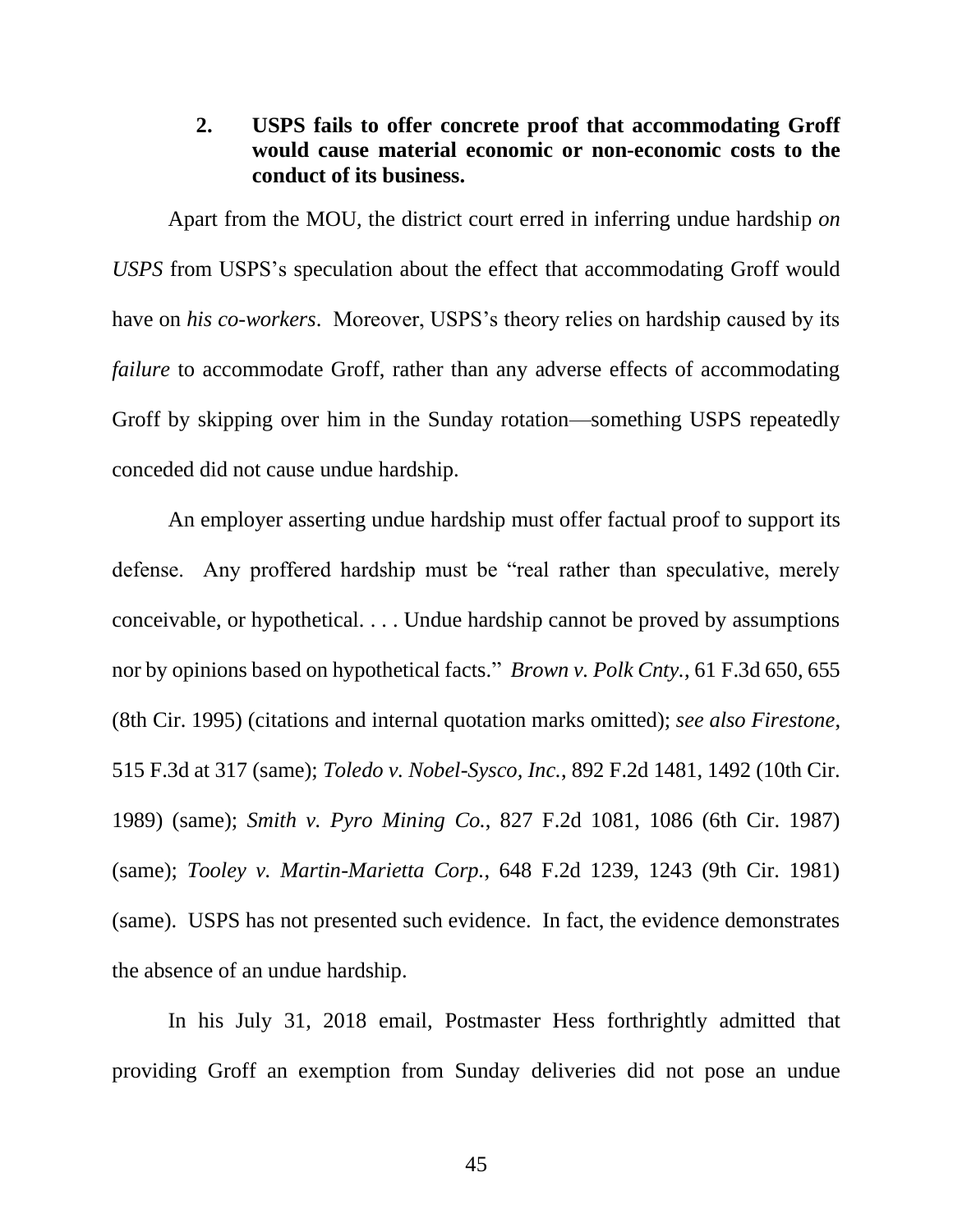hardship to the conduct of USPS's business. JA 684. He explained to the scheduling supervisors that when USPS automatically scheduled an extra RCA to cover Groff's Sunday deliveries, USPS did not suffer an undue hardship; instead, hardship arose only when USPS scheduled Groff but he did not report to work:

I understand the thought process of automatically schedule an extra RCA. The dilemma is that a volunteer RCA is not needed since an RCA is already prescheduled *and it does not show a hardship/burden to the USPS* because it is not necessary to force an RCA to work on their Sunday off.

*Id.* (emphasis added). Hess reiterated that Groff could be disciplined only if "every" effort was made to seek a volunteer and that [his] refusing to work is causing an undue hardship/burden on the USPS." *Id*. In other words, the evidence reflects that USPS's practice of automatically scheduling an extra RCA "satisfie[d] [Groff's] religious accommodation request for Sundays" and inflicted no undue hardship, *id*., but USPS discontinued that practice so that it could unnecessarily manufacture undue hardship by scheduling Groff. JA 623. Remarkably, the district court's opinion fails to acknowledge this evidence, much less explain how it does not dictate summary judgment in Groff's favor.

Similarly, USPS's Rule 30(b)(6) corporate representative Deborah Gless was unable to identify any costs incurred by USPS when skipping over Groff. Gless conjectured that Groff's failure to work on Sundays would have a "[b]ig impact," specifically with regard to "[c]ost." JA 648. She identified costs such as paying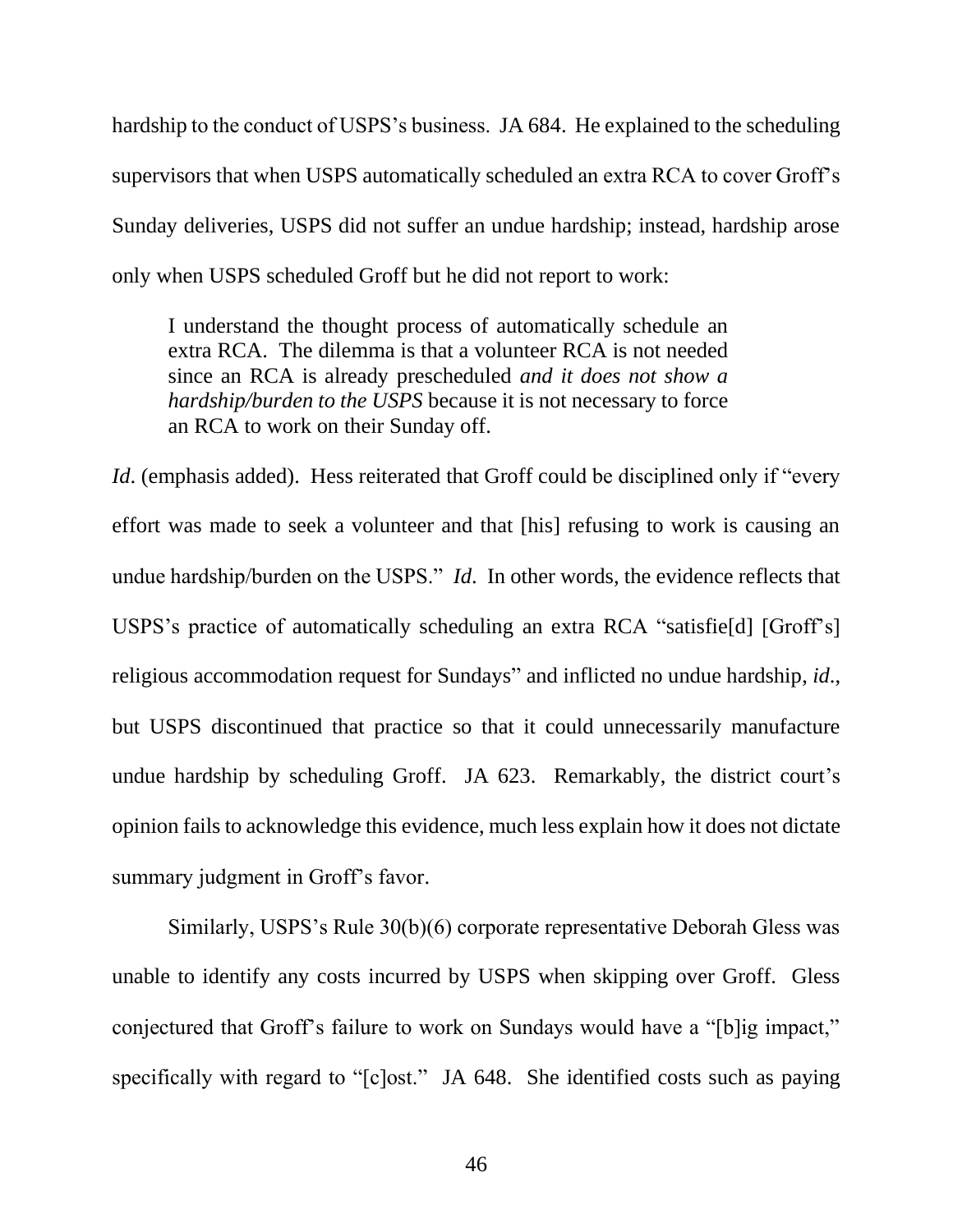overtime to RCAs, later delivery times, and safety concerns. *Id*. But when asked whether these effects were actually felt by USPS or were merely hypothetical injuries, she conceded that she did not know. *Id*. Moreover, she admitted that she did not know what actually happened when Groff did not work on Sunday, and she did not know any specifics of the situation, such as which employees incurred overtime costs or if safety issues ever actually arose. JA 648–49.

Even more critically, when asked whether the same costs would arise if an extra RCA was scheduled in place of Groff, Gless conceded that USPS would *not* suffer a negative impact if an extra RCA were scheduled in advance to take Groff's place. JA 650–61. This accords with Hess's acknowledgment that USPS did not suffer any adverse impact when an extra RCA was automatically scheduled to cover Groff's Sunday deliveries. JA 684.<sup>5</sup> USPS fails even to create a fact issue on undue hardship.

While glossing over this adverse evidence, the district court relied principally on the alleged effect of Groff's accommodation on co-workers, stating that "[m]any courts have recognized that an accommodation that causes more than a *de minimus* [sic] impact on co-workers creates an undue hardship." JA 29. That is legally

<sup>&</sup>lt;sup>5</sup> The district court dismissed Gless's admission in a footnote, finding it "irrelevant" because skipping Groff in the rotation would violate the MOU and negatively affect co-workers. JA 30 n.3. Even if those effects could constitute an undue hardship here—which they do not—they would at most create a fact issue when juxtaposed with the testimony of USPS's corporate representative and Postmaster Hess.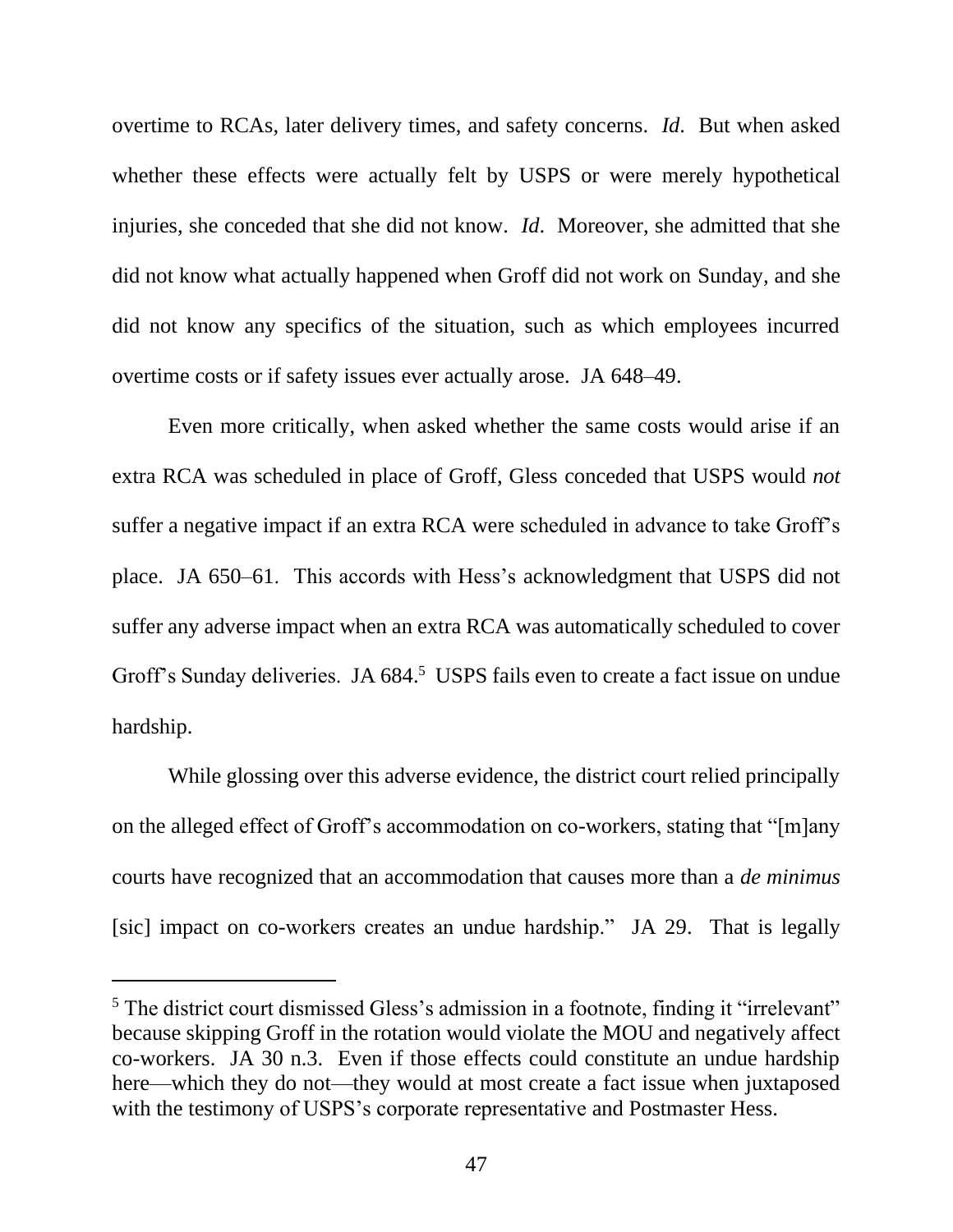incorrect. An employer does not establish undue hardship by pointing to a more than *de minimis* impact on a co-worker. *Crider*, 492 F. App'x at 614 ("UTK seems to twist the district court's finding and the *Hardison* decision by insisting that a significant effect on a *co-worker* will suffice to establish an undue hardship."). "Title VII does not exempt accommodation which creates undue hardship on the *employees;* it requires reasonable accommodation 'without undue hardship on the conduct of *the employer's business.*'" *Id*. (quoting 42 U.S.C. § 2000e(j)). Thus, the employer must show with concrete evidence how the impact on the co-workers unduly burdens the employer's business operations. *Id*. ("Thus, *Hardison* does not stand for the proposition that employee dissatisfaction or inconvenience alone creates an undue hardship; rather, it is the *effect* such dissatisfaction has on the employer's ability to operate its business that may alleviate the duty to accommodate.").

"Certainly, every religious accommodation will inevitably cause some differences in treatment among employees, and differential treatment alone is not enough to create an undue hardship." *Harrell v. Donahue*, 638 F.3d 975, 980 (8th Cir. 2011). $^6$  However, "employee morale problems could become so acute that they

<sup>6</sup> *Harrell* was cited by the district court as holding that an effect on co-workers equals undue hardship. But *Harrell* was similar to *Hardison* because the requested accommodation would have "substantially imposed" on co-workers by "effectively violat[ing]" the employer's "long-standing seniority system." 638 F.3d at 981.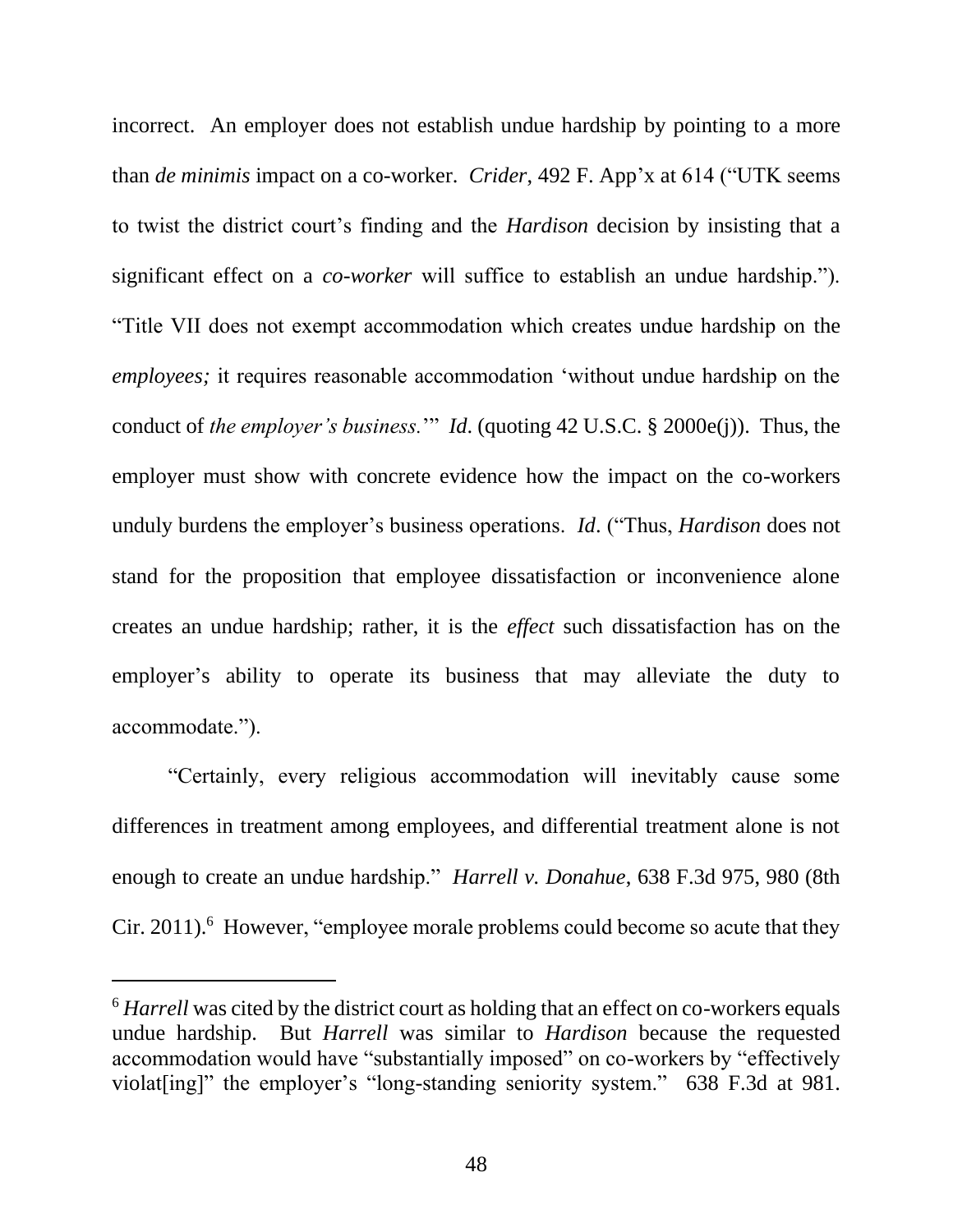would constitute undue hardship and [] such discontent can lead to chaotic personnel problems." *Crider*, 492 F. App'x at 615 (citation and internal quotation marks omitted). USPS's evidence falls short of showing that accommodating Groff would cause the sort of acute morale or personnel problems that could materially harm USPS's business operations. Instead, USPS offers hearsay about employees' feelings when Groff did not report for work on Sundays for which he was scheduled (as opposed to morale when a replacement RCA was scheduled in advance). JA 38 ¶ 51. This is tantamount to the "mere grumbling" rejected as undue hardship in *Crider*. 7 492 F. App'x at 615.

Similarly, in *Miller*, a district court decision affirmed by this Court, the accommodation caused undue hardship because it would have violated seniority rights under a CBA. 351 F. Supp. 3d at 790–91. To the extent some courts have suggested that impact on co-workers alone suffices to establish undue hardship, that cannot be squared with *Abercrombie*'s command to give "favored treatment" to employees' religious practices and allow them to engage in these practices "despite the employer's normal rules to the contrary." 575 U.S. at 772 n.2, 775.

<sup>7</sup> By contrast, in *Aron v. Quest Diagnostics, Inc.,* 2005 WL 1541060 (D.N.J. June 30, 2005), *aff'd*, 174 F. App'x 82 (3d Cir. 2006), the employer proved that accommodating the plaintiff would require hiring additional employees and increasing the number of Saturdays that existing employees were required to work, which would negatively affect their performance and thereby harm the quality of services rendered to the employer's patients. *Id*. at \*6. The employer relied on an affidavit from an employee who had worked for the employer a number of years, oversaw the relevant branch of the employer's operations, and managed "a workforce of 1,000 employees and supervised about 35 supervisors." *Id*. at \*2. This Court affirmed "for substantially the same reasons set forth in the District Court's opinion." 174 F. App'x at 83.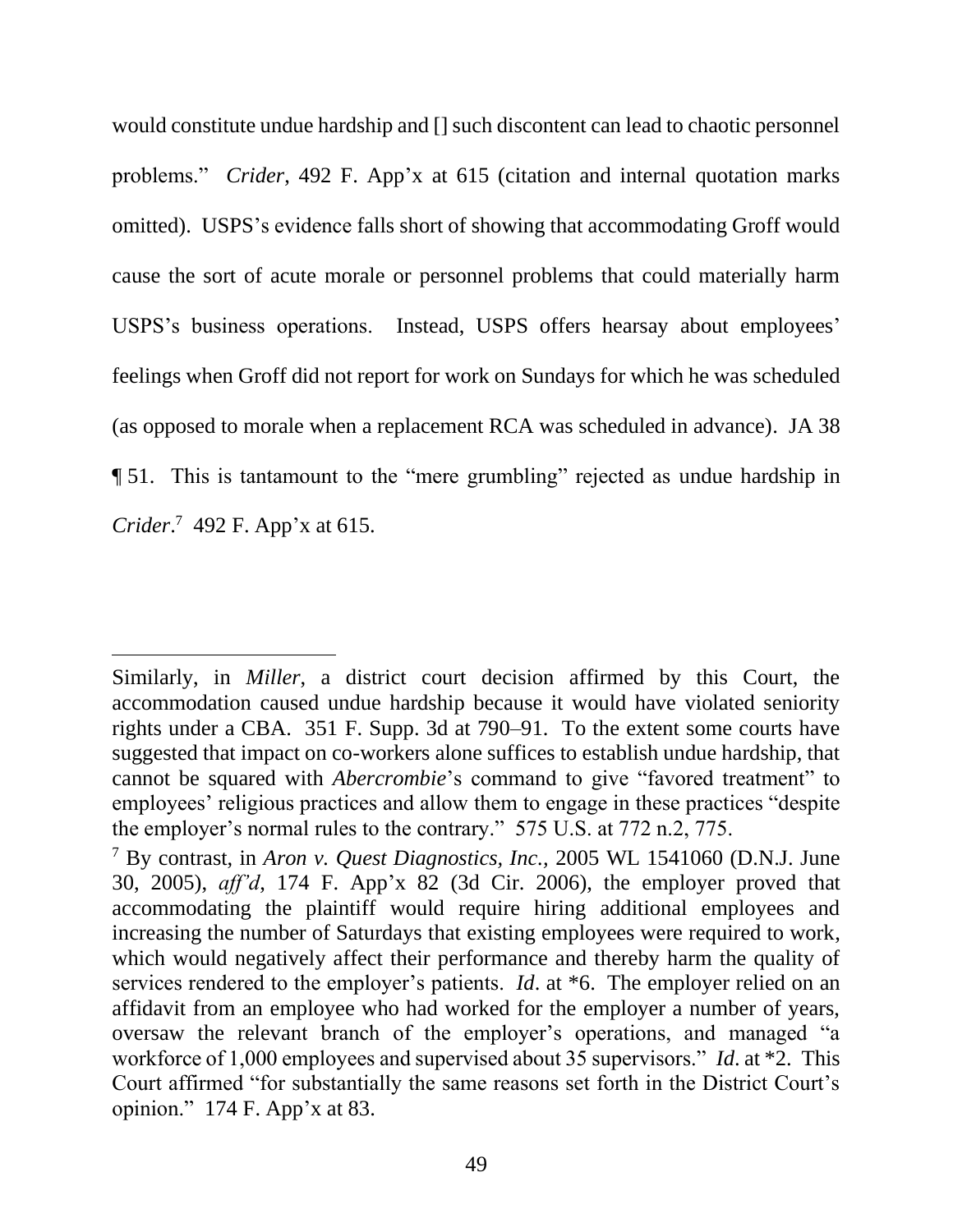The district court focused exclusively on alleged hardship for a co-worker at the Holtwood station, who in 2017 was the only RCA besides Groff at that station. JA 29. But the district court overlooked that, at most, those enhanced burdens existed only for a few weeks of the year that constituted "peak" season. JA 532 ¶ 42. During non-peak season, RCAs were drawn from all of Lancaster County's stations. JA 532 ¶ 43. Nor did the district court (or USPS) attempt to reconcile its reliance on the Holtwood co-worker with Hess's contemporaneous admission that scheduling an additional RCA to replace Groff had not posed an undue hardship to USPS. Given the USPS corporate representative's similar concession, the district court's reliance on a single worker's burdens for a few weeks in a single year does not establish an undue hardship on USPS's business operations—and it certainly does not do so as a matter of law.

## **B.** *Hardison***'s more-than-***de***-***minimis* **standard contravenes statutory text and conflicts with other civil rights laws.**

If this Court affirms the district court's judgment, Groff intends to ask the Supreme Court to reconsider *Hardison*'s more-than-*de*-*minimis* standard. On three occasions, several Justices have signaled their willingness to revisit *Hardison*. *See Small v. Memphis Light, Gas & Water*, 141 S. Ct. 1227, 1228 (2021) (Gorsuch, J., joined by Alito, J., dissenting from the denial of certiorari) ("There, this Court dramatically revised—really, undid—Title VII's undue hardship test."); *Patterson v. Walgreen Co.*, 140 S. Ct. 685, 685 (2020) (Alito, J., joined by Thomas, J. and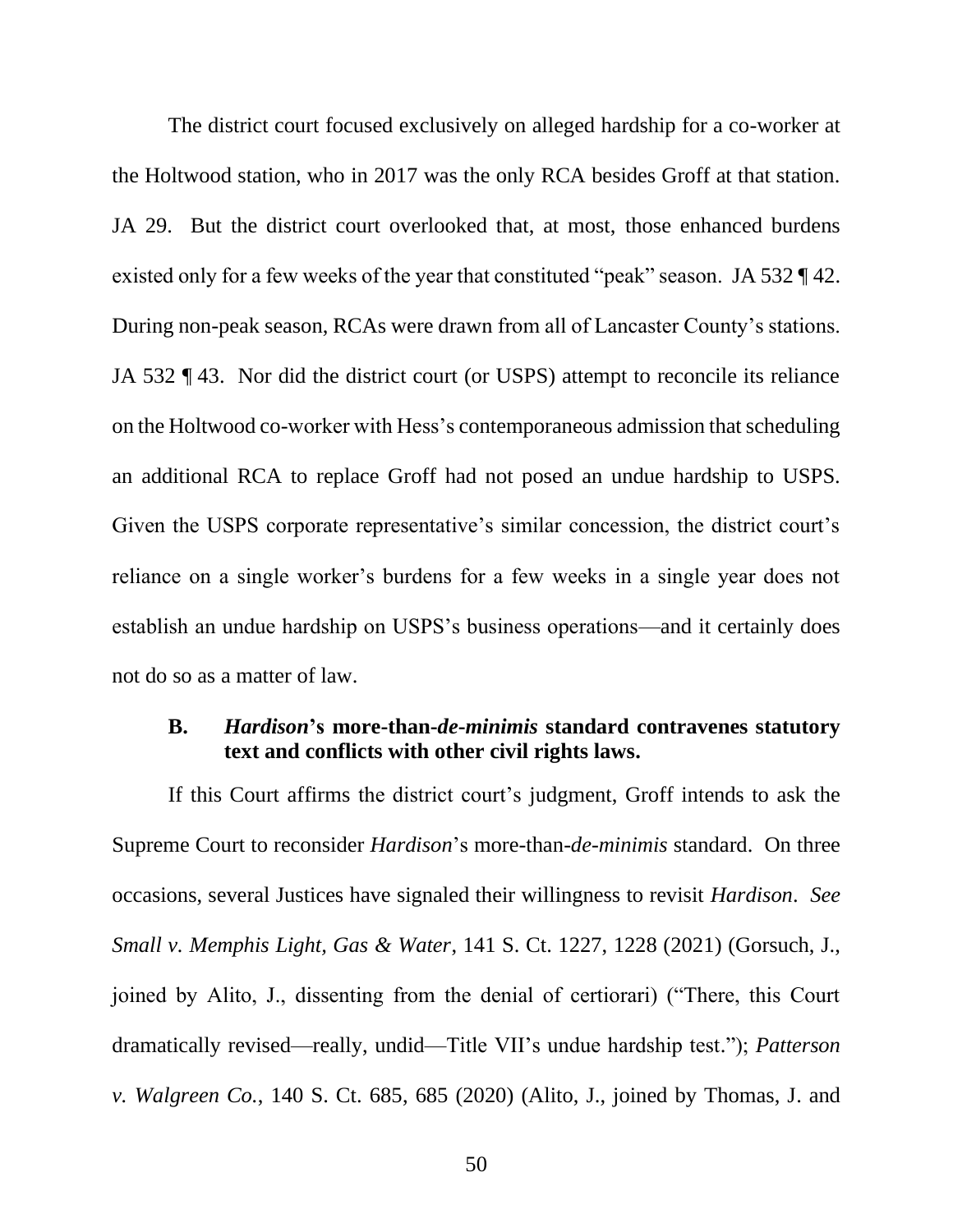Gorsuch, J., concurring in the denial of certiorari) ("I agree . . . that we should reconsider the proposition, endorsed by the opinion in [*Hardison*] that Title VII does not require an employer to make any accommodation for an employee's practice of religion if doing so would impose more than a *de minimis* burden."); *Kennedy v. Bremerton Sch. Dist.*, 139 S. Ct. 634, 637 (2019) (Alito, J., joined by Thomas, J., Gorsuch, J., and Kavanaugh, J., respecting the denial of certiorari) ("[I]n [*Hardison*], the Court opined that Title VII's prohibition of discrimination on the basis of religion does not require an employer to make any accommodation that imposes more than a *de minimis* burden. In this case, however, we have not been asked to revisit [that] decision[].").

"*Hardison*'s *de minimis* cost test does not appear in the statute." *Small*, 141 S. Ct. at 1228. "*Hardison*'s reading does not represent the most likely interpretation of the statutory term 'undue hardship'; the parties' briefs in *Hardison* did not focus on the meaning of that term; no party in that case advanced the *de minimis* position; and the Court did not explain the basis for this interpretation." *Patterson*, 140 S. Ct. at 686. As Justice Marshall noted in dissent, "the *de minimis* cost test cannot be reconciled with the 'plain words' of Title VII, defies 'simple English usage,' and 'effectively nullif[ies]' the statute's promise." *Small*, 141 S. Ct. at 1228 (quoting *Hardison*, 432 U.S. at 88, 89, 93 n.6 (Marshall, J., dissenting)).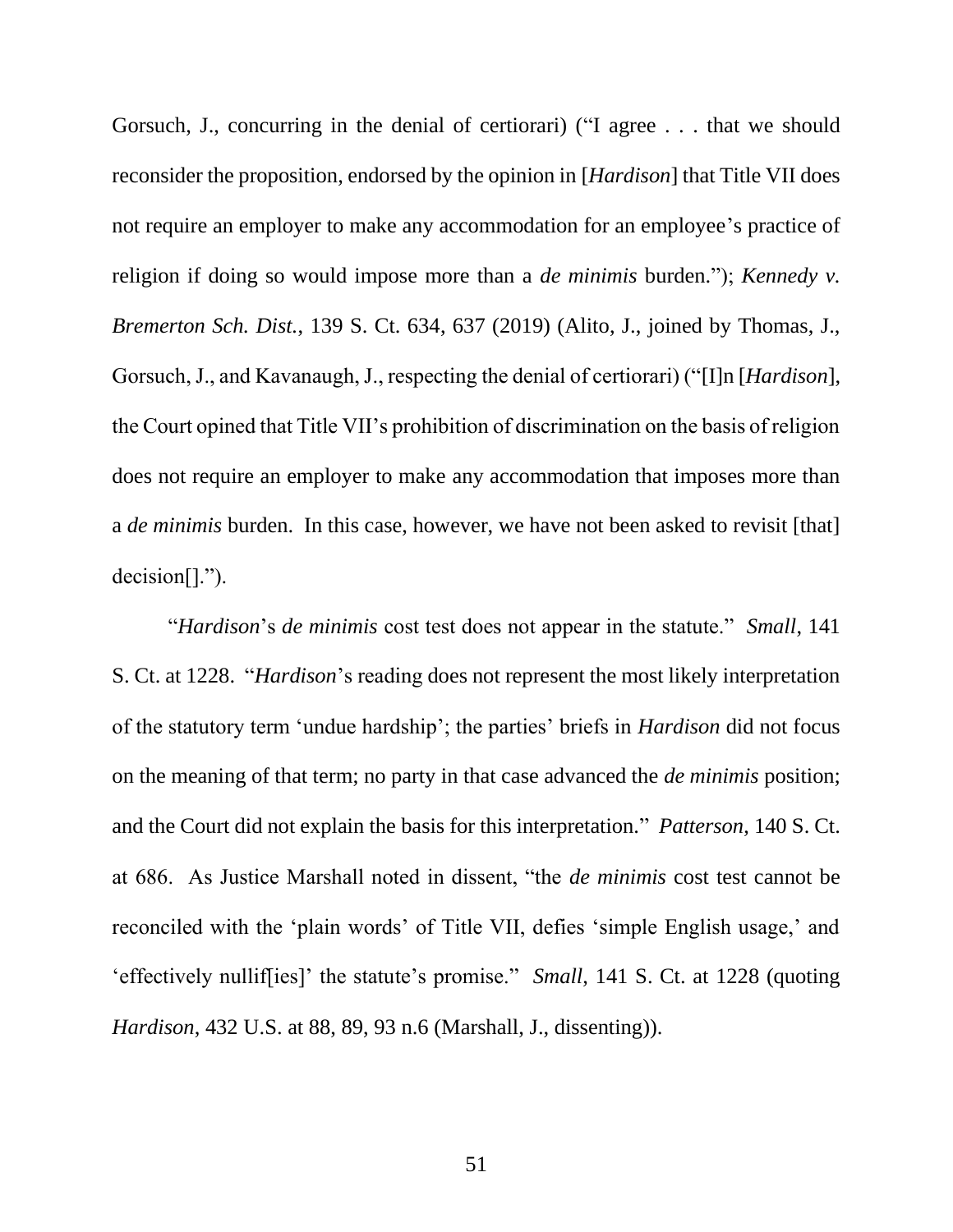In the time since *Hardison*, Congress has enacted civil rights laws with an "undue hardship" defense, including the Americans with Disabilities Act, the Uniformed Services Employment and Reemployment Rights Act, and the Affordable Care Act. *Id*. "Under all three statutes, an employer must provide an accommodation unless doing so would impose 'significant difficulty or expense' in light of the employer's financial resources, the number of individuals it employs, and the nature of its operations and facilities." *Id*. This construction of "undue hardship" is more aligned with the plain words of Title VII and the Supreme Court's admonition that Title VII gives "favored treatment" to employees' religious practices and allows them to engage in these practices "despite the employer's normal rules to the contrary." *Abercrombie*, 575 U.S. at 772 n.2, 775. The Supreme Court should grant review in an appropriate case to overrule *Hardison*'s more-than*de*-*minimis* standard. Thus, while Groff recognizes that this argument is precluded by Supreme Court precedent, he includes it here to preserve it for future review.

## **CONCLUSION**

For the foregoing reasons, Plaintiff respectfully requests that this Court reverse the grant of summary judgment in favor of Defendant and grant summary judgment in favor of Plaintiff.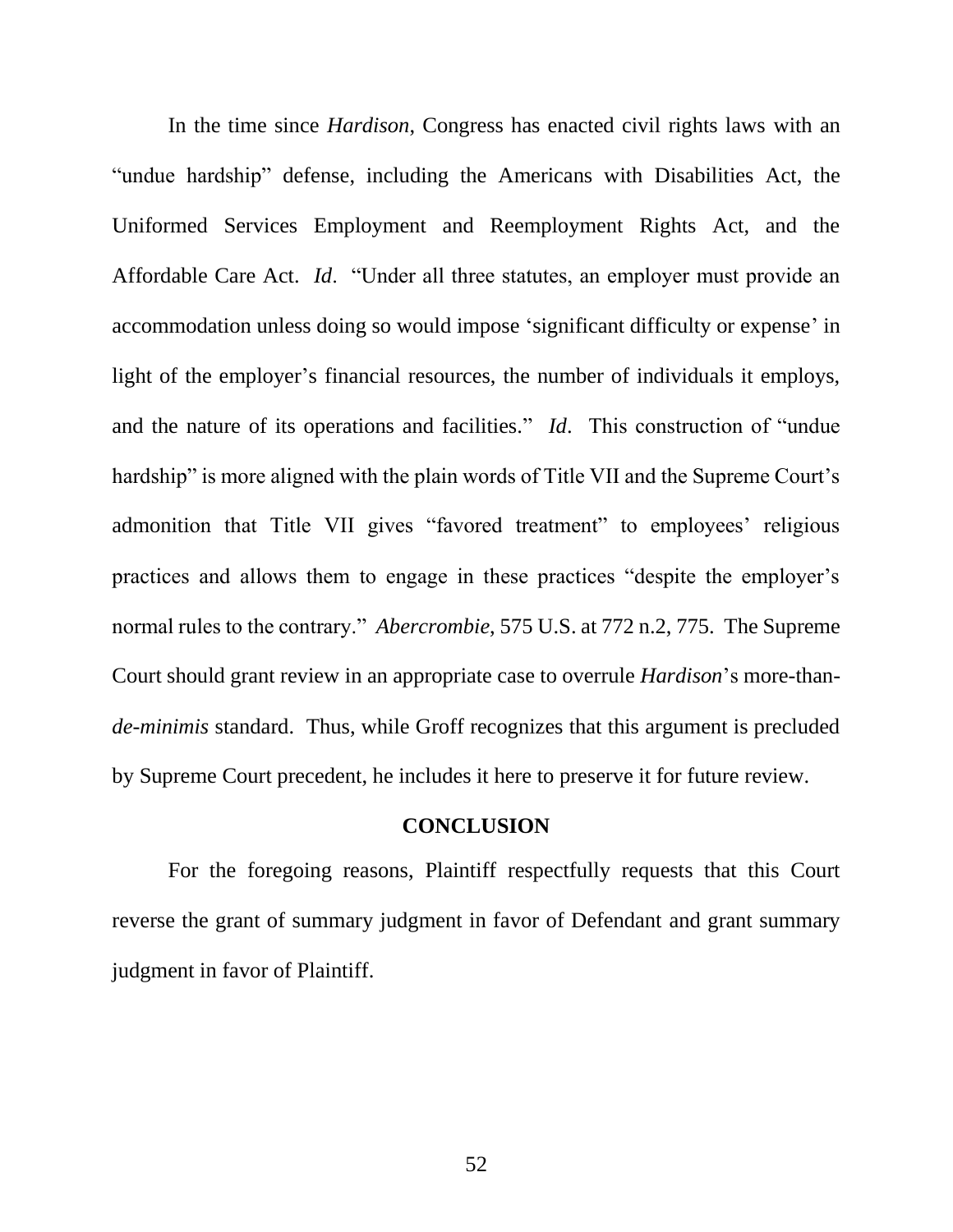*/s/ Hiram Sasser*  Hiram Sasser David J. Hacker Stephanie N. Taub FIRST LIBERTY INSTITUTE 2001 W. Plano Pkwy., Ste. 1600 Plano, TX 75075 Tel:

 */s/ Randall Luke Wenger*  Randall Luke Wenger Jeremy L. Samek INDEPENDENCE LAW CENTER 23 North Front Street Harrisburg, PA 17101

Tel:

Dated: July 28, 2021 Respectfully submitted,

*/s/ Aaron M. Streett* 

Aaron M. Streett Christopher E. Tutunjian BAKER BOTTS L.L.P. 910 Louisiana St. Houston, TX 77002 Tel:

 */s/ David W. Crossett*  David W. Crossett CORNERSTONE LAW FIRM, LLC 8500 Allentown Pike, Suite 3 Blandon, PA 19510 Tel:

 */s/ Alan J. Reinach*  Alan J. Reinach CHURCH STATE COUNCIL 2686 Townsgate Road Westlake Village, CA 91361 Tel:

*Attorneys for Plaintiff-Appellant Gerald E. Groff*